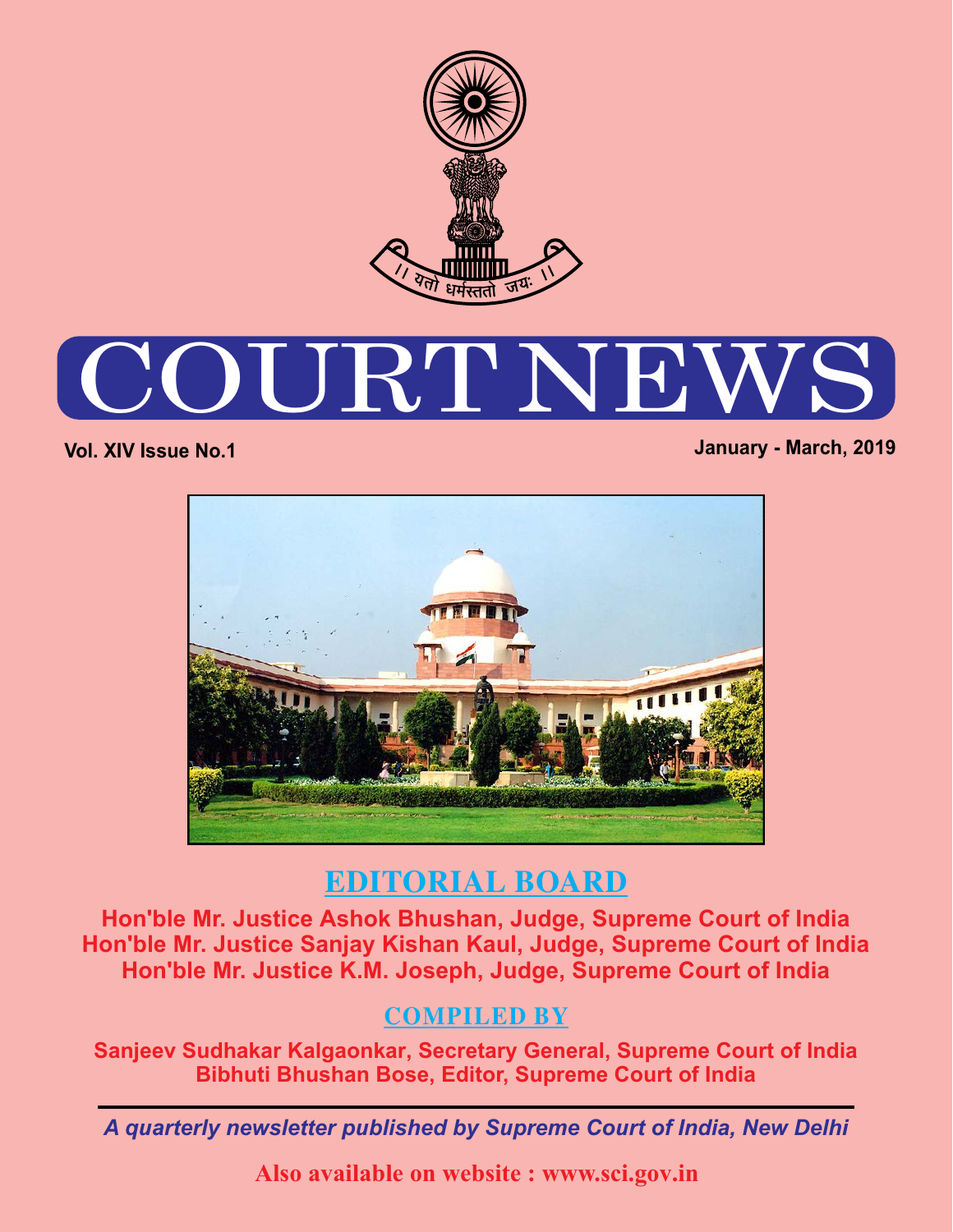# **LIST OF SUPREME COURT JUDGES (As on 31-03-2019)**

| S.No. | <b>Name of the Hon'ble Judge</b>                            | Date of<br><b>Appointment</b>       | Date of<br><b>Retirement</b> |
|-------|-------------------------------------------------------------|-------------------------------------|------------------------------|
| 01    | Hon'ble Shri Ranjan Gogoi,<br><b>Chief Justice of India</b> | 23-04-2012<br>As CJI:<br>03-10-2018 | 18-11-2019                   |
| 02    | Hon'ble Mr. Justice Sharad Arvind Bobde                     | 12-04-2013                          | 24-04-2021                   |
| 03    | Hon'ble Mr. Justice N.V. Ramana                             | 17-02-2014                          | 27-08-2022                   |
| 04    | Hon'ble Mr. Justice Arun Misra                              | 07-07-2014                          | 03-09-2020                   |
| 05    | Hon'ble Mr. Justice R.F. Nariman                            | 07-07-2014                          | 13-08-2021                   |
| 06    | Hon'ble Mr. Justice Abhay Manohar Sapre                     | 13-08-2014                          | 28-08-2019                   |
| 07    | Hon'ble Mrs. Justice R. Banumathi                           | 13-08-2014                          | 20-07-2020                   |
| 08    | Hon'ble Mr. Justice Uday Umesh Lalit                        | 13-08-2014                          | 09-11-2022                   |
| 09    | Hon'ble Mr. Justice A.M. Khanwilkar                         | 13-05-2016                          | 30-07-2022                   |
| 10    | Hon'ble Dr. Justice D.Y. Chandrachud                        | 13-05-2016                          | 11-11-2024                   |
| 11    | Hon'ble Mr. Justice Ashok Bhushan                           | 13-05-2016                          | 05-07-2021                   |
| 12    | Hon'ble Mr. Justice L. Nageswara Rao                        | 13-05-2016                          | 08-06-2022                   |
| 13    | Hon'ble Mr. Justice Sanjay Kishan Kaul                      | 17-02-2017                          | 26-12-2023                   |
| 14    | Hon'ble Mr. Justice Mohan M. Shantanagoudar                 | 17-02-2017                          | 05-05-2023                   |
| 15    | Hon'ble Mr. Justice S. Abdul Nazeer                         | 17-02-2017                          | 05-01-2023                   |
| 16    | Hon'ble Mr. Justice Navin Sinha                             | 17-02-2017                          | 19-08-2021                   |
| 17    | Hon'ble Mr. Justice Deepak Gupta                            | 17-02-2017                          | 07-05-2020                   |
| 18    | Hon'ble Ms. Justice Indu Malhotra                           | 27-04-2018                          | 14-03-2021                   |
| 19    | Hon'ble Ms. Justice Indira Banerjee                         | 07-08-2018                          | 24-09-2022                   |
| 20    | Hon'ble Mr. Justice Vineet Saran                            | 07-08-2018                          | 11-05-2022                   |
| 21    | Hon'ble Mr. Justice K.M. Joseph                             | 07-08-2018                          | 17-06-2023                   |
| 22    | Hon'ble Mr. Justice Hemant Gupta                            | 02-11-2018                          | 17-10-2022                   |
| 23    | Hon'ble Mr. Justice R. Subhash Reddy                        | 02-11-2018                          | 05-01-2022                   |
| 24    | Hon'ble Mr. Justice M.R. Shah                               | 02-11-2018                          | 16-05-2023                   |
| 25    | Hon'ble Mr. Justice Ajay Rastogi                            | 02-11-2018                          | 18-06-2023                   |
| 26    | Hon'ble Mr. Justice Dinesh Maheshwari                       | 18-01-2019                          | 15-05-2023                   |
| 27    | Hon'ble Mr. Justice Sanjiv Khanna                           | 18-01-2019                          | 14-05-2025                   |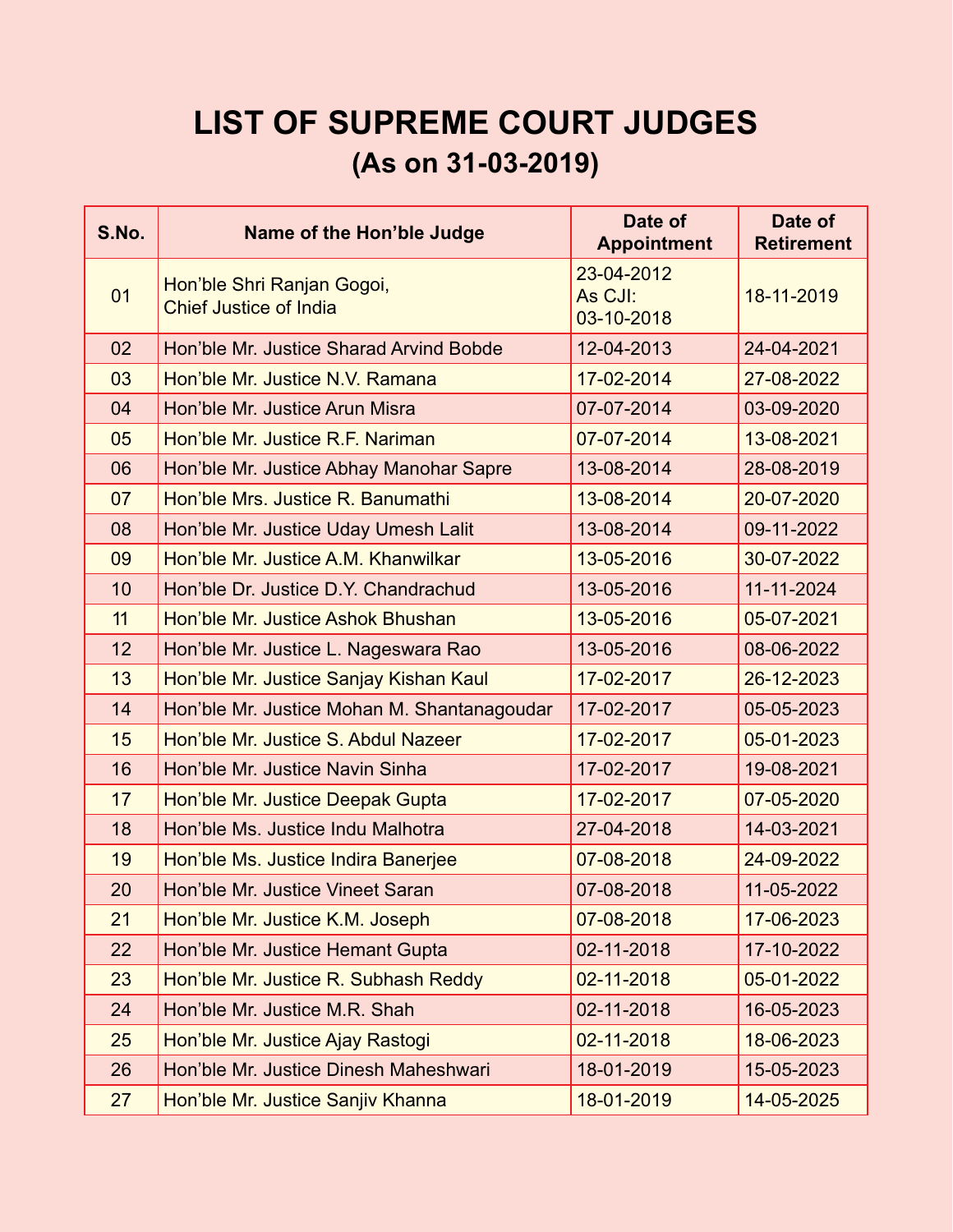# **CONTENTS**

| Institution, Disposal and Pendency of Cases in the Supreme Court  07 |  |
|----------------------------------------------------------------------|--|
|                                                                      |  |
| Institution, Disposal and Pendency of Cases in the District and      |  |
| Some Supreme Court Judgments / Orders of Public Importance  10 - 24  |  |
|                                                                      |  |
|                                                                      |  |
|                                                                      |  |

*This newsletter is intended to provide public access to information on the activities and achievements of the Indian Judiciary in general. While every care has been taken to ensure accuracy and to avoid errors/omissions, information given in the newsletter is merely for reference and must not be taken as having the authority of, or being binding in any way on, the Editorial Board of the newsletter and the officials involved in compilation thereof, who do not owe any responsibility whatsoever for any loss, damage, or distress to any person, whether or not a user of this publication, on account of any action taken or not taken on the basis of the information given in this newsletter.*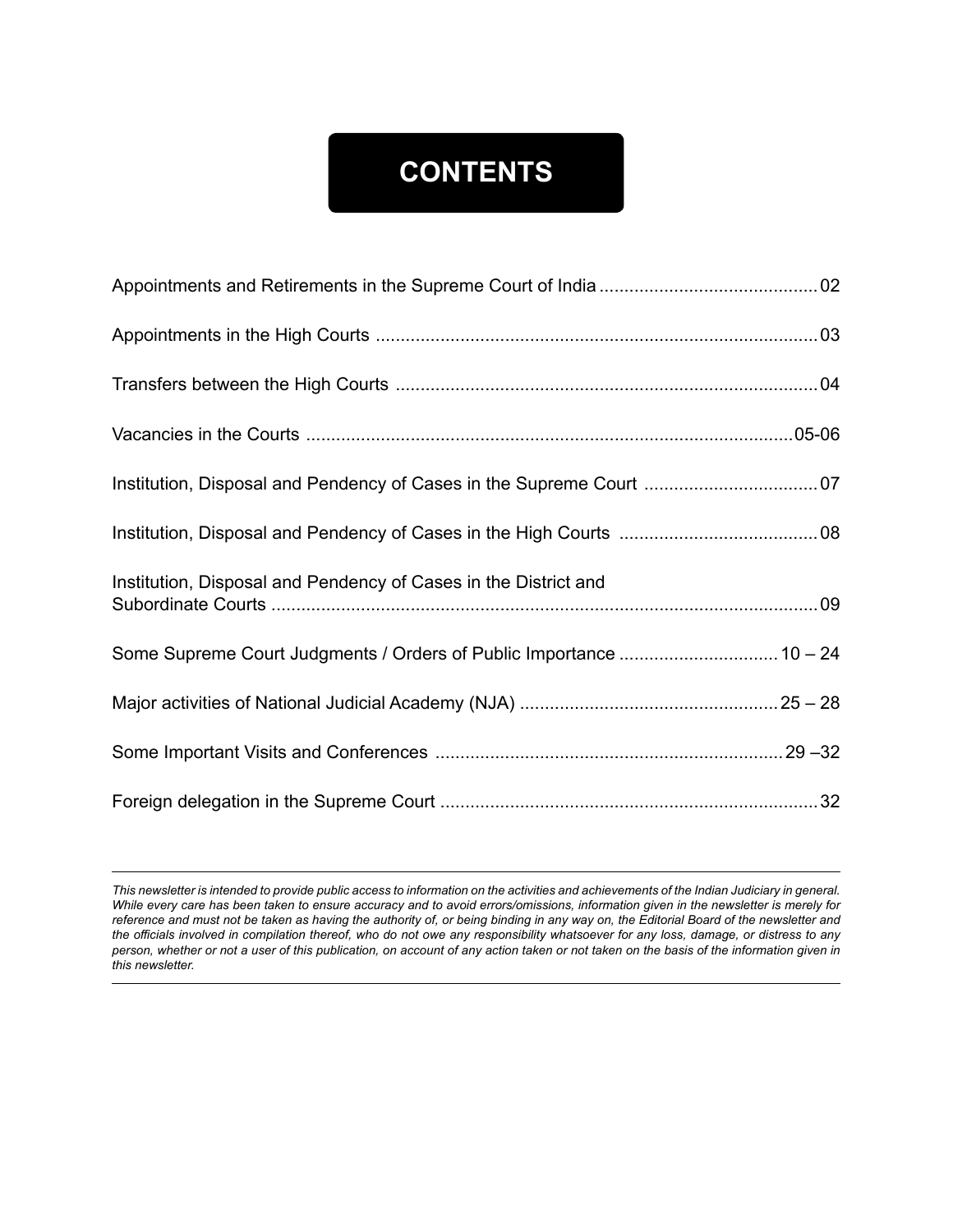#### **APPOINTMENTS AND RETIREMENTS IN THE SUPREME COURT OF INDIA (FROM 01-01-2019 TO 31-03-2019)**

#### **APPOINTMENTS**

|   | S.No.   Name of the Hon'ble Judge     | <b>Date of Appointment</b> |
|---|---------------------------------------|----------------------------|
|   | Hon'ble Mr. Justice Dinesh Maheshwari | 18-01-2019                 |
| 2 | Hon'ble Mr. Justice Sanjiv Khanna     | 18-01-2019                 |

#### **RETIREMENT**

| Name of the Hon'ble Judge      | Date of Retirement |
|--------------------------------|--------------------|
| Hon'ble Mr. Justice A.K. Sikri | $ 07-03-2019$      |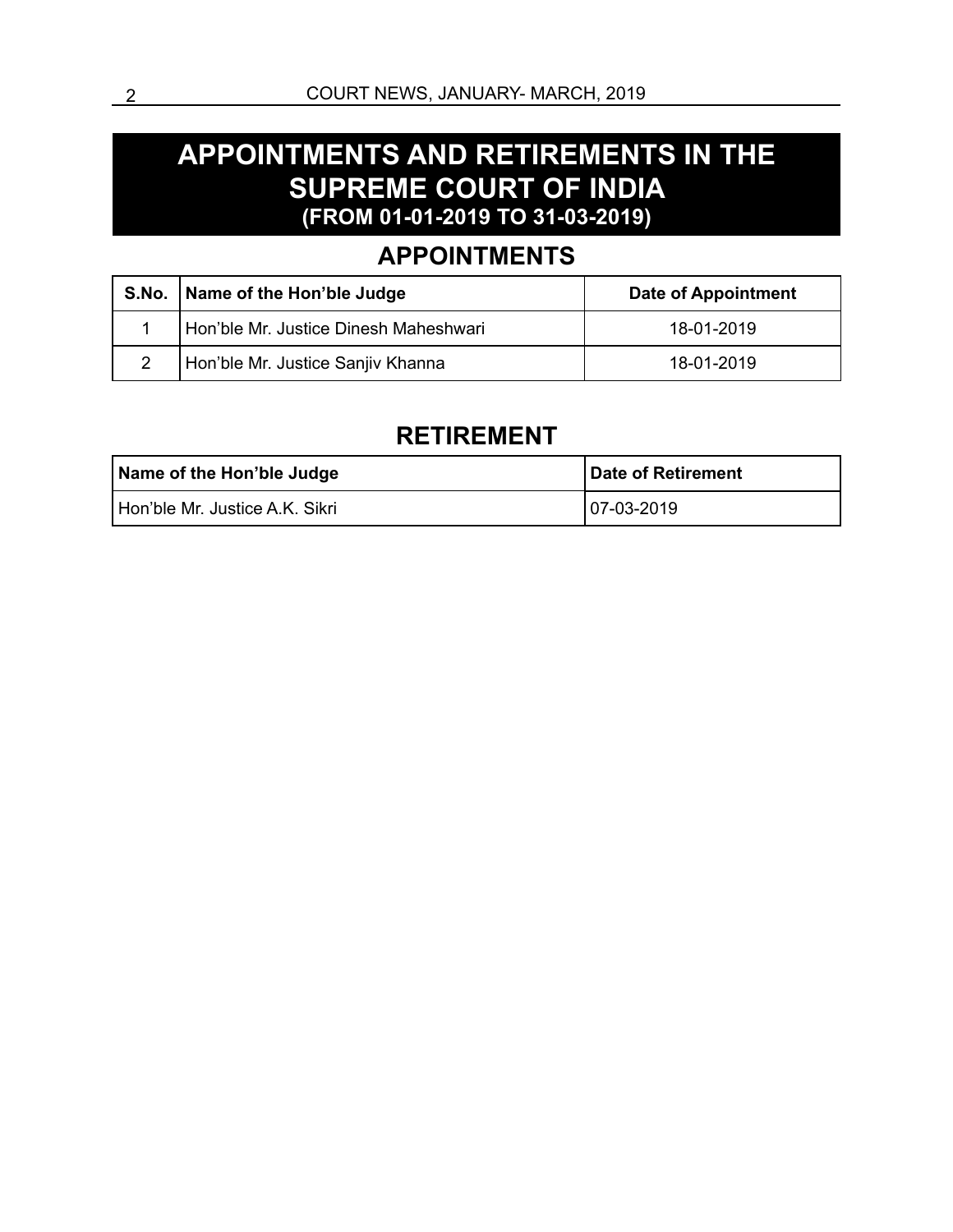#### **APPOINTMENTS IN THE HIGH COURTS (FROM 01-01-2019 TO 31-03-2019)**

| S.No.          | <b>Name of the High Court</b> | Name of the Hon'ble Judge  | <b>Date of Appointment</b> |
|----------------|-------------------------------|----------------------------|----------------------------|
| 1              | Gujarat                       | V.P. Patel                 | 16-01-19                   |
| $\mathcal{P}$  | Gauhati                       | <b>Manish Choudhury</b>    | 18-01-19                   |
|                |                               | Md. Nizamuddin             | 12-02-19                   |
| 3              |                               | <b>Tirthankar Ghosh</b>    | 12-02-19                   |
|                | Calcutta                      | Saugata Bhattacharyya      | 12-02-19                   |
|                |                               | Hiranmay Bhattacharyya     | 12-02-19                   |
|                |                               | Manojit Mandal             | 12-02-19                   |
| 4              | Bombay                        | P.V.Ganediwala             | 13-02-19                   |
| 5              | Jharkhand                     | Sanjay Kumar Dwivedi       | 18-02-19                   |
|                |                               | Deepak Roshan              | 18-02-19                   |
| 6              | <b>Madras</b>                 | Senthilkumar Ramamoorthy   | 22-02-19                   |
| $\overline{7}$ |                               | Bhargav Dhirenbhai Karia   | 05-03-19                   |
|                | Gujarat                       | Sangeeta Kamalsingh Vishen | 05-03-19                   |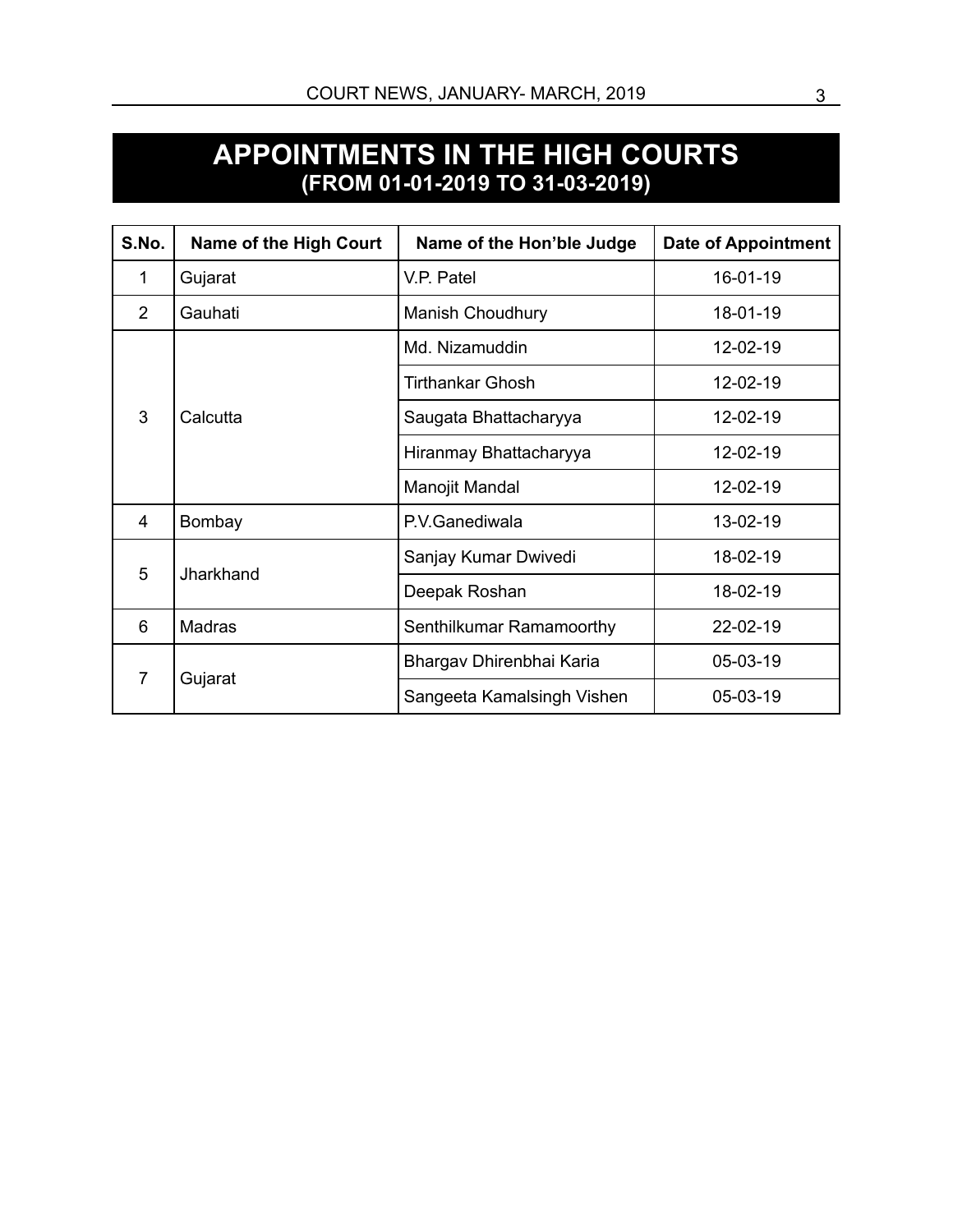#### **TRANSFERS BETWEEN THE HIGH COURTS (FROM 01-01-2019 TO 31-03-2019)**

| S.<br>No.      | From (Name of<br>concerned High Court) | To (Name of<br>concerned High Court) | Name of the Hon'ble<br>Judge      | Date of<br><b>Transfer</b> |
|----------------|----------------------------------------|--------------------------------------|-----------------------------------|----------------------------|
| 1              | Madhya Pradesh                         | Allahabad                            | P.K. Jaiswal                      | 06-02-19                   |
| $\overline{2}$ | Jharkhand                              | Orissa                               | <b>Pramath Patnaik</b>            | 08-02-19                   |
| 3              | Kerala                                 | Bombay                               | D.S. Naidu                        | 13-03-19                   |
| $\overline{4}$ | Rajasthan                              | Allahabad                            | Munishwar Nath<br><b>Bhandari</b> | 15-03-19                   |
| 5              | <b>Madras</b>                          | Manipur                              | M.V. Muralidaran                  | 18-03-19                   |
| 6              | Andhra Pradesh                         | Kerala                               | S.Venkatanarayana                 | 19-03-19                   |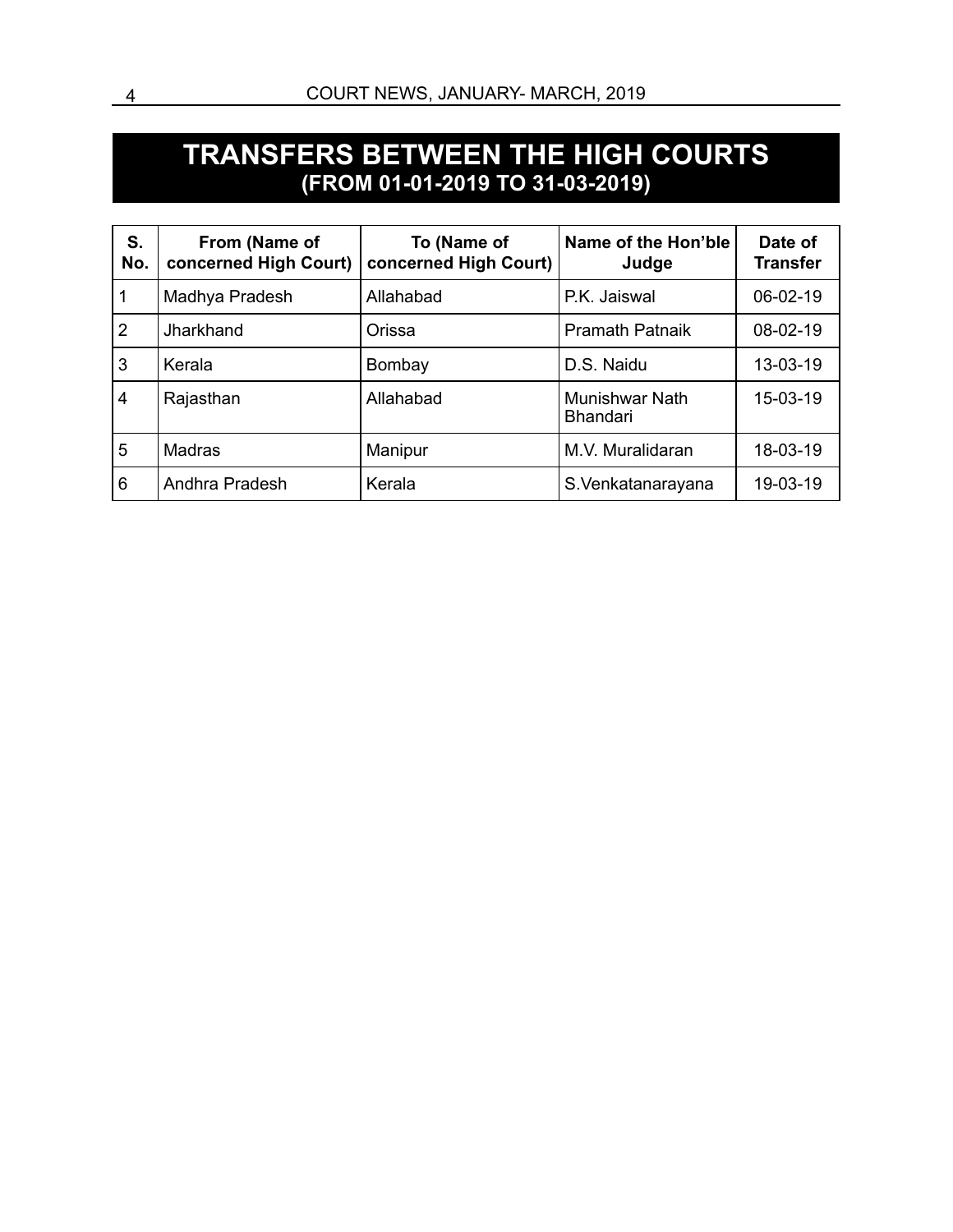# **VACANCIES IN THE COURTS**

#### **A) SUPREME COURT OF INDIA (As on 31-03-2019)**

| <b>Sanctioned Strength</b> | <b>Working strength</b> | <b>Vacancies</b> |  |  |  |
|----------------------------|-------------------------|------------------|--|--|--|
|                            |                         |                  |  |  |  |

#### **B) HIGH COURTS (As on 31-03-2019)**

| S.No.          | Name of the High Court  | <b>Sanctioned</b><br><b>Strength</b> | Working<br><b>Strength</b> | <b>Vacancies</b>        |  |  |  |  |
|----------------|-------------------------|--------------------------------------|----------------------------|-------------------------|--|--|--|--|
| $\mathbf{1}$   | Allahabad               | 160                                  | 109                        | 51                      |  |  |  |  |
| $\overline{2}$ | Andhra Pradesh          | 37<br>11                             |                            |                         |  |  |  |  |
| 3              | Telangana               | 24                                   | 13                         | 11                      |  |  |  |  |
| 4              | Bombay                  | 94                                   | 71                         | 23                      |  |  |  |  |
| 5              | Calcutta                | 72                                   | 41                         | 31                      |  |  |  |  |
| 6              | Chhattisgarh            | 22                                   | 14                         | 8                       |  |  |  |  |
| $\overline{7}$ | Delhi                   | 60                                   | 37                         | 23                      |  |  |  |  |
| 8              | Gujarat                 | 52                                   | 28                         | 24                      |  |  |  |  |
| 9              | Gauhati                 | 24                                   | 20                         | 4                       |  |  |  |  |
| 10             | <b>Himachal Pradesh</b> | 13                                   | 8                          | 5                       |  |  |  |  |
| 11             | Jammu & Kashmir         | 17                                   | 9                          | 8                       |  |  |  |  |
| 12             | Jharkhand               | 25                                   | 20                         | 5                       |  |  |  |  |
| 13             | Karnataka               | 62                                   | 31                         | 31                      |  |  |  |  |
| 14             | Kerala                  | 47                                   | 36                         | 11                      |  |  |  |  |
| 15             | Madhya Pradesh          | 53                                   | 33                         |                         |  |  |  |  |
| 16             | Madras                  | 75                                   | 59                         |                         |  |  |  |  |
| 17             | Manipur                 | 5                                    | 1<br>4                     |                         |  |  |  |  |
| 18             | Meghalaya               | $\overline{4}$                       | $\overline{2}$             | $\overline{\mathbf{2}}$ |  |  |  |  |
| 19             | Orissa                  | 27                                   | 15                         | 12                      |  |  |  |  |
| 20             | Patna                   | 53                                   | 27                         | 26                      |  |  |  |  |
| 21             | Punjab & Haryana        | 85                                   | 53                         | 32                      |  |  |  |  |
| 22             | Rajasthan               | 50                                   | 24                         | 26                      |  |  |  |  |
| 23             | <b>Sikkim</b>           | 3                                    | 3                          | 0                       |  |  |  |  |
| 24             | Tripura                 | 3<br>$\overline{4}$                  |                            |                         |  |  |  |  |
| 25             | Uttarakhand             | 11                                   | 9                          | $\overline{\mathbf{2}}$ |  |  |  |  |
|                | <b>Total</b>            | 1079                                 | 680                        | 399                     |  |  |  |  |

\* Above statement is compiled on the basis of figures received from the High Courts.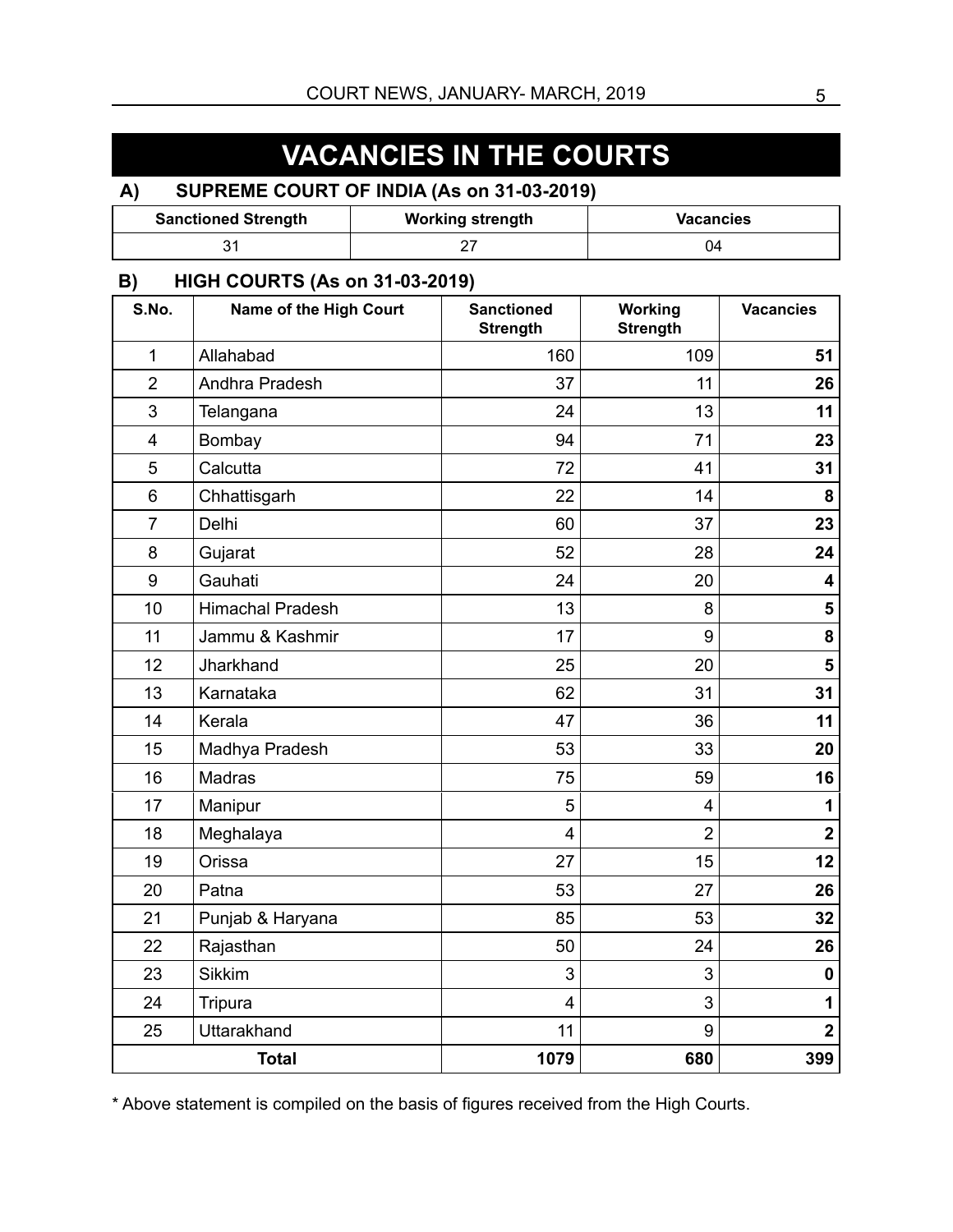| C)<br>S.No.    | DISTRICT & SUBORDINATE COURTS (AS ON 31-03-2019)<br><b>State/ Union Territory</b> | <b>Sanctioned</b><br><b>Strength</b> | Working<br><b>Strength</b> | <b>Vacancies</b> |  |  |  |  |
|----------------|-----------------------------------------------------------------------------------|--------------------------------------|----------------------------|------------------|--|--|--|--|
| 1              | <b>Uttar Pradesh</b>                                                              | 3306                                 | 1998                       | 1308             |  |  |  |  |
| $\overline{2}$ | Andhra Pradesh                                                                    | 574                                  | 544                        | 30               |  |  |  |  |
| 3              | Telangana                                                                         | 413                                  | 345                        | 68               |  |  |  |  |
| 4(a)           | Maharashtra                                                                       | 2304                                 | 2256                       | 48               |  |  |  |  |
| 4(b)           | Goa                                                                               | 57                                   | 48                         | $\boldsymbol{9}$ |  |  |  |  |
| 4(c)           | Diu and Daman                                                                     | 4                                    | 3                          | 1                |  |  |  |  |
| 4(d)           | Silvasa                                                                           | 3                                    | 3                          | $\mathbf 0$      |  |  |  |  |
| 5              | West Bengal and Andaman<br>& Nicobar                                              | 1014                                 | 944                        | 70               |  |  |  |  |
| 6              | Chhattisgarh                                                                      | 468                                  | 397                        | 71               |  |  |  |  |
| $\overline{7}$ | Delhi                                                                             | 799                                  | 540                        | 259              |  |  |  |  |
| 8              | Gujarat                                                                           | 1506                                 | 1138                       | 368              |  |  |  |  |
| 9(a)           | Assam                                                                             | 430                                  | 344                        | 86               |  |  |  |  |
| 9(b)           | Nagaland                                                                          | 33                                   | 26                         | $\overline{7}$   |  |  |  |  |
| 9(c)           | Mizoram                                                                           | 64                                   | 46                         | 18               |  |  |  |  |
| 9(d)           | <b>Arunachal Pradesh</b>                                                          | 32                                   | 26                         | 6                |  |  |  |  |
| 10             | <b>Himachal Pradesh</b>                                                           | 167                                  | 153                        |                  |  |  |  |  |
| 11             | Jammu & Kashmir                                                                   | 310                                  | 233                        | 77               |  |  |  |  |
| 12             | Jharkhand                                                                         | 676                                  | 454                        | 222              |  |  |  |  |
| 13             | Karnataka                                                                         | 1307                                 | 1108                       | 199              |  |  |  |  |
| 14(a)          | Kerala                                                                            | 537                                  | 465                        | 72               |  |  |  |  |
| 14(b)          | Lakshadweep                                                                       | 3                                    | 3                          | $\bf{0}$         |  |  |  |  |
| 15             | Madhya Pradesh                                                                    | 2021                                 | 1427                       | 594              |  |  |  |  |
| 16             | Manipur                                                                           | 55                                   | 40                         | 15               |  |  |  |  |
| 17             | Meghalya                                                                          | 97                                   | 39                         | 58               |  |  |  |  |
| 18(a)          | <b>Tamil Nadu</b>                                                                 | 1164                                 | 892                        | 272              |  |  |  |  |
| 18(b)          | Puducherry                                                                        | 26                                   | 11                         | 15               |  |  |  |  |
| 19             | Odisha                                                                            | 913                                  | 743                        | 170              |  |  |  |  |
| 20             | <b>Bihar</b>                                                                      | 1847                                 | 1185                       | 662              |  |  |  |  |
| 21(a)          | Punjab                                                                            | 675                                  | 589                        | 86               |  |  |  |  |
| 21(b)          | Haryana                                                                           | 658                                  | 485                        | 173              |  |  |  |  |
| 21(c)          | Chandigarh                                                                        | 30                                   | 30                         | 0                |  |  |  |  |
| 22             | Rajasthan                                                                         | 1337                                 | 1134                       | 203              |  |  |  |  |
| 23             | <b>Sikkim</b>                                                                     | 23                                   | 19                         | 4                |  |  |  |  |
| 24             | <b>Tripura</b>                                                                    | 120                                  | 88                         |                  |  |  |  |  |
| 25             | Uttarakhand                                                                       | 293                                  | 230                        | 63               |  |  |  |  |
|                | <b>TOTAL</b>                                                                      | 23266                                | 17986                      | 5280             |  |  |  |  |

#### **C) DISTRICT & SUBORDINATE COURTS (As on 31-03-2019)**

\* Above statement is compiled on the basis of figures received from the High Courts.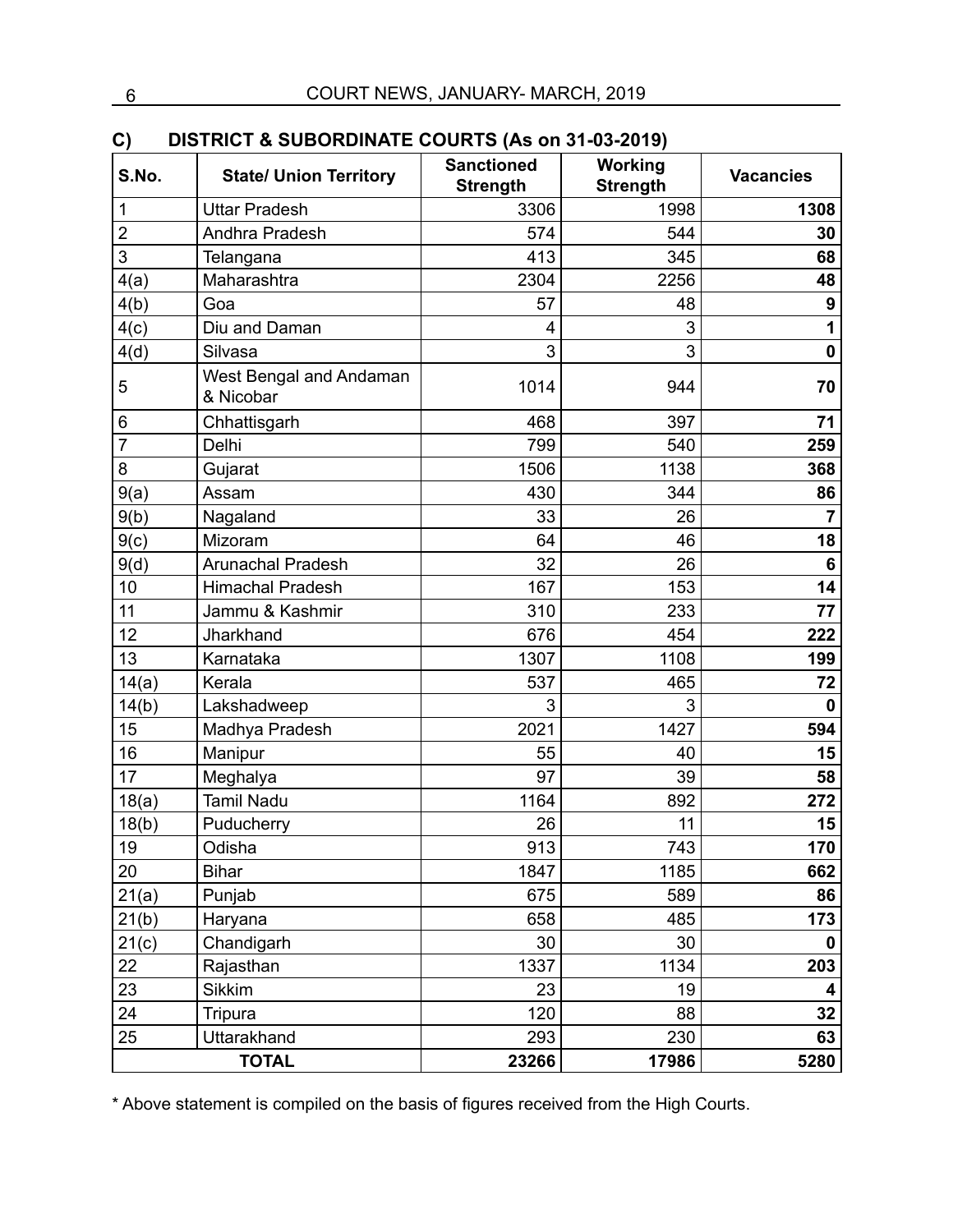#### **INSTITUTION, DISPOSAL AND PENDENCY OF CASES IN THE SUPREME COURT [01-01-2019 to 31-03-2019]**

*i) Table I*

|                            |                    | (At the end of 31-12-2018) | <b>Pendency</b>            |                    |                  |                            |                    |                  |  |
|----------------------------|--------------------|----------------------------|----------------------------|--------------------|------------------|----------------------------|--------------------|------------------|--|
|                            |                    |                            |                            |                    |                  | Admission<br>matters       | Regular<br>matters | Total<br>matters |  |
|                            |                    |                            |                            |                    |                  | 36,447                     | 20,899             | 57,346           |  |
|                            | <b>Institution</b> |                            |                            | <b>Disposal</b>    |                  |                            | <b>Pendency</b>    |                  |  |
| (01-01-2019 to 31-03-2019) |                    |                            | (01-01-2019 to 31-03-2019) |                    |                  | (At the end of 31-03-2019) |                    |                  |  |
| Admission<br>matters       | Regular<br>matters | Total<br>matters           | Admission<br>matters       | Regular<br>matters | Total<br>matters | Admission<br>matters       | Regular<br>matters | Total<br>matters |  |
| 9,470                      | 2,398              | 11,868                     | 8,919                      | 2,223              | 11,142           | 36,998                     | 21,074             | 58,072           |  |

**Note:**

- *1. Out of the 58,072 pending matters as on 31-03-2019, if connected matters are excluded, the pendency is only of 34,954 matters as on 31-03-2019.*
- *2. Out of the said 58,072 pending matters as on 31-03-2019, 2,878 matters are upto one year old and thus arrears (i.e. cases pending more than a year) are only of 55,194 matters as on 31-03-2019.*

*ii) Table II*

|                          | <b>OPENING</b><br>ON 01-01-19 | <b>INSTITUTION</b><br>BALANCE AS FROM 01-01-19<br>TO 31-03-19 | <b>DISPOSAL</b><br><b>FROM 01-01-</b><br>19 TO 31-03-19 | <b>PENDENCY AT</b><br>THE END OF<br>31-03-19 |
|--------------------------|-------------------------------|---------------------------------------------------------------|---------------------------------------------------------|----------------------------------------------|
| <b>CIVIL CASES</b>       | 46,690                        | 8,604                                                         | 7,613                                                   | 47,681                                       |
| <b>CRIMINAL CASES</b>    | 10,656                        | 3,264                                                         | 3,529                                                   | 10,391                                       |
| <b>ALL CASES (TOTAL)</b> | 57,346                        | 11,868                                                        | 11,142                                                  | 58,072                                       |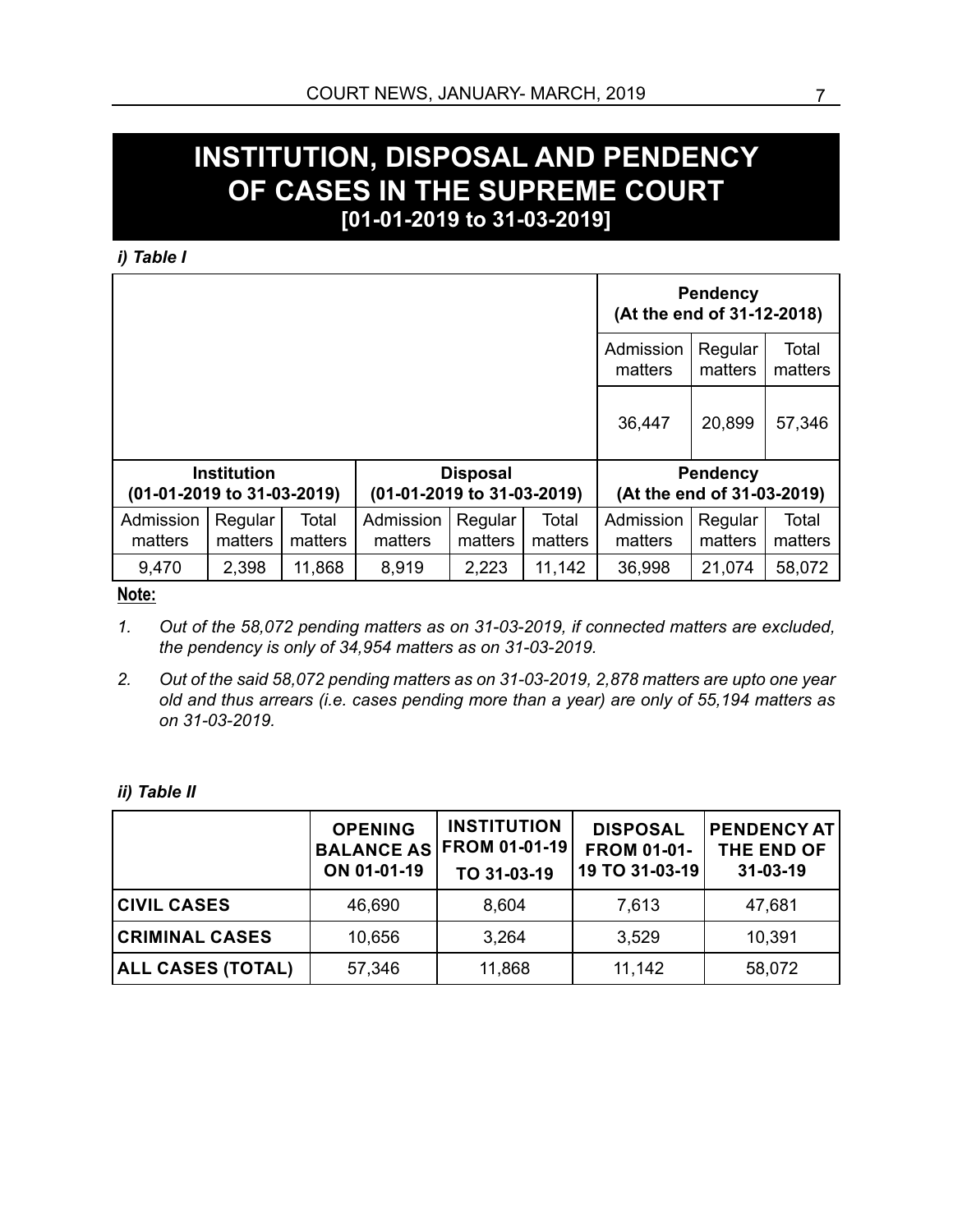### **INSTITUTION, DISPOSAL AND PENDENCY OF CASES IN THE HIGH COURTS (FROM 01-01-2019 TO 31-03-2019)**

| Srl.<br>No.    | Name of the<br><b>High Court</b> |              | Cases brought forward<br>from the previous Year<br>(Nos.) (Civil/Crl.)<br>As on 01/01/2019 |            |              | (Jan- Mar 2019)<br>Nos. (Civil/Crl.) | <b>Freshly instituted Cases</b><br>during the First Quarter | Disposed of Cases<br>during the<br>First Quarter (Jan-<br>Mar 2019)<br>Nos. (Civil/Crl.) |        | Pending Cases at the<br>end of the<br>First Quarter (Jan -Mar<br>2019)<br>Nos. (Civil/Crl.)<br>(As on 31/03/2019) |              |                 | $%$ of<br>Institution<br>of Cases<br>w.r.t<br>Opening<br>Balance<br>as on<br>01/01/19 | $%$ of<br>Disposal<br>of Cases<br>w.r.t<br>Opening<br>Balance<br>as on<br>01/01/19 | $\frac{9}{6}$<br>Increase /<br>Decrease<br>in<br>Pendency<br>w.r.t<br>Opening<br>Balance<br>as on<br>01/01/19 |         |
|----------------|----------------------------------|--------------|--------------------------------------------------------------------------------------------|------------|--------------|--------------------------------------|-------------------------------------------------------------|------------------------------------------------------------------------------------------|--------|-------------------------------------------------------------------------------------------------------------------|--------------|-----------------|---------------------------------------------------------------------------------------|------------------------------------------------------------------------------------|---------------------------------------------------------------------------------------------------------------|---------|
|                |                                  | <b>CIVIL</b> | CRL.                                                                                       | (Civ+Crl.) | <b>CIVIL</b> | CRL.                                 | (Civ+Crl.)                                                  | <b>CIVIL</b>                                                                             | CRL.   | (Civ+Crl.)                                                                                                        | <b>CIVIL</b> | CRL.            | (Civ+Crl.)                                                                            |                                                                                    |                                                                                                               |         |
| 1              | Allahabad                        | 538651       | 400824                                                                                     | 939475     | 35811        | 46589                                | 82400                                                       | 37765                                                                                    | 41254  | 79019                                                                                                             | 536697       | 406159          | 942856                                                                                | 8.77                                                                               | 8.41                                                                                                          | 0.36    |
| $\overline{2}$ | Andhra<br>Pradesh <sup>#</sup>   | 146875       | 25601                                                                                      | 172476     | 6631         | 2708                                 | 9339                                                        | 2159                                                                                     | 1358   | 3517                                                                                                              | 151347       | 26951           | 178298                                                                                | 5.41                                                                               | 2.04                                                                                                          | 3.38    |
| 3              | Telangana #                      | 160698       | 26657                                                                                      | 187355     | 10230        | 2426                                 | 12656                                                       | 6133                                                                                     | 1597   | 7730                                                                                                              | 164795       | 27486           | 192281                                                                                | 6.76                                                                               | 4.13                                                                                                          | 2.63    |
| $\overline{4}$ | Bombay                           | 229210       | 58654                                                                                      | 287864     | 21686        | 8192                                 | 29878                                                       | 18341                                                                                    | 6719   | 25060                                                                                                             | 232555       | 60127           | 292682                                                                                | 10.38                                                                              | 8.71                                                                                                          | 1.67    |
| 5              | Calcutta                         | 190778       | 40798                                                                                      | 231576     | 11653        | 4849                                 | 16502                                                       | 12560                                                                                    | 7058   | 19618                                                                                                             | 189871       | 38589           | 228460                                                                                | 7.13                                                                               | 8.47                                                                                                          | $-1.35$ |
| 6              | Chhatisgarh                      | 38430        | 25144                                                                                      | 63574      | 6704         | 4932                                 | 11636                                                       | 6253                                                                                     | 5106   | 11359                                                                                                             | 38881        | 24970           | 63851                                                                                 | 18.30                                                                              | 17.87                                                                                                         | 0.44    |
| $\overline{7}$ | Delhi                            | 54290        | 20246                                                                                      | 74536      | 7627         | 4594                                 | 12221                                                       | 6639                                                                                     | 3997   | 10636                                                                                                             | 55278        | 20843           | 76121                                                                                 | 16.40                                                                              | 14.27                                                                                                         | 2.13    |
| 8              | Gujarat                          | 76990        | 37972                                                                                      | 114962     | 10336        | 11194                                | 21530                                                       | 6958                                                                                     | 9994   | 16952                                                                                                             | 80368        | 39172           | 119540                                                                                | 18.73                                                                              | 14.75                                                                                                         | 3.98    |
| 9              | Gauhati                          | 27226        | 6219                                                                                       | 33445      | 3503         | 700                                  | 4203                                                        | 3346                                                                                     | 504    | 3850                                                                                                              | 27383        | 6415            | 33798                                                                                 | 12.57                                                                              | 11.51                                                                                                         | 1.06    |
| 10             | Himachal<br>Pradesh              | 29820        | 6357                                                                                       | 36177      | 4296         | 1292                                 | 5588                                                        | 3148                                                                                     | 1108   | 4256                                                                                                              | 30968        | 6541            | 37509                                                                                 | 15.45                                                                              | 11.76                                                                                                         | 3.68    |
| 11             | Jammu &<br>Kashmir               | 57921        | 6121                                                                                       | 64042      | 4883         | 979                                  | 5862                                                        | 2002                                                                                     | 438    | 2440                                                                                                              | 60802        | 6662            | 67464                                                                                 | 9.15                                                                               | 3.81                                                                                                          | 5.34    |
| 12             | Jharkhand                        | 43807        | 45125                                                                                      | 88932      | 2709         | 7328                                 | 10037                                                       | 3891                                                                                     | 7253   | 11144                                                                                                             | 42625        | 45200           | 87825                                                                                 | 11.29                                                                              | 12.53                                                                                                         | $-1.24$ |
| 13             | Karnataka                        | 323463       | 34141                                                                                      | 357604     | 36899        | 5050                                 | 41949                                                       | 36514                                                                                    | 5642   | 42156                                                                                                             | 323848       | 33549           | 357397                                                                                | 11.73                                                                              | 11.79                                                                                                         | $-0.06$ |
| 14             | Kerala                           | 149859       | 42895                                                                                      | 192754     | 17671        | 6499                                 | 24170                                                       | 19663                                                                                    | 6932   | 26595                                                                                                             | 147867       | 42462           | 190329                                                                                | 12.54                                                                              | 13.80                                                                                                         | $-1.26$ |
| 15             | Madhya<br>Pradesh                | 206197       | 125191                                                                                     | 331388     | 16192        | 18439                                | 34631                                                       | 11452                                                                                    | 16322  | 27774                                                                                                             | 210937       | 127308          | 338245                                                                                | 10.45                                                                              | 8.38                                                                                                          | 2.07    |
| 16             | Madras                           | 261297       | 31707                                                                                      | 293004     | 26981        | 15558                                | 42539                                                       | 30605                                                                                    | 17258  | 47863                                                                                                             | 257673       | 30007           | 287680                                                                                | 14.52                                                                              | 16.34                                                                                                         | $-1.82$ |
| 17             | Manipur                          | 2892         | 170                                                                                        | 3062       | 389          | 27                                   | 416                                                         | 617                                                                                      | 14     | 631                                                                                                               | 2664         | 183             | 2847                                                                                  | 13.59                                                                              | 20.61                                                                                                         | $-7.02$ |
| 18             | Meghalaya                        | 743          | 39                                                                                         | 782        | 140          | 17                                   | 157                                                         | 141                                                                                      | 17     | 158                                                                                                               | 742          | 39              | 781                                                                                   | 20.08                                                                              | 20.20                                                                                                         | $-0.13$ |
| 19             | Orissa*                          | 118905       | 42348                                                                                      | 161253     | 10741        | 10884                                | 21625                                                       | 16396                                                                                    | 11023  | 27419                                                                                                             | 113250       | 42209           | 155459                                                                                | 13.41                                                                              | 17.00                                                                                                         | $-3.59$ |
| 20             | Patna                            | 86669        | 66817                                                                                      | 153486     | 9200         | 22675                                | 31875                                                       | 7426                                                                                     | 21895  | 29321                                                                                                             | 88443        | 67597           | 156040                                                                                | 20.77                                                                              | 19.10                                                                                                         | 1.66    |
| 21             | Punjab &<br>Haryana              | 231789       | 105442                                                                                     | 337231     | 18285        | 18873                                | 37158                                                       | 18491                                                                                    | 16450  | 34941                                                                                                             | 231583       | 107865          | 339448                                                                                | 11.02                                                                              | 10.36                                                                                                         | 0.66    |
| 22             | Rajasthan                        | 212943       | 72069                                                                                      | 285012     | 16990        | 14798                                | 31788                                                       | 9085                                                                                     | 12526  | 21611                                                                                                             | 220848       | 74341           | 295189                                                                                | 11.15                                                                              | 7.58                                                                                                          | 3.57    |
| 23             | Sikkim                           | 175          | 77                                                                                         | 252        | 22           | 18                                   | 40                                                          | 19                                                                                       | 6      | 25                                                                                                                | 178          | 89              | 267                                                                                   | 15.87                                                                              | 9.92                                                                                                          | 5.95    |
| 24             | Tripura                          | 2530         | 447                                                                                        | 2977       | 814          | 123                                  | 937                                                         | 749                                                                                      | 131    | 880                                                                                                               | 2595         | 439             | 3034                                                                                  | 31.47                                                                              | 29.56                                                                                                         | 1.91    |
| 25             | Uttarakhand                      | 21344        | 12705                                                                                      | 34049      | 3231         | 2198                                 | 5429                                                        | 2508                                                                                     | 2225   | 4733                                                                                                              | 22067        | 12678           | 34745                                                                                 | 15.94                                                                              | 13.90                                                                                                         | 2.04    |
|                | <b>TOTAL</b>                     | 3213502      | 1233766                                                                                    | 4447268    | 283624       | 210942                               | 494566                                                      | 262861                                                                                   | 196827 | 459688                                                                                                            |              | 3234265 1247881 | 4482146                                                                               | 11.12                                                                              | 10.34                                                                                                         | 0.78    |

#### Above statement is compiled on the basis of figures received from the High Courts

# New opening balance due to bifurcation of A.P. High Court and Telangana High Court.

\* Opening balance modified by High Court concerned.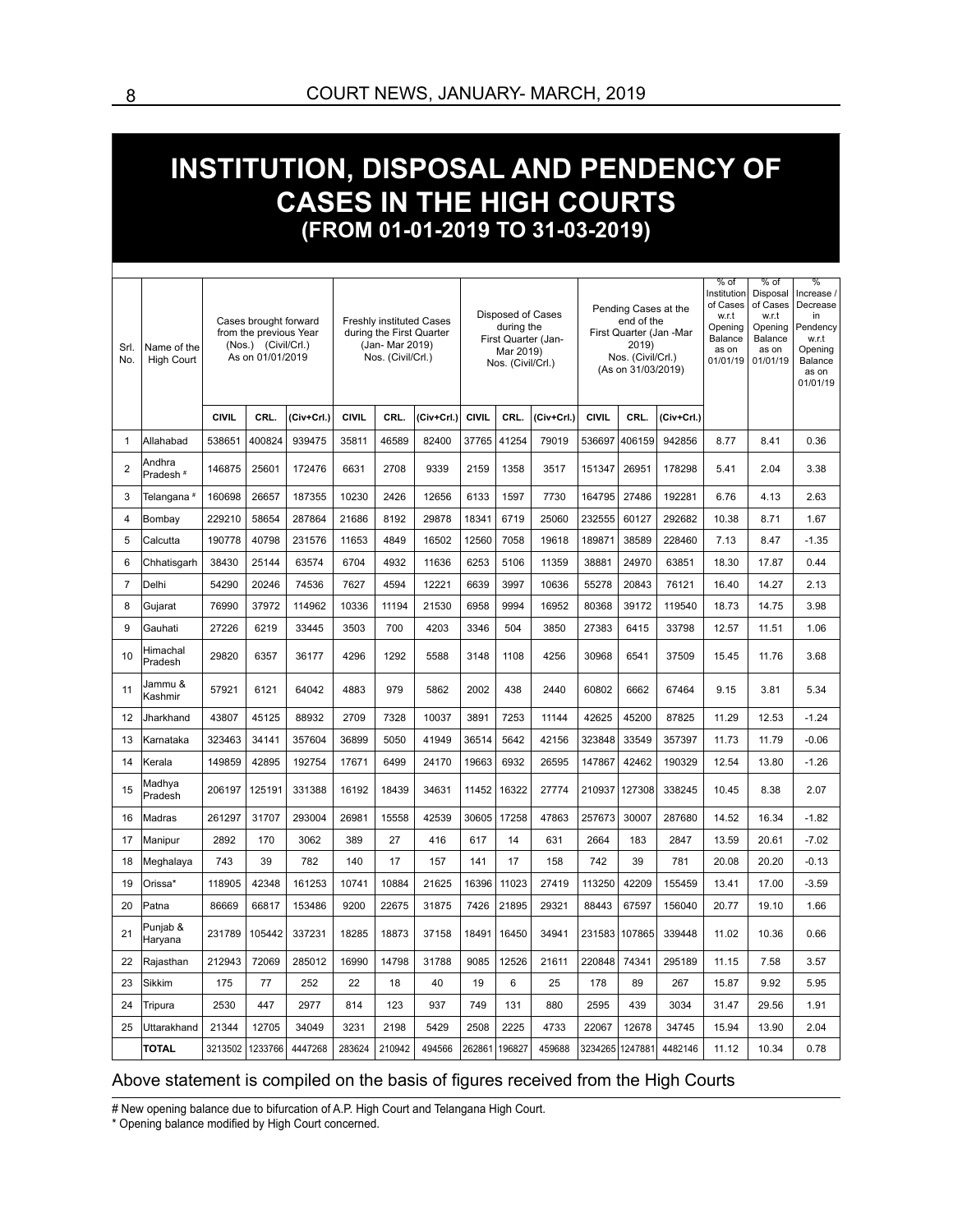#### **INSTITUTION, DISPOSAL AND PENDENCY OF CASES IN THE DISTRICT & SUBORDINATE COURTS (FROM 01-01-2019 TO 31-03-2019)**

| Srl.<br>No     | Name of the<br>State/UT      | Cases brought forward<br>from the<br>previous Year (Nos.)<br>(Civil/Crl.)<br>As on 01/01/2019 |                  |            | <b>Freshly instituted Cases</b><br>(Nos.) during the<br>First Quarter (Jan-Mar<br>2019)<br>(Civil/Crl.) |        |            | Disposed of Cases (Nos.)<br>during the<br>First Quarter (Jan-Mar<br>2019)<br>(Civil/Crl.) |                 |            | Pending Cases (Nos.) at the<br>end of the<br>First Quarter (Jan-Mar<br>2019)<br>(Civil/Crl.)<br>(As on 31/03/2019) |         |                   | % of<br>Institution<br>of Cases<br>w.r.t<br>Opening<br>Balance<br>as on | % of<br>Disposal of<br>Cases w.r.t<br>Opening<br>Balance<br>as on | % Increase<br>or<br>Decrease<br>in<br>Pendency<br>w.r.t<br>Opening<br>Balance |
|----------------|------------------------------|-----------------------------------------------------------------------------------------------|------------------|------------|---------------------------------------------------------------------------------------------------------|--------|------------|-------------------------------------------------------------------------------------------|-----------------|------------|--------------------------------------------------------------------------------------------------------------------|---------|-------------------|-------------------------------------------------------------------------|-------------------------------------------------------------------|-------------------------------------------------------------------------------|
|                |                              | <b>CIVIL</b>                                                                                  | CRL.             | (Civ+Crl.) | <b>CIVIL</b>                                                                                            | CRL.   | (Civ+Crl.) | <b>CIVIL</b>                                                                              | CRL.            | (Civ+Crl.) | <b>CIVIL</b>                                                                                                       | CRL.    | (Civ+Crl.)        | 01/01/2019                                                              | 01/01/2019                                                        | as on<br>01/01/2019                                                           |
| $\mathbf{1}$   | Uttar Pradesh                |                                                                                               | 1656944 5330473  | 6987417    | 147216                                                                                                  | 925712 | 1072928    | 130357                                                                                    | 809745          | 940102     | 1673803                                                                                                            | 5446440 | 7120243           | 15.36                                                                   | 13.45                                                             | 1.90                                                                          |
| $\overline{2}$ | Andhra Pradesh <sup>#</sup>  | 302259                                                                                        | 235761           | 538020     | 39923                                                                                                   | 53458  | 93381      | 39165                                                                                     | 49779           | 88944      | 303017                                                                                                             | 239440  | 542457            | 17.36                                                                   | 16.53                                                             | 0.82                                                                          |
| 3              | Telangana#                   | 227168                                                                                        | 303212           | 530380     | 26482                                                                                                   | 63362  | 89844      | 23192                                                                                     | 59616           | 82808      | 230458                                                                                                             | 306958  | 537416            | 16.94                                                                   | 15.61                                                             | 1.33                                                                          |
| 4(a)           | Maharashtra                  | 1185586                                                                                       | 2345839          | 3531425    | 121462                                                                                                  | 506455 | 627917     | 111824                                                                                    | 451653          | 563477     | 1195224                                                                                                            | 2400641 | 3595865           | 17.78                                                                   | 15.96                                                             | 1.82                                                                          |
| 4(b)           | Goa                          | 21499                                                                                         | 21284            | 42783      | 2492                                                                                                    | 8181   | 10673      | 2565                                                                                      | 6453            | 9018       | 21426                                                                                                              | 23012   | 44438             | 24.95                                                                   | 21.08                                                             | 3.87                                                                          |
| 4(c)           | Diu and Daman                | 1097                                                                                          | 1042             | 2139       | 222                                                                                                     | 382    | 604        | 224                                                                                       | 397             | 621        | 1095                                                                                                               | 1027    | 2122              | 28.24                                                                   | 29.03                                                             | $-0.79$                                                                       |
| 4(d)           | Silvasa                      | 1474                                                                                          | 1855             | 3329       | 128                                                                                                     | 298    | 426        | 210                                                                                       | 430             | 640        | 1392                                                                                                               | 1723    | 3115              | 12.80                                                                   | 19.22                                                             | $-6.43$                                                                       |
| 5(a)           | West Bengal                  | 493021                                                                                        | 1457471          | 1950492    | 39610                                                                                                   | 183791 | 223401     | 37603                                                                                     | 141640          | 179243     | 495028                                                                                                             | 1499622 | 1994650           | 11.45                                                                   | 9.19                                                              | 2.26                                                                          |
| 5(b)           | Andaman & Nicobar            | 3769                                                                                          | 6460             | 10229      | 257                                                                                                     | 1678   | 1935       | 265                                                                                       | 2036            | 2301       | 3761                                                                                                               | 6102    | 9863              | 18.92                                                                   | 22.49                                                             | $-3.58$                                                                       |
| 6              | Chhattisgarh                 | 55924                                                                                         | 211505           | 267429     | 13546                                                                                                   | 49187  | 62733      | 10052                                                                                     | 50866           | 60918      | 59418                                                                                                              | 209826  | 269244            | 23.46                                                                   | 22.78                                                             | 0.68                                                                          |
| $\overline{7}$ | Delhi                        | 187733                                                                                        | 647080           | 834813     | 38088                                                                                                   | 191619 | 229707     | 36526                                                                                     | 161482          | 198008     | 189295                                                                                                             | 677217  | 866512            | 27.52                                                                   | 23.72                                                             | 3.80                                                                          |
| 8              | Gujarat                      | 466855                                                                                        | 980604           | 1447459    | 50334                                                                                                   | 286649 | 336983     | 68534                                                                                     | 292329          | 360863     | 448655                                                                                                             | 974924  | 1423579           | 23.28                                                                   | 24.93                                                             | $-1.65$                                                                       |
| 9(a)           | Assam                        | 67993                                                                                         | 223967           | 291960     | 9997                                                                                                    | 49081  | 59078      | 8612                                                                                      | 47204           | 55816      | 69378                                                                                                              | 225844  | 295222            | 20.23                                                                   | 19.12                                                             | 1.12                                                                          |
| 9(b)           | Nagaland                     | 2379                                                                                          | 2615             | 4994       | 215                                                                                                     | 727    | 942        | 575                                                                                       | 966             | 1541       | 2019                                                                                                               | 2376    | 4395              | 18.86                                                                   | 30.86                                                             | $-11.99$                                                                      |
| 9(c)           | Mizoram                      | 3021                                                                                          | 3133             | 6154       | 1320                                                                                                    | 2150   | 3470       | 1340                                                                                      | 1831            | 3171       | 3001                                                                                                               | 3452    | 6453              | 56.39                                                                   | 51.53                                                             | 4.86                                                                          |
| 9(d)           | Arunachal Pradesh            | 1921                                                                                          | 7731             | 9652       | 424                                                                                                     | 1000   | 1424       | 466                                                                                       | 1185            | 1651       | 1879                                                                                                               | 7546    | 9425              | 14.75                                                                   | 17.11                                                             | $-2.35$                                                                       |
| 10             | Himachal Pradesh             | 116269                                                                                        | 140371           | 256640     | 20084                                                                                                   | 87517  | 107601     | 18561                                                                                     | 70677           | 89238      | 117792                                                                                                             | 157211  | 275003            | 41.93                                                                   | 34.77                                                             | 7.16                                                                          |
| 11             | Jammu & Kashmir <sup>,</sup> | 55908                                                                                         | 107347           | 163255     | 5478                                                                                                    | 16249  | 21727      | 5280                                                                                      | 17844           | 23124      | 56106                                                                                                              | 105752  | 161858            | 13.31                                                                   | 14.16                                                             | $-0.86$                                                                       |
| 12             | Jharkhand*                   | 62074                                                                                         | 271525           | 333599     | 7019                                                                                                    | 47486  | 54505      | 6789                                                                                      | 49151           | 55940      | 62304                                                                                                              | 269860  | 332164            | 16.34                                                                   | 16.77                                                             | $-0.43$                                                                       |
| 13             | Karnataka                    | 726513                                                                                        | 768095           | 1494608    | 101270                                                                                                  | 241198 | 342468     | 94829                                                                                     | 231792          | 326621     | 732954                                                                                                             | 777501  | 1510455           | 22.91                                                                   | 21.85                                                             | 1.06                                                                          |
| 14(a           | Kerala                       | 421358                                                                                        | 1231151          | 1652509    | 62151                                                                                                   | 185488 | 247639     | 64003                                                                                     | 182458          | 246461     | 419506                                                                                                             | 1234181 | 1653687           | 14.99                                                                   | 14.91                                                             | 0.07                                                                          |
| 14(b)          | .akshadweep                  | 133                                                                                           | 231              | 364        | 23                                                                                                      | 49     | 72         | 10                                                                                        | 50              | 60         | 146                                                                                                                | 230     | 376               | 19.78                                                                   | 16.48                                                             | 3.30                                                                          |
| 15             | Madhya Pradesh               | 309147                                                                                        | 1045455          | 1354602    | 62139                                                                                                   | 255529 | 317668     | 57936                                                                                     | 247735          | 305671     | 313350                                                                                                             | 1053249 | 1366599           | 23.45                                                                   | 22.57                                                             | 0.89                                                                          |
| 16             | Manipur                      | 3417                                                                                          | 2799             | 6216       | 549                                                                                                     | 585    | 1134       | 502                                                                                       | 557             | 1059       | 3464                                                                                                               | 2827    | 6291              | 18.24                                                                   | 17.04                                                             | 1.21                                                                          |
| 17             | Meghalya                     | 3157                                                                                          | 10427            | 13584      | 263                                                                                                     | 1168   | 1431       | 239                                                                                       | 1058            | 1297       | 3181                                                                                                               | 10537   | 13718             | 10.53                                                                   | 9.55                                                              | 0.99                                                                          |
| 18(a           | Tamil Nadu                   | 616179                                                                                        | 468107           | 1084286    | 89582                                                                                                   | 138983 | 228565     | 86267                                                                                     | 134086          | 220353     | 619494                                                                                                             | 473004  | 1092498           | 21.08                                                                   | 20.32                                                             | 0.76                                                                          |
| 18(b)          | Puducherry                   | 12633                                                                                         | 14528            | 27161      | 2610                                                                                                    | 1308   | 3918       | 2225                                                                                      | 928             | 3153       | 13018                                                                                                              | 14908   | 27926             | 14.43                                                                   | 11.61                                                             | 2.82                                                                          |
| 19             | Odisha*                      | 306506                                                                                        | 1012229          | 1318735    | 19224                                                                                                   | 95844  | 115068     | 17003                                                                                     | 66814           | 83817      | 307610                                                                                                             | 1047378 | 1354988           | 8.73                                                                    | 6.36                                                              | 2.75                                                                          |
| 20             | Bihar                        | 366915                                                                                        | 2135289          | 2502204    | 20518                                                                                                   | 123571 | 144089     | 15652                                                                                     | 82881           | 98533      | 371781                                                                                                             | 2175979 | 2547760           | 5.76                                                                    | 3.94                                                              | 1.82                                                                          |
| 21(a           | Punjab                       | 256779                                                                                        | 345235           | 602014     | 62974                                                                                                   | 129115 | 192089     | 60112                                                                                     | 123094          | 183206     | 259641                                                                                                             | 351256  | 610897            | 31.91                                                                   | 30.43                                                             | 1.48                                                                          |
| 21(b)          | Haryana                      | 277973                                                                                        | 450124           | 728097     | 49782                                                                                                   | 144977 | 194759     | 42931                                                                                     | 120787          | 163718     | 284824                                                                                                             | 474314  | 759138            | 26.75                                                                   | 22.49                                                             | 4.26                                                                          |
| 21(c)          | Chandigarh                   | 17203                                                                                         | 39154            | 56357      | 3034                                                                                                    | 35129  | 38163      | 2741                                                                                      | 35776           | 38517      | 17496                                                                                                              | 38507   | 56003             | 67.72                                                                   | 68.34                                                             | $-0.63$                                                                       |
| 22             | Rajasthan*                   | 469742                                                                                        | 1262566          | 1732308    | 57769                                                                                                   | 342214 | 399983     | 71339                                                                                     | 334463          | 405802     | 456139                                                                                                             | 1270349 | 1726488           | 23.09                                                                   | 23.43                                                             | $-0.34$                                                                       |
| 23             | Sikkim                       | 387                                                                                           | 821              | 1208       | 105                                                                                                     | 244    | 349        | 124                                                                                       | 253             | 377        | 368                                                                                                                | 812     | 1180              | 28.89                                                                   | 31.21                                                             | $-2.32$                                                                       |
| 24             | Tripura                      | 8971                                                                                          | 49290            | 58261      | 2141                                                                                                    | 15827  | 17968      | 2656                                                                                      | 42572           | 45228      | 8456                                                                                                               | 22545   | 31001             | 30.84                                                                   | 77.63                                                             | $-46.79$                                                                      |
| 25             | Uttarakhand                  | 34038                                                                                         | 198300           | 232338     | 6763                                                                                                    | 87246  | 94009      | 7111                                                                                      | 96638           | 103749     | 33690                                                                                                              | 188908  | 222598            | 40.46                                                                   | 44.65                                                             | $-4.19$                                                                       |
|                | <b>TOTAL</b>                 |                                                                                               | 8743945 21333076 | 30077021   | 1065194 4273457                                                                                         |        | 5338651    |                                                                                           | 1027820 3917226 | 4945046    | 8780169                                                                                                            |         | 21695458 30475627 | 17.75                                                                   | 16.44                                                             | 1.33                                                                          |

#### Above statement is compiled on the basis of information received from the High Courts

# New opening balance due to bifurcation of A.P. High Court and Telangana High Court.

\* Opening / closing balance modified by the High Court concerned.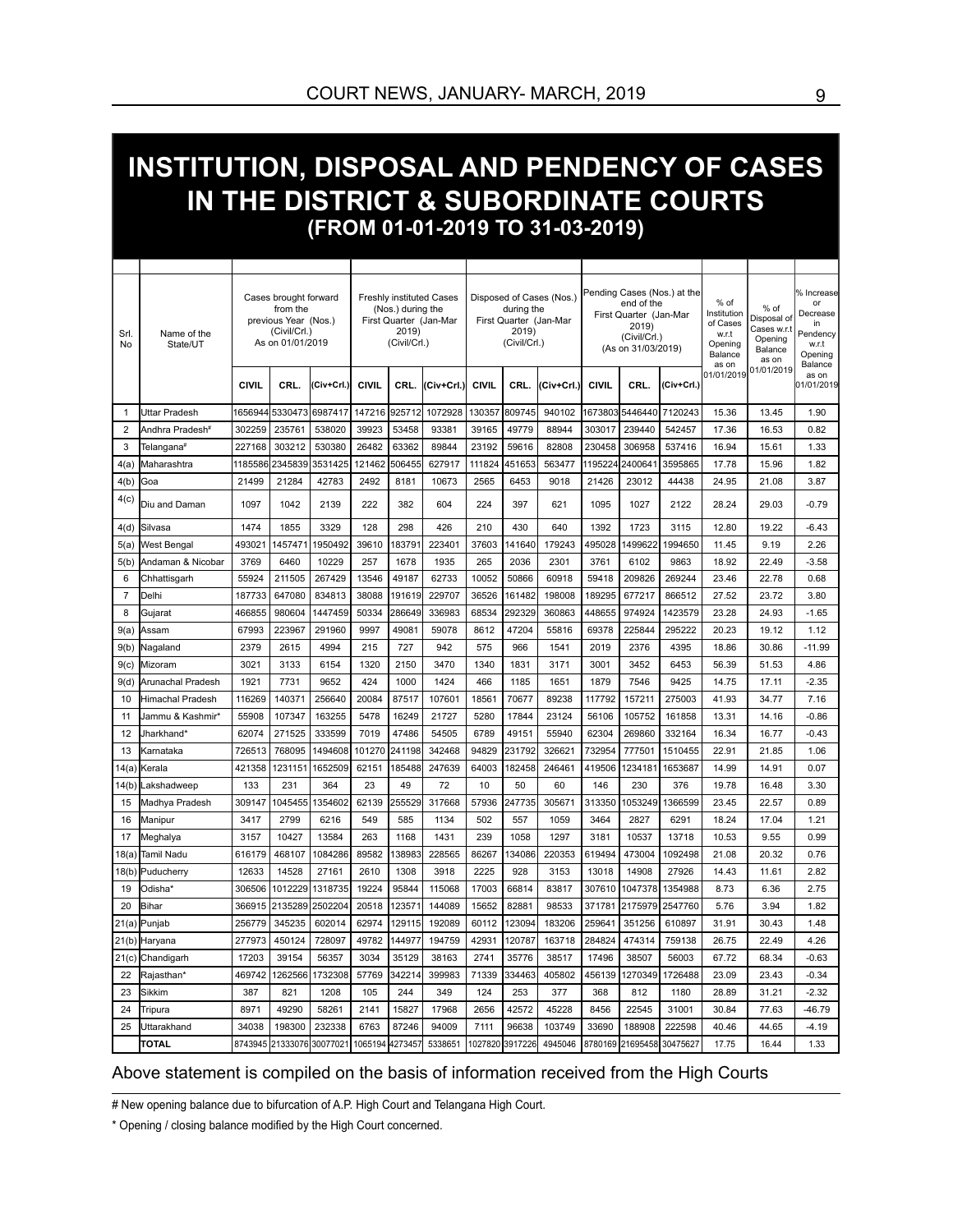#### **SOME SUPREME COURT JUDGMENTS / ORDERS OF PUBLIC IMPORTANCE (01-01-2019 TO 31-03-2019)**

**1.** On 3rd January, 2019, in the case of *Satishchandra Ratanlal Shah v. State of Gujarat and Another* [Criminal Appeal No.9 of 2019], while considering a dispute arising out of a loan transaction between the appellant and respondent no.2-complainant (Director of money lending company), the Supreme Court came to examine the charge under Section 415 IPC punishable under Section 420 IPC. It was held that, on facts, "the mere inability of the appellant to return the loan amount cannot give rise to a criminal prosecution for cheating unless fraudulent or dishonest intention is shown right at the beginning of the transaction, as it is this *mens rea* which is the crux of the offence."

The Court held that "in the context of contracts, the distinction between mere breach of contract and cheating would depend upon the fraudulent inducement and *mens rea*" and in the case at hand, even if all the facts in the complaint and material were "taken on their face value, no such dishonest representation or inducement could be found or inferred."

It was held that "the legislature intended to criminalize only those breaches which are accompanied by fraudulent, dishonest or deceptive inducements, which resulted in involuntary and in-efficient transfers, under Section 415 of IPC." Accordingly, the application filed by the appellant under Section 482 of Cr.P.C. was allowed and the proceedings initiated based on the FIR instituted at the instance of respondent no. 2 were quashed.

2. On 7<sup>th</sup> January, 2019, in the case of Sushil Thomas Abraham v. M/s Skyline Build. Thr, its *Partner & Ors.* [Civil Appeal No. 117 of 2019], the question for consideration was whether in light of the earlier rejection of the appellant's (plaintiff's) prayer to file a suit as an "indigent person" under Order 33 Rule 1 of CPC by the Trial Court and the same having been upheld by the High Court in appeal, the plaintiff was not entitled to file an application/appeal under Order 44 Rule 1 of CPC against the decree of the trial court as an "indigent person". In other words, the issue was whether the plaintiff (appellant) has to file a regular first appeal under Section 96 of the Code against the decree of the trial court on payment of *ad valorem* court fees on the memorandum of appeal.

The Supreme Court held that "dismissal of application made under Order 33 Rule 1 of the Code by the Trial Court in the earlier round of litigation is not a bar against the plaintiff to file an application/appeal under Order 44 Rule 1 of the Code before the Appellate Court." It was held that the "grant and rejection of such prayer by the Trial Court is confined only up to the disposal of the suit" which is "clear from the reading of Rule 3(1) and 3(2) of Order 44, which contemplate holding of inquiry again into the question at the appellate stage as to whether the applicant is an indigent person or not since the date from the decree appealed from."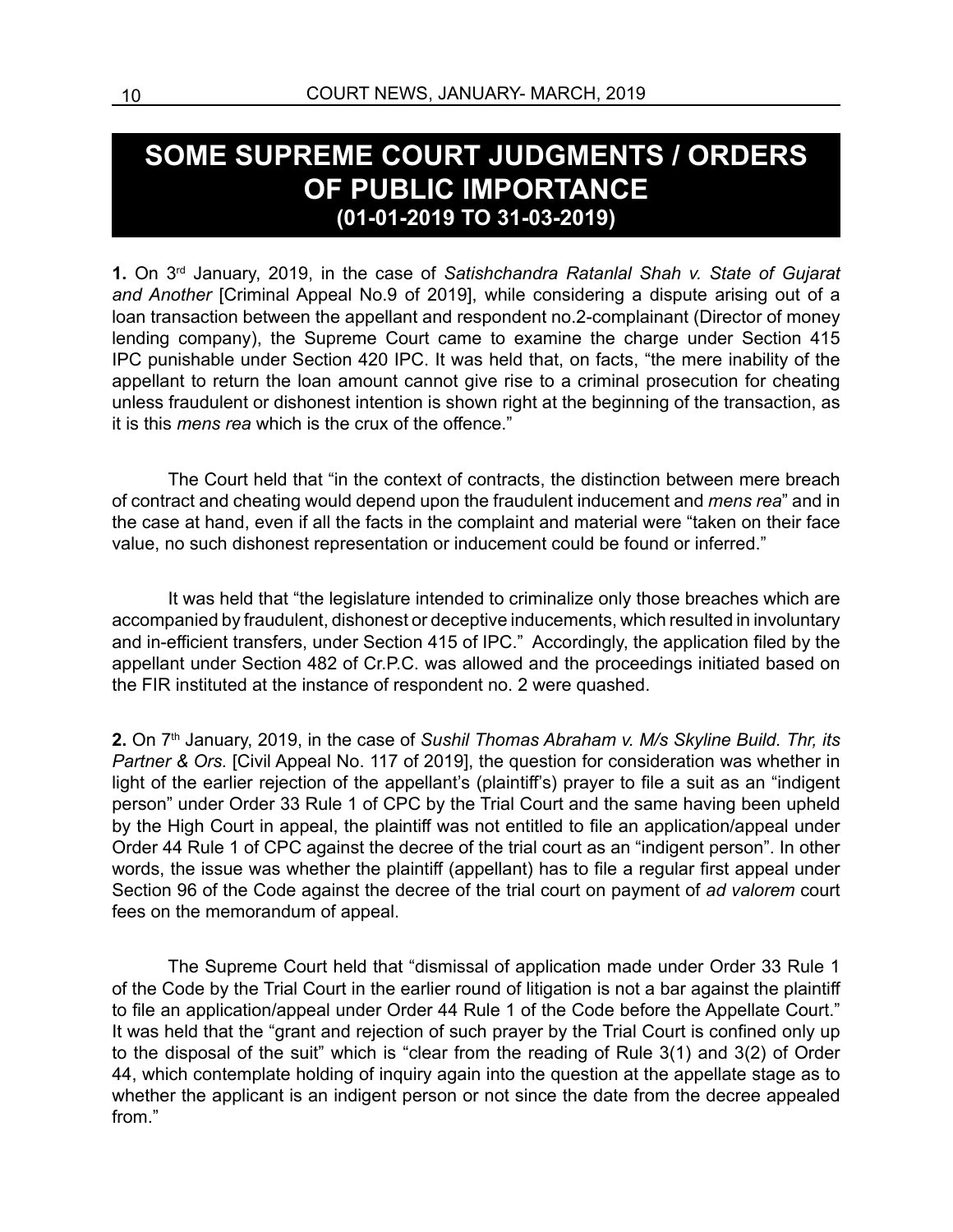Accordingly, the case at hand was "remanded to the Appellate Court for holding an inquiry as contemplated under Order 44 Rule 3 (2) of the Code or by the Trial Court, if directed by the Appellate Court to the concerned Trial Court to do so and depending upon the case made out by the applicant/appellant in the inquiry, the Appellate Court was directed to "pass appropriate orders accordingly." It was held that "if the appellant is able to prove in the inquiry with the aid of evidence that he is or has become an indigent person since the date of decree appealed from and is therefore unable to pay the *ad valorem* court fees on memorandum of appeal, his application will be allowed else dismissed."

**3.** On 8<sup>th</sup> January, 2019, in the case of *Alok Kumar Verma v. Union of India & Anr.* [Writ Petition (Civil) No. 1309 of 2018], the primary issue for consideration before a three Judge Bench was whether the Central Vigilance Commission (CVC) and the Government of India were competent to divest the Director, CBI of all his powers, functions, duties, supervisory role, etc. without obtaining the prior consent of the Committee constituted under Section 4A(1) of the Delhi Special Police Establishment Act, 1946 (DSPE Act) to make recommendations for appointment of the Director, CBI.

The Bench observed that "the institution of the CBI has been perceived to be necessarily kept away from all kinds of extraneous influences so that it can perform its role as the premier investigating and prosecuting agency without any fear and favour and in the best public interest. The head of the institution, namely, the Director, naturally, therefore, has to be the role model of independence and integrity which can only be ensured by freedom from all kinds of control and interference except to the extent that Parliament may have intended." Such intendment, in the considered view of the Bench "would require all Authorities to keep away from intermingling or interfering in the functioning of the Director."

The Bench held that "in a situation where such interference may at all be called for, public interest must be writ large against the backdrop of the necessity." It was held that "the relevance and adequacy of the reasons giving rise to such a compelling necessity can only be tested by the opinion of the Committee constituted under Section 4A(1) of the DSPE Act in whom the power to make recommendations for appointment of the Director has been vested by Parliament. This alone can provide an adequate safeguard to ensure the independence of the office keeping in view the legislative intent."

Consequently, the Bench set aside the orders of the CVC and the Central Government divesting the powers, functions, duties, supervisory role, etc. of Shri Alok Kumar Verma as Director, CBI. The issue of divestment of power and authority of the Director, CBI was left "open for consideration by the Committee under Section 4A(1) of the DSPE Act, 1946", and, it was directed that "the petitioner Shri Alok Kumar Verma, Director, CBI, upon reinstatement, will cease and desist from taking any major policy decisions till the decision of the Committee permitting such actions and decisions becomes available". It was also made explicit "that the role of the Petitioner Shri Alok Kumar Verma as the Director, CBI during the interregnum" "will be confined only to the exercise of the ongoing routine functions without any fresh initiative, having no major policy or institutional implications."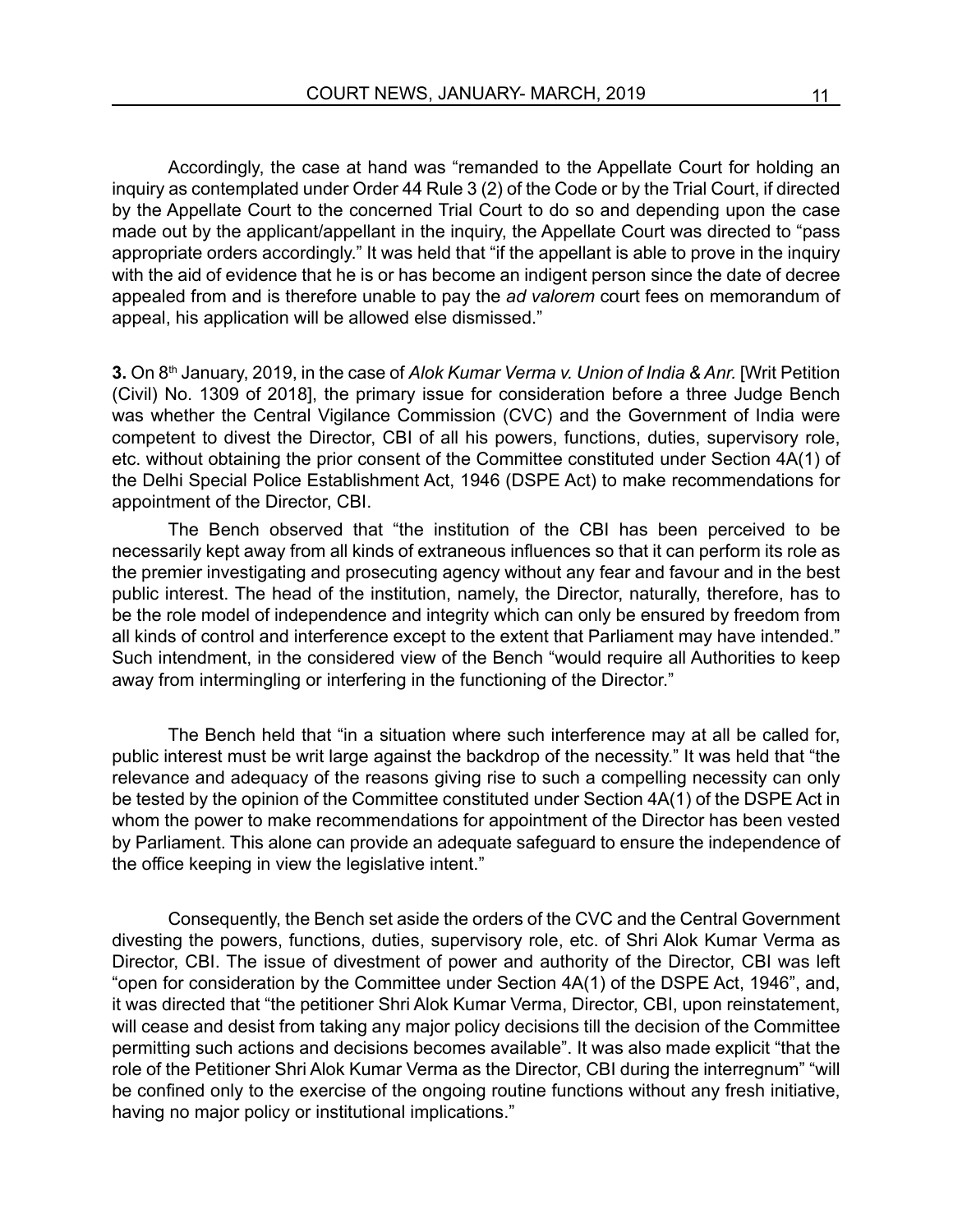**4.** On 9th January, 2019, in the case of *Regional Transport Officer & Ors. Etc. v. K. Jayachandra & Anr. Etc.* [Civil Appeal Nos. 219-222 of 2019], the extent of permissible alteration in a Motor Vehicle was in issue. The question for consideration was whether alteration is permissible at variance with the manufacturer's specification contained in the prototype test certification.

On a reading of the Section 52 of the Motor Vehicles Act, 1988, and the amendment made therein by virtue of Amendment Act 27/2000, the Supreme Court was of the view that "the object and the clear intent of amended section 52 is that the vehicle cannot be so altered that the particulars contained in the certificate of registration are at variance with those "originally specified by the manufacturer".

It was held that "the vehicle has to comply with the provisions of the Rules contained in Chapter V" of the Central Motor Vehicles Rules, 1989 as provided in Rule 92(1)"; that "Rule 92(1) has to be read as subservient to the provisions contained in section 52" of the Motor Vehicles Act, 1988 and "what is prohibited therein to allow the same is not the intendment of the rules contained in the Chapter." It was held that "various provisions in Chapter V are additional safeguards to what is prohibited in section 52(1) that is to say, what has been specified originally by the manufacturers and once that has been entered in the particulars in the certificate of registration, cannot be varied. No vehicle can be altered so as to change original specification made by manufacturer. Such particulars cannot be altered which have been specified by the manufacturer for the purpose of entry in the certificate of registration."

The Supreme Court held that "the emphasis of section 52(1) is not to vary the "original specifications by the manufacturer" but "remaining particulars in a certificate of registration can be modified and changed and can be noted in the certificate of registration as provided in section 52(2), (3) and (5) and the Rules." It was held that "the Rules are subservient to the provisions of the Act and particulars in certificate of registration can also be changed except to the extent of the entries made in the same as per the specifications originally made by the manufacturer."

**5.** On 14th January, 2019, in the case of *Ashish Jain v. Makrand Singh and Ors.* [Criminal Appeal No. 1980 of 2008], the Supreme Court, *inter alia*, re-appraised the fingerprint evidence while examining the impugned judgment of High Court which had acquitted the accusedrespondents from charges of murder and robbery.

The Supreme Court did not agree with the conclusion of the High Court that the fingerprint samples of the accused "were illegally obtained, being in contravention of the Identification of Prisoners Act, 1920, inasmuch as they were obtained without a magisterial order." The Court took note of Section 4 of the Act which "refers to the power of a police officer to direct taking of measurements, including fingerprints" and "Section 5 which "provides for the taking of such samples upon an order of a Magistrate, if the Magistrate is satisfied as to its expediency", however, observed that "Section 5 is not mandatory but is directory." Even otherwise, the Court observed that a bare reading of Rules 3, 4 and 5, of the rules framed by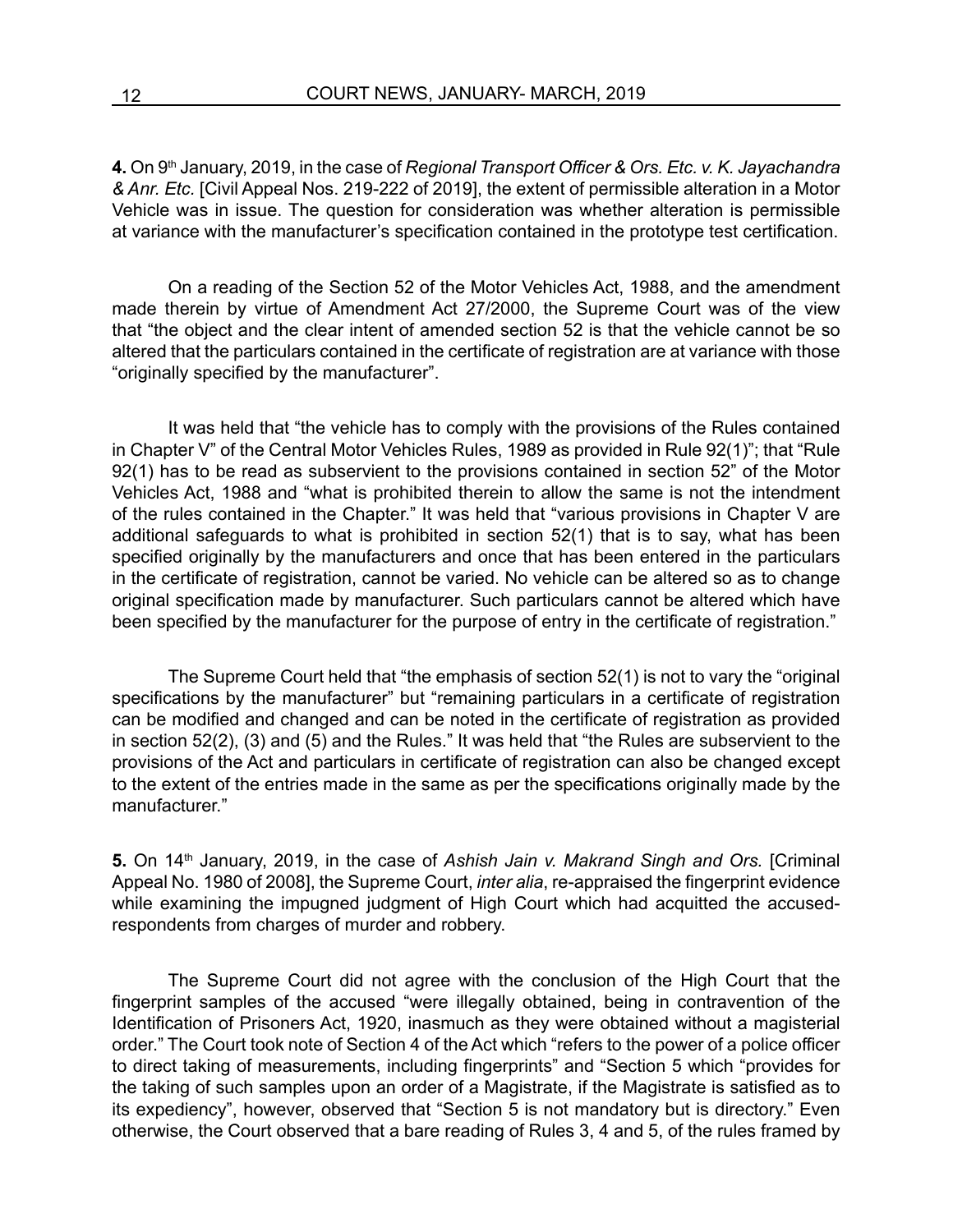the State government for carrying into effect the provisions of the Act, made "it amply clear that a police officer is permitted to take the photographs and measurements of the accused" and "fingerprints can be taken under the directions of the police officer."

It was held that although Section 4 of the Act "mentions that the police officer is competent to take measurements of the accused, but to dispel doubts as to its bona fides and to rule out the fabrication of evidence, it is eminently desirable that they were taken before or under the order of a Magistrate." However, it was also held that this cannot mean that "under Section 4, police officers are not entitled to take fingerprints until the order is taken from a Magistrate." It was held that "if certain suspicious circumstances do arise from a particular case relating to lifting of fingerprints, in order to dispel or ward off such suspicious circumstances, it would be in the interest of justice to get orders from the Magistrate. Thus there cannot be any hard and fast rule that in every case, there should be a magisterial order for lifting the fingerprints of the accused."

Accordingly, the Supreme Court said that on facts, "it cannot be held that the fingerprint evidence was illegally obtained merely due to the absence of a magisterial order authorizing the same."

However, at the same time, the Supreme Court found that "in the current facts and circumstances, the absence of a magisterial order casts doubts on the credibility of the fingerprint evidence, especially with respect to the packing and sealing of the tumblers on which the fingerprints were allegedly found, given that the attesting witnesses were not independent witnesses, being the family members of the deceased." The Supreme Court said that it "cannot rule out the possibility of tampering and post-facto addition of fingerprints", and concurred "with the High Court in discarding the fingerprint evidence." The Supreme Court did "not find any glaring infirmity in the acquittal granted by the High Court"; rather found "it wellreasoned, and thus, "the judgment and order of acquittal of the High Court" was "maintained."

**6.** On 17th January 2019, in the case of *Indian Hotel and Restaurant Association (AHAR) & Anr. v. The State of Maharashtra & Ors.* [Writ Petition (Civil) No. 576 of 2016], having examined the challenges to certain provisions of the Maharashtra Prohibition of Obscene Dance in Hotels, Restaurant and Bar Rooms and Protection of Dignity of Women (Working therein) Act, 2016, the Supreme Court held that "even when the impugned Act appears to be regulatory in nature, the real consequences and effect is to prohibit such dance bars. The State, thereby, is aiming to achieve something indirectly which it could not do directly. Such a situation is beyond comprehension and cannot be countenanced".

Quashing such offending provisions of the said Act as well as of the Rules framed thereunder, the Court observed that "it cannot be denied that dance performances, in dignified forms, are socially acceptable and nobody takes exceptions to the same. On the other hand, obscenity is treated as immoral. Therefore, obscene dance performance may not be acceptable and the State can pass a law prohibiting obscene dances. However, a practice which may not be immoral by societal standards cannot be thrusted upon the society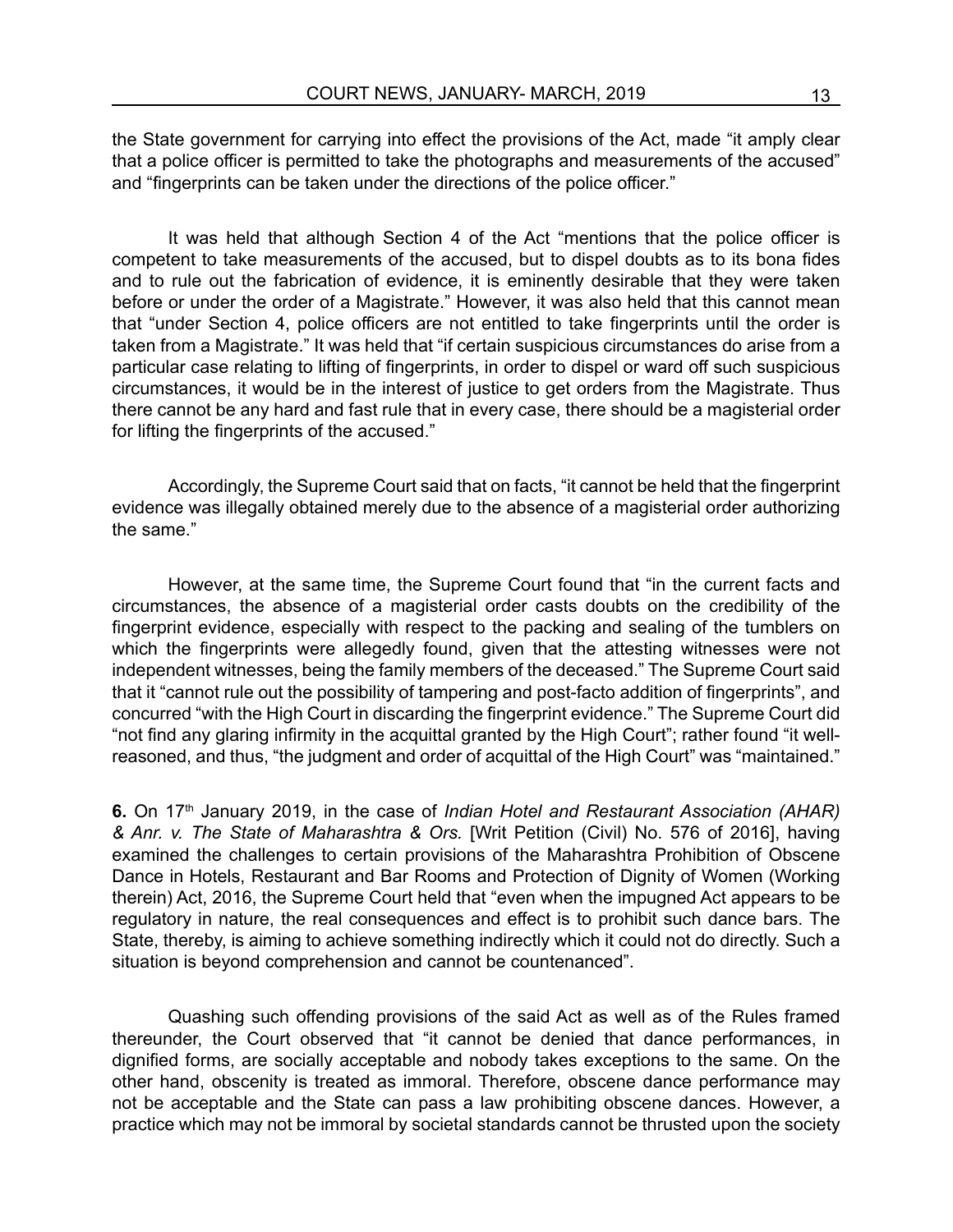as immoral by the State with its own notion of morality and thereby exercise 'social control'."

It was observed that "the present legislation is given a cloak of bringing regulatory regime to regulate the places where there are dance performances. For this purpose, the impugned Act does not permit dance performances without obtaining licence under Section 3 of the Act. Further, it makes obscene dances as penal offence. No quarrel on this. However, at the same time, many conditions are stipulated for obtaining the licence, which are virtually impossible to perform. It is this reason that not a single establishment has been issued licence under the impugned Act even when it was passed in the year 2014."

The Supreme Court said that it has "quashed those provisions of the Act and the Rules which" it "found as unreasonable and unconstitutional" with the hope "that applications for grant of licence shall now be considered more objectively and with open mind so that there is no complete ban on staging dance performances at designated places prescribed in the Act."

**7.** On 22nd January, 2019, in the case of *Mohammed Salim Through Lrs. & Ors. v. Shamsudeen (D) Through Lrs. & Ors* [Civil Appeal No. 5158 of 2013], the question for consideration was whether plaintiff-respondent, a boy child born out of wedlock of a Muslim man (Mohammed Ilias), and a Hindu woman (Valliamma) who did not convert to Islam at the time of marriage, was entitled to any share in the property of the said Mohammed Ilias subsequent to his death.

The Supreme Court held that "the marriage of a Muslim man with an idolater or fireworshipper is neither a valid (sahih) nor a void (batil) marriage, but is merely an irregular (fasid) marriage" and "any child born out of such wedlock (fasid marriage) is entitled to claim a share in his father's property." The Court emphasised that "since Hindus are idol worshippers, which includes worship of physical images/statues through offering of flowers, adornment, etc., it is clear that the marriage of a Hindu female with a Muslim male is not a regular or valid (sahih) marriage, but merely an irregular (fasid) marriage."

It was held that "irrespective of the word used, the legal effect of a *fasid* marriage is that in case of consummation, though the wife is entitled to get dower, she is not entitled to inherit the properties of the husband. But the child born in that marriage is legitimate just like in the case of a valid marriage, and is entitled to inherit the property of the father."

In this view of the matter, it was held that "the trial Court and the High Court were justified in concluding" that the plaintiff-respondent "is the legitimate son of Mohammed Ilias and Valliamma, and is entitled to his share in the property as per law."

8. On 23<sup>rd</sup> January, 2019, in the case of *Rajasthan Small Industries Corporation Limited v. M/s Ganesh Containers Movers Syndicate* [Civil Appeal No.1039 of 2019], the main question falling for consideration was whether the High Court was right in terminating the mandate of the arbitrator appointed as per the agreement and appointing a substitute arbitrator in the application filed under Section 11(6) and Section 15 of the Arbitration and Conciliation Act,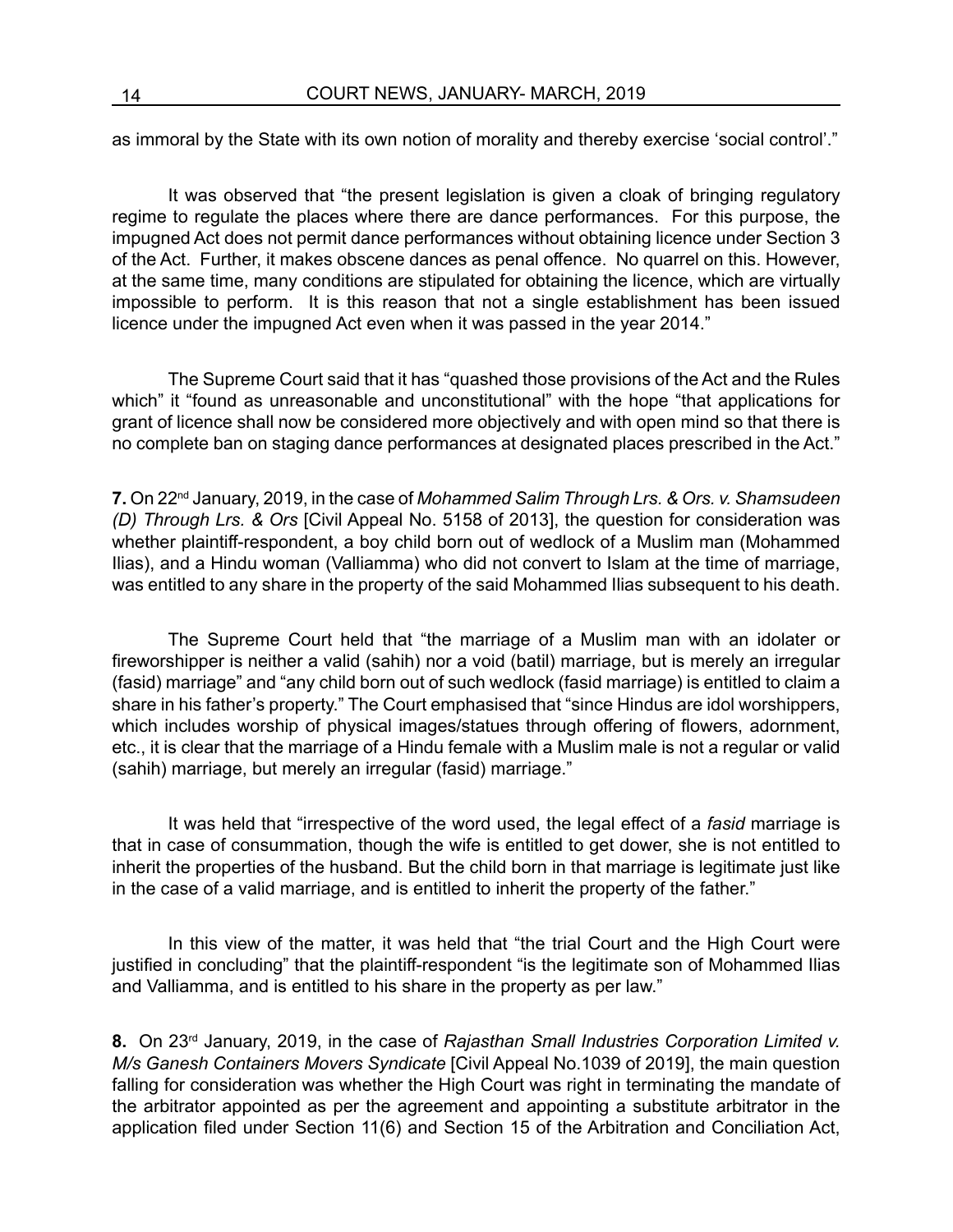#### 1996.

It was held that "mere neglect of an arbitrator to act or delay in passing the award by itself cannot be the ground to appoint another arbitrator in deviation from the terms agreed to by the parties."

In the present case, the proceedings of the arbitral tribunal continued till 17.08.2011. From the proceedings dated 17.08.2011, it was seen by the Supreme Court that the arbitrator had "observed that the file regarding arbitration appears tampered/ missing papers are incomplete and therefore, the chronological events need to be ascertained and reconstitution will be required" and it was "in this background, the award was not passed till 2013." The Supreme Court observed that "it is true that there was some delay in passing the award" however, "between 2011 and 2013", the respondent had "not filed any application to expedite the proceedings and for passing of the award." The Court noticed that the respondent had "neither filed the Request Case for passing of the award at an early date nor filed the petition under Section 14 of the Act for termination of the mandate of the arbitrator that the arbitrator has 'failed to act without undue delay'."

It was held that "Section 11(6) of the Act would come into play only when there was failure on the part of the party concerned to appoint an arbitrator in terms of the arbitration agreement" and in the case in hand, the High Court "was not right in appointing an independent arbitrator without keeping in view the terms of the agreement between the parties and therefore, the impugned order appointing an independent arbitrator/retired District Judge is not sustainable."

**9.** On 25th January, 2019, in the case of *Swiss Ribbons Pvt. Ltd. & Anr. v. Union of India & Ors.* [Writ Petition (Civil) No. 99 of 2018], the constitutional validity of the Insolvency and Bankruptcy Code, 2016 was upheld.

The Supreme Court held that "the primary focus of the legislation is to ensure revival and continuation of the corporate debtor by protecting the corporate debtor from its own management and from a corporate death by liquidation" and the Insolvency Code "is thus a beneficial legislation which puts the corporate debtor back on its feet, not being a mere recovery legislation for creditors. The interests of the corporate debtor have, therefore, been bifurcated and separated from that of its promoters / those who are in management. Thus, the resolution process is not adversarial to the corporate debtor but, in fact, protective of its interests." It was held that "the moratorium imposed by Section 14 is in the interest of the corporate debtor itself, thereby preserving the assets of the corporate debtor during the resolution process. The timelines within which the resolution process is to take place again protects the corporate debtor's assets from further dilution, and also protects all its creditors and workers by seeing that the resolution process goes through as fast as possible so that another management can, through its entrepreneurial skills, resuscitate the corporate debtor to achieve all these ends."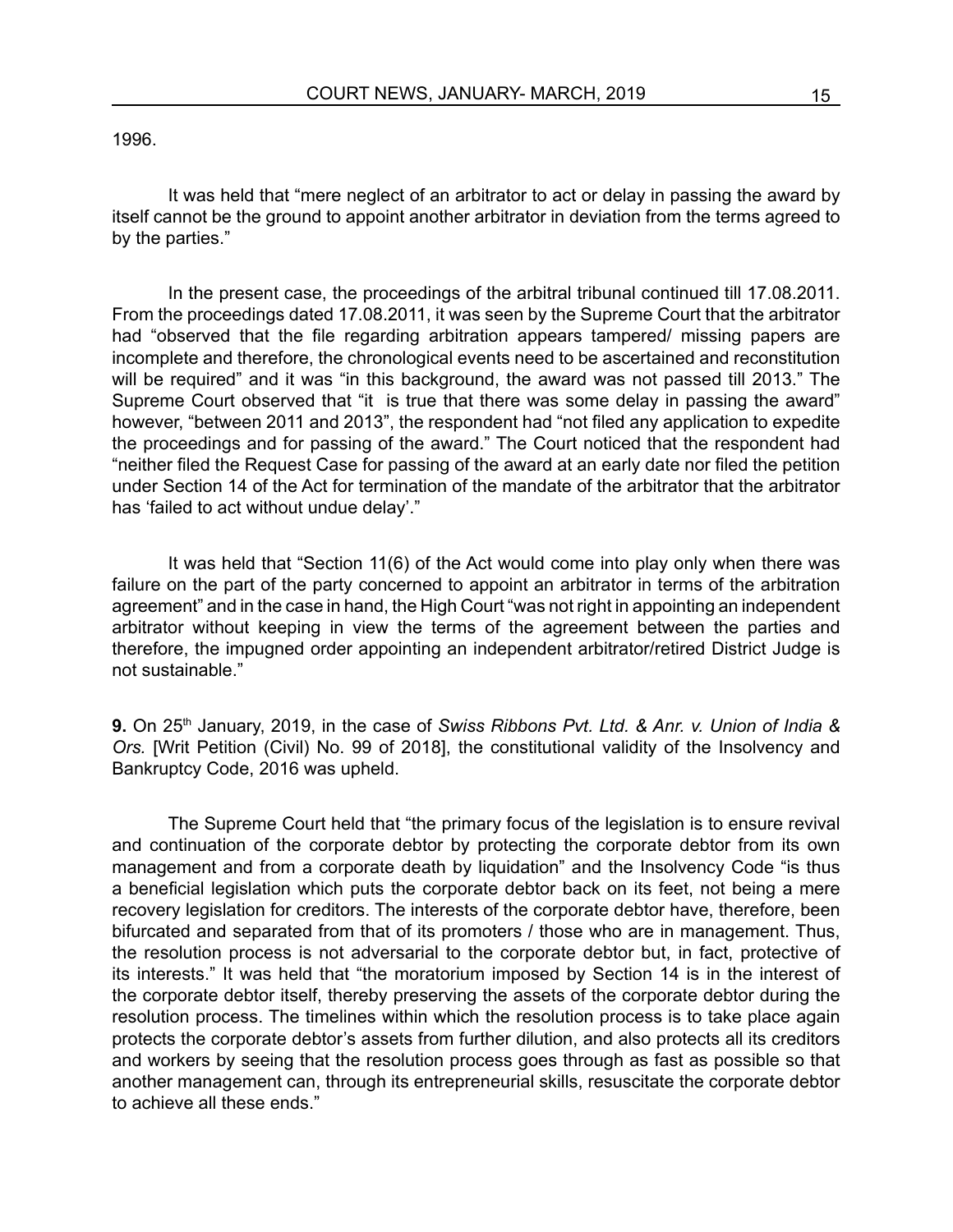Amongst others, it was argued on behalf of the petitioners that, there was no intelligible differentia having relation to the objects sought to be achieved by the Insolvency Code between financial and operational creditors. On this, the Supreme Court said that "most financial creditors, particularly banks and financial institutions, are secured creditors whereas most operational creditors are unsecured, payments for goods and services as well as payments to workers not being secured by mortgaged documents and the like" and "apart from the above, the nature of loan agreements with financial creditors is different from contracts with operational creditors for supplying goods and services."

It was held that "financial creditors are, from the very beginning, involved with assessing the viability of the corporate debtor. They can, and therefore do, engage in restructuring of the loan as well as reorganization of the corporate debtor's business when there is financial stress, which are things operational creditors do not and cannot do. Thus, preserving the corporate debtor as a going concern, while ensuring maximum recovery for all creditors being the objective of the Code, financial creditors are clearly different from operational creditors and therefore, there is obviously an intelligible differentia between the two which has a direct relation to the objects sought to be achieved by the Code."

The Supreme Court observed that earlier experiments, "in terms of legislations having failed, 'trial' having led to repeated 'errors', ultimately led to the enactment of the Code" and "the experiment contained in the Code, judged by the generality of its provisions and not by so-called crudities and inequities that have been pointed out by the petitioners, passes constitutional muster."

**10.** On 30th January, 2019, in the case of *Sumit Kumar Saha v. Reliance General Insurance Company Ltd.* [Civil Appeal No.1299 of 2019], the Supreme Court held that "except in cases where the agreement on part of the Insurance Company is brought about by fraud, coercion or misrepresentation or cases where principle of *uberrima fide* is attracted, the parties are bound by stipulation of a particular figure as sum insured." Accordingly, on facts, it was held that "the surveyor and the Insurance Company were not justified in any way in questioning and disregarding the amount of "sum insured".

**11.** On 4th February, 2019, in the case of *The State of Madhya Pradesh v. Kanha @ Omprakash* [Criminal Appeal No. 1589 of 2018], the Supreme Court held that the "proof of grievous or lifethreatening hurt is not a *sine qua non* for the offence under Section 307 of the Penal Code." It was held that "the intention of the accused can be ascertained from the actual injury, if any, as well as from surrounding circumstances" and "among other things, the nature of the weapon used and the severity of the blows inflicted can be considered to infer intent."

In the present case, the Supreme Court observed that "the nature of the injuries shows that there were eleven punctured wounds" and "the weapon of offence was a firearm." It was held that "the presence of 11 punctured and bleeding wounds as well as the use of a fire arm leave no doubt that there was an intention to murder." "Thus, the second part of Section 307 of the Penal Code" was held to be "attracted in the present case."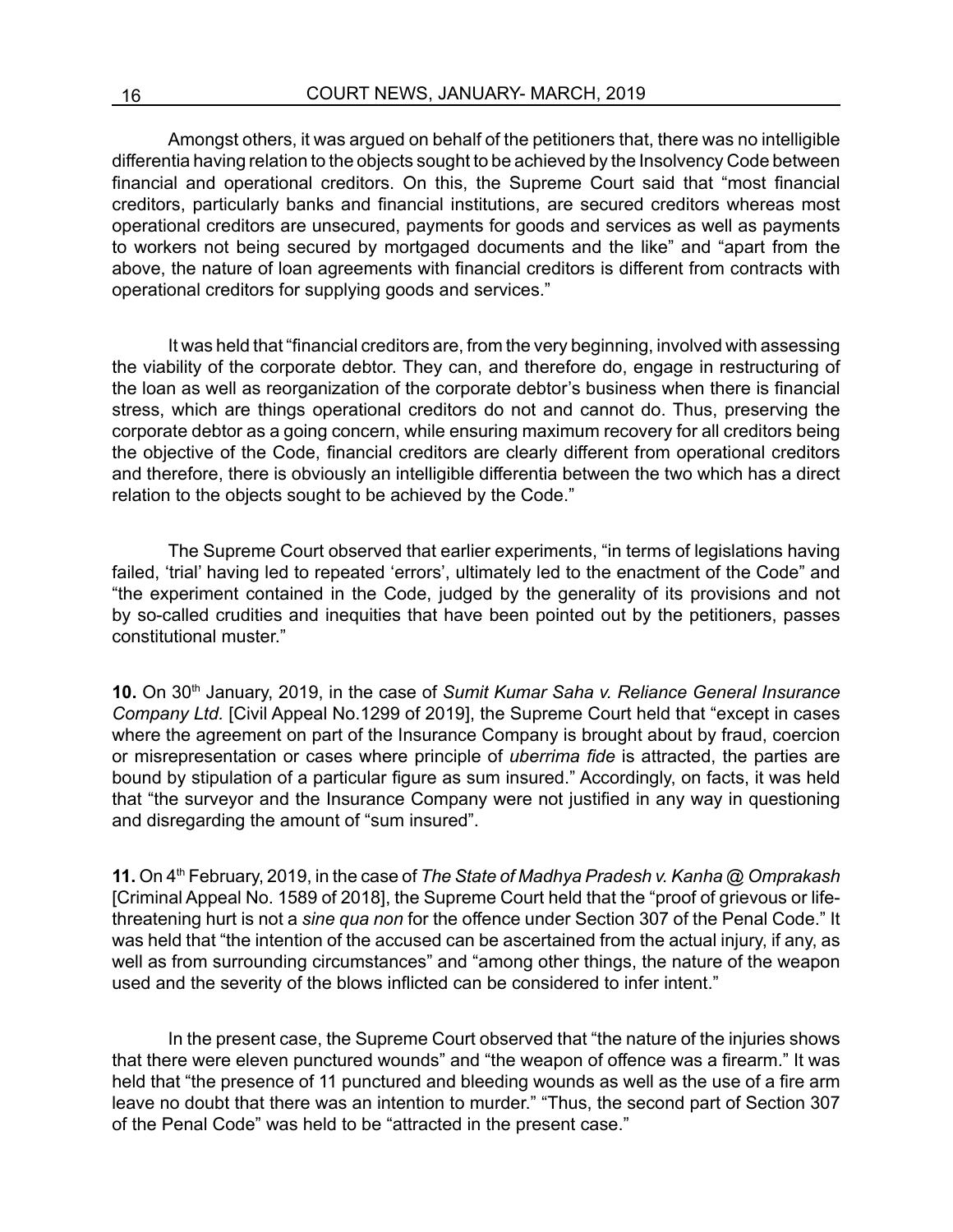**12.** On 6th February, 2019, in the case of *Balakrishna Dattatraya Galande v. Balakrishna Rambharose Gupta* [Civil Appeal No.1509 of 2019], the Supreme Court observed that "in a suit filed under Section 38 of the Specific Relief Act, possession on the date of suit is a must for grant of permanent injunction." It was held that since the first respondent-plaintiff, who had filed suit under Section 38 of the Specific Relief Act, had "failed to prove that he was in actual possession of the property on the date of the suit", he was "not entitled for the decree for permanent injunction."

**13.** On 6th February, 2019, in the case of *Bir Singh v. Mukesh Kumar* [Criminal Appeal Nos.230- 231 of 2019], the question for consideration was whether the payee of a cheque is disentitled to the benefit of the presumption under Section 139 of the Negotiable Instruments Act, of a cheque duly drawn, having been issued in discharge of a debt or other liability, only because he is in a fiduciary relationship with the person who has drawn the cheque.

It was held that "the onus to rebut the presumption under Section 139 that the cheque has been issued in discharge of a debt or liability is on the accused and the fact that the cheque might be post dated does not absolve the drawer of a cheque of the penal consequences of Section 138 of the Negotiable Instruments Act." The Supreme Court held that "a meaningful reading of the provisions of the Negotiable Instruments Act including, in particular, Sections 20, 87 and 139, makes it amply clear that a person who signs a cheque and makes it over to the payee remains liable unless he adduces evidence to rebut the presumption that the cheque had been issued for payment of a debt or in discharge of a liability. It is immaterial that the cheque may have been filled in by any person other than the drawer, if the cheque is duly signed by the drawer. If the cheque is otherwise valid, the penal provisions of Section 138 would be attracted."

It was further held that "if a signed blank cheque is voluntarily presented to a payee, towards some payment, the payee may fill up the amount and other particulars. This in itself would not invalidate the cheque. The onus would still be on the accused to prove that the cheque was not in discharge of a debt or liability by adducing evidence." The Supreme Court held that "the existence of a fiduciary relationship between the payee of a cheque and its drawer, would not disentitle the payee to the benefit of the presumption under Section 139 of the Negotiable Instruments Act, in the absence of evidence of exercise of undue influence or coercion." The Supreme Court observed that "even a blank cheque leaf, voluntarily signed and handed over by the accused, which is towards some payment, would attract presumption under Section 139 of the Negotiable Instruments Act, in the absence of any cogent evidence to show that the cheque was not issued in discharge of a debt."

In the absence of any finding that the cheque in question was not signed by the respondent-accused or not voluntarily made over to the payee and in the absence of any evidence with regard to the circumstances in which a blank signed cheque had been given to the appellant-complainant, the Supreme Court held that "it may reasonably be presumed that the cheque was filled in by the appellant-complainant being the payee in the presence of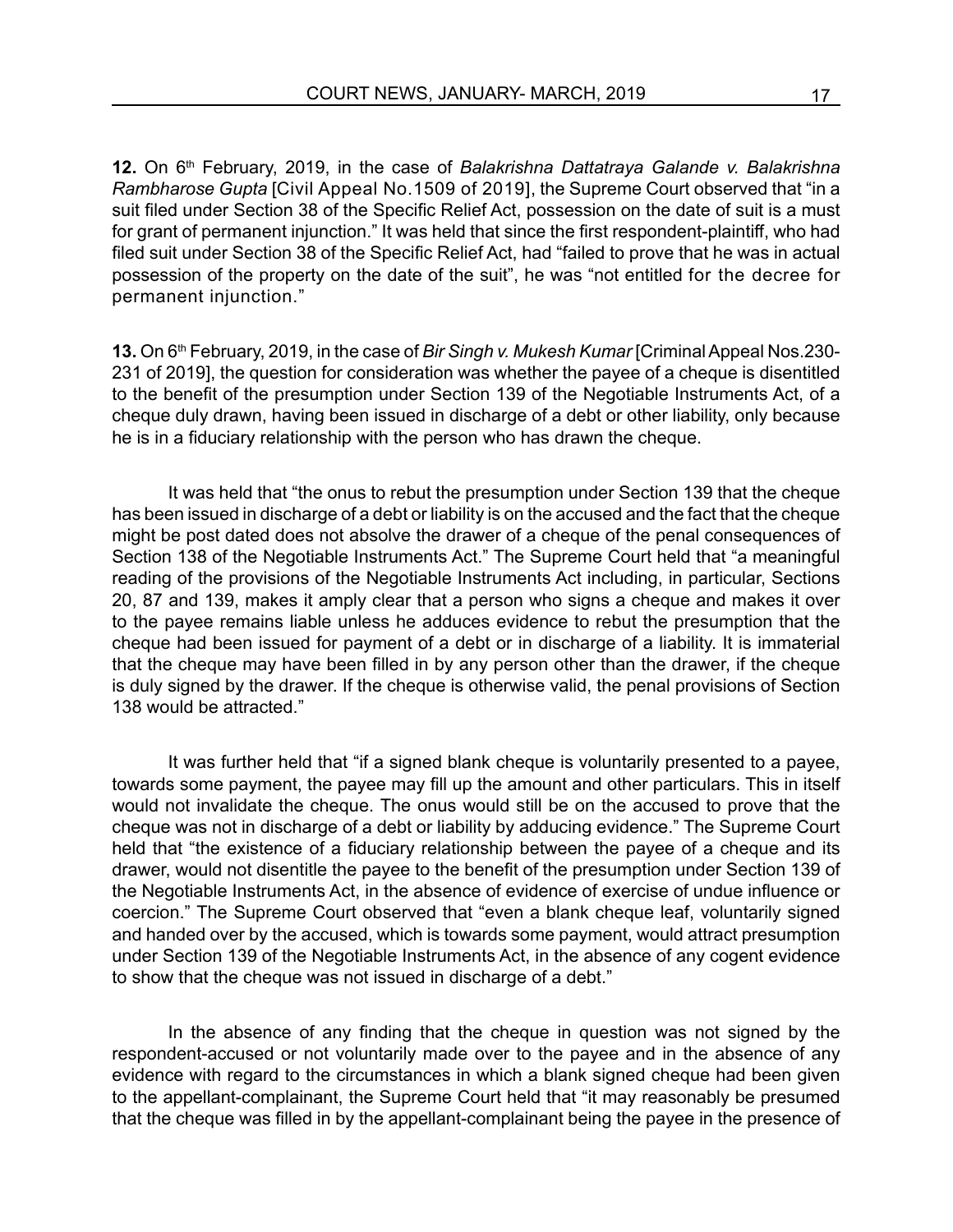the respondent-accused being the drawer, at his request and/or with his acquiescence. The subsequent filling in of an unfilled signed cheque is not an alteration. There was no change in the amount of the cheque, its date or the name of the payee. The High Court ought not to have acquitted the respondent-accused of the charge under Section 138 of the Negotiable Instruments Act."

It was held that "the High Court patently erred in holding that the burden was on the appellant-complainant to prove that he had advanced the loan and the blank signed cheque was given to him in repayment of the same." The finding of the High Court that the case of the appellant-complainant became highly doubtful or not beyond reasonable doubt was held to be "patently erroneous."

14. On 8<sup>th</sup> February, 2019, in the case of *State of Madhya Pradesh v. Vikram Das* [Criminal Appeal No. 208 of 2019], wherein the High Court, vide the impugned judgment, had sentenced the respondent for offence under Section 3(1)(xi) of the Scheduled Castes and the Scheduled Tribes (Prevention of Atrocities) Act, 1989 to the sentence already undergone, the question for consideration was whether the High Court could award sentence less than the minimum sentence contemplated by the Statute.

The Supreme Court held that "where minimum sentence is provided for, the Court cannot impose less than the minimum sentence." It was further held that "provisions of Article 142 of the Constitution cannot be resorted to impose sentence less than the minimum sentence."

**15.** On 28th February, 2019, in the case of *Ramakrishna Mission & Anr. v. Kago Kunya & Ors.* [Civil Appeal No. 2394 of 2019], it was held that "neither the Ramakrishna Mission nor its hospital "would constitute an authority within the meaning of Article 226 of the Constitution". It was held that "the High Court was not justified in coming to the conclusion that the appellants are amenable to the writ jurisdiction under Article 226 of the Constitution as an authority within the meaning of the Article."

The Supreme Court was of the view that "in running the hospital, Ramakrishna Mission does not discharge a public function." It was held that "before an organisation can be held to discharge a public function, the function must be of a character that is closely related to functions which are performed by the State in its sovereign capacity." The Court observed that there was "nothing on record to indicate that the hospital performs functions which are akin to those solely performed by State authorities". It was held that "the character of the organisation as a public authority is dependent on the circumstances of the case" and "in setting up the hospital, the Mission cannot be construed as having assumed a public function. The hospital has no monopoly status conferred or mandated by law. That it was the first in the State to provide service of a particular dispensation does not make it an 'authority' within the meaning of Article 226."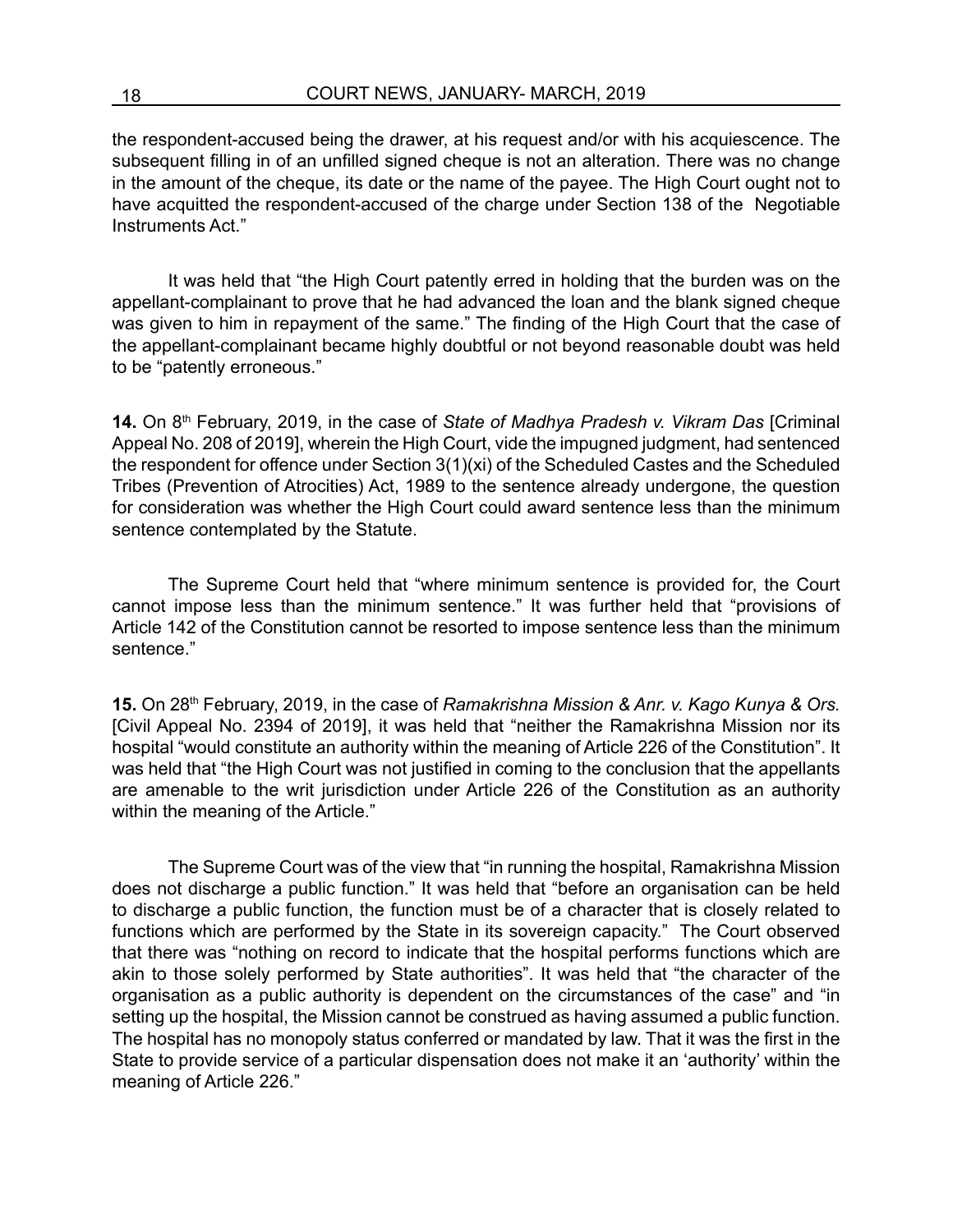The Court observed that "the mere fact that land had been provided on a concessional basis to the hospital would not by itself result in the conclusion that the hospital performs a public function" and in the present case, "the absence of state control in the management of the hospital has a significant bearing" for "coming to the conclusion that the hospital does not come within the ambit of a public authority." It was observed that "private individuals and organizations are subject to diverse obligations under the law" "but that does not make every entity or activity an authority under Article 226."

**16.** On 5<sup>th</sup> March, 2019, in the case of *Principal Commissioner of Income Tax (Central)-1 v. NRA Iron and Steel Pvt. Ltd.* [Civil Appeal No. 2463 of 2019], it was held that where sums of money are credited as Share Capital/Premium, "the assessee is under a legal obligation to prove the genuineness of the transaction, the identity of the creditors, and credit-worthiness of the investors who should have the financial capacity to make the investment in question, to the satisfaction of the AO, so as to discharge the primary onus." It was held that "the Assessing Officer is duty bound to investigate the credit-worthiness of the creditor/ subscriber, verify the identity of the subscribers, and ascertain whether the transaction is genuine, or these are bogus entries of name-lenders." It was further held that if the enquiries and investigations reveal the identity of the creditors to be dubious or doubtful, or lacking credit-worthiness, "then the genuineness of the transaction would not be established" and "in such a case, the assessee would not have discharged the primary onus contemplated by Section 68 of the Income Tax Act."

The Supreme Court observed that "the practice of conversion of un-accounted money through the cloak of Share Capital/Premium must be subjected to careful scrutiny" "particularly so in the case of private placement of shares, where a higher onus is required to be placed on the Assessee since the information is within the personal knowledge of the Assessee."

Further observing that "the Assessee is under a legal obligation to prove the receipt of share capital/premium to the satisfaction of the AO, failure of which, would justify addition of the said amount to the income of the Assessee", the Supreme Court held that on the facts of the present case, "clearly the Assessee Company - Respondent failed to discharge the onus required under Section 68 of the Act", and "the Assessing Officer was justified in adding back the amounts to the Assessee's income."

17. On 5<sup>th</sup> March, 2019, in the case of *The State of Madhya Pradesh v. Laxmi Narayan and others* [Criminal Appeal No.349 of 2019], a three Judge Bench held that the power conferred under Section 482 CrPC to quash criminal proceedings for non-compoundable offences under Section 320 CrPC "can be exercised having overwhelmingly and predominantly the civil character, particularly those arising out of commercial transactions or arising out of matrimonial relationship or family disputes and when the parties have resolved the entire dispute amongst themselves".

The Bench held that "such power is not to be exercised in those prosecutions which involved heinous and serious offences of mental depravity or offences like murder, rape,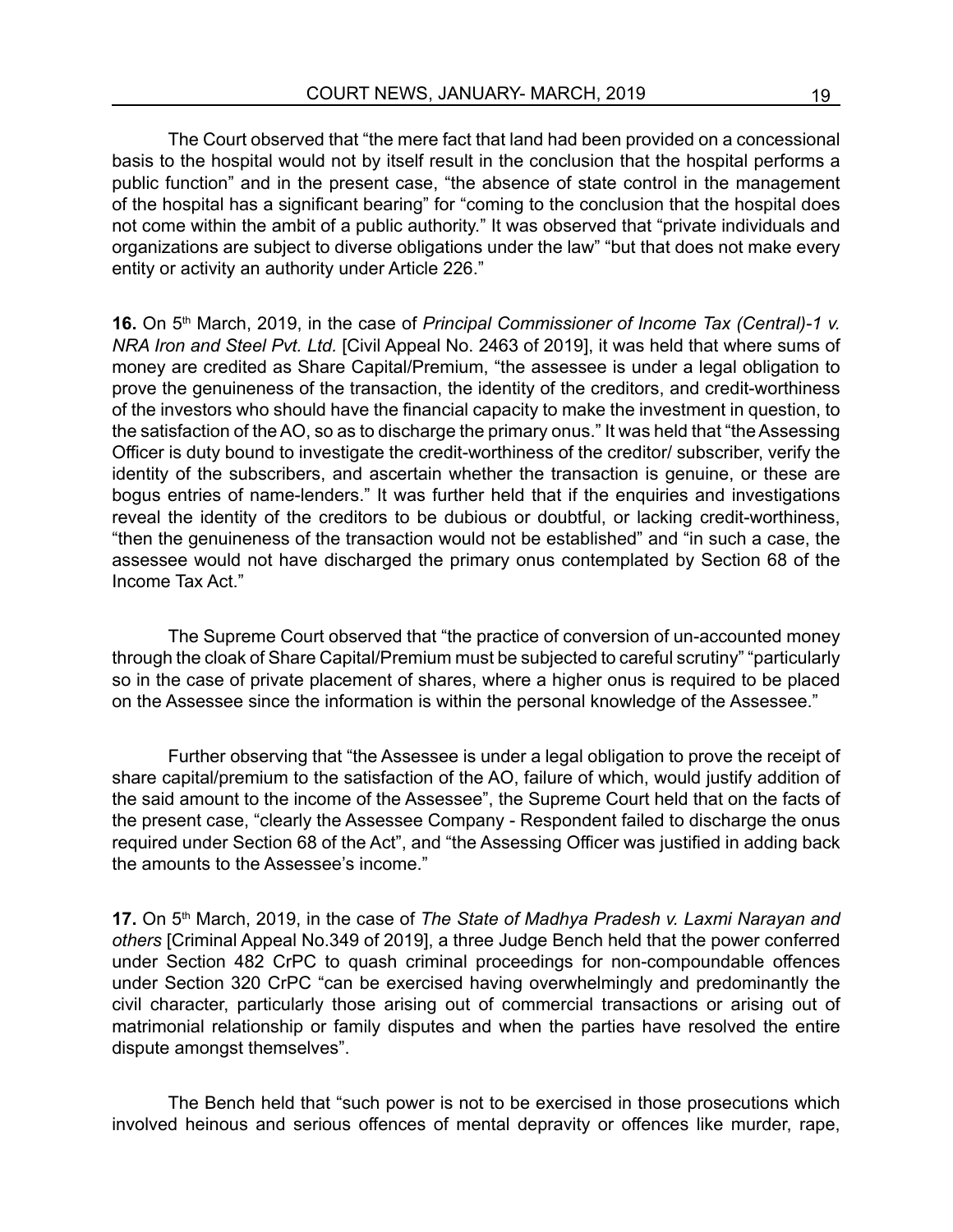dacoity, etc." saying that "such offences are not private in nature and have a serious impact on society." Similarly, it was held that "such power is not to be exercised for the offences under the special statutes like Prevention of Corruption Act or the offences committed by public servants while working in that capacity are not to be quashed merely on the basis of compromise between the victim and the offender."

Further, it was held by the Bench that "offences under Section 307 IPC and the Arms Act etc. would fall in the category of heinous and serious offences and therefore are to be treated as crime against the society and not against the individual alone, and therefore, the criminal proceedings for the offence under Section 307 IPC and/or the Arms Act etc. which have a serious impact on the society cannot be quashed in exercise of powers under Section 482 of the Code, on the ground that the parties have resolved their entire dispute amongst themselves." However, it was also made clear that "the High Court would not rest its decision merely because there is a mention of Section 307 IPC in the FIR or the charge is framed under this provision. It would be open to the High Court to examine as to whether incorporation of Section 307 IPC is there for the sake of it or the prosecution has collected sufficient evidence, which if proved, would lead to framing the charge under Section 307 IPC. For this purpose, it would be open to the High Court to go by the nature of injury sustained, whether such injury is inflicted on the vital/delegate parts of the body, nature of weapons used etc. However, such an exercise by the High Court would be permissible only after the evidence is collected after investigation and the charge sheet is filed/charge is framed and/or during the trial. Such exercise is not permissible when the matter is still under investigation."

The Bench further held that "while exercising the power under Section 482 of the Code to quash the criminal proceedings in respect of non-compoundable offences", which are private in nature and do not have a serious impact on society, "on the ground that there is a settlement/compromise between the victim and the offender, the High Court is required to consider the antecedents of the accused; the conduct of the accused, namely, whether the accused was absconding and why he was absconding, how he had managed with the complainant to enter into a compromise etc."

**18.** On 5th March, 2019, in the case of *M. R. Krishna Murthi v. New India Assurance Co. Ltd. & Others* [Civil Appeal No. 2476-77 of 2019], the Supreme Court impressed "upon the Government to also consider the feasibility of enacting Indian Mediation Act to take care of various aspects of mediation in general." The Supreme Court observed that the Government may examine the feasibility of setting up Motor Accidents Mediation Authority (MAMA) "by making necessary amendments in the Motor Vehicles Act" and "in the interregnum", directed NALSA "to set up Motor Accident Mediation Cell which can function independently under the aegis of NALSA or can be handed over" to Mediation and Conciliation Project Committee (MCPC).

Further, the Supreme Court reiterated "the directions contained in order dated November 6, 2017 in Jai Prakash case for implementation of the latest Modified Claims Tribunal Agreed Procedure" and for ensuring such implementation, directed NALSA "to take up the same in coordination and cooperation with various High Courts." It was directed that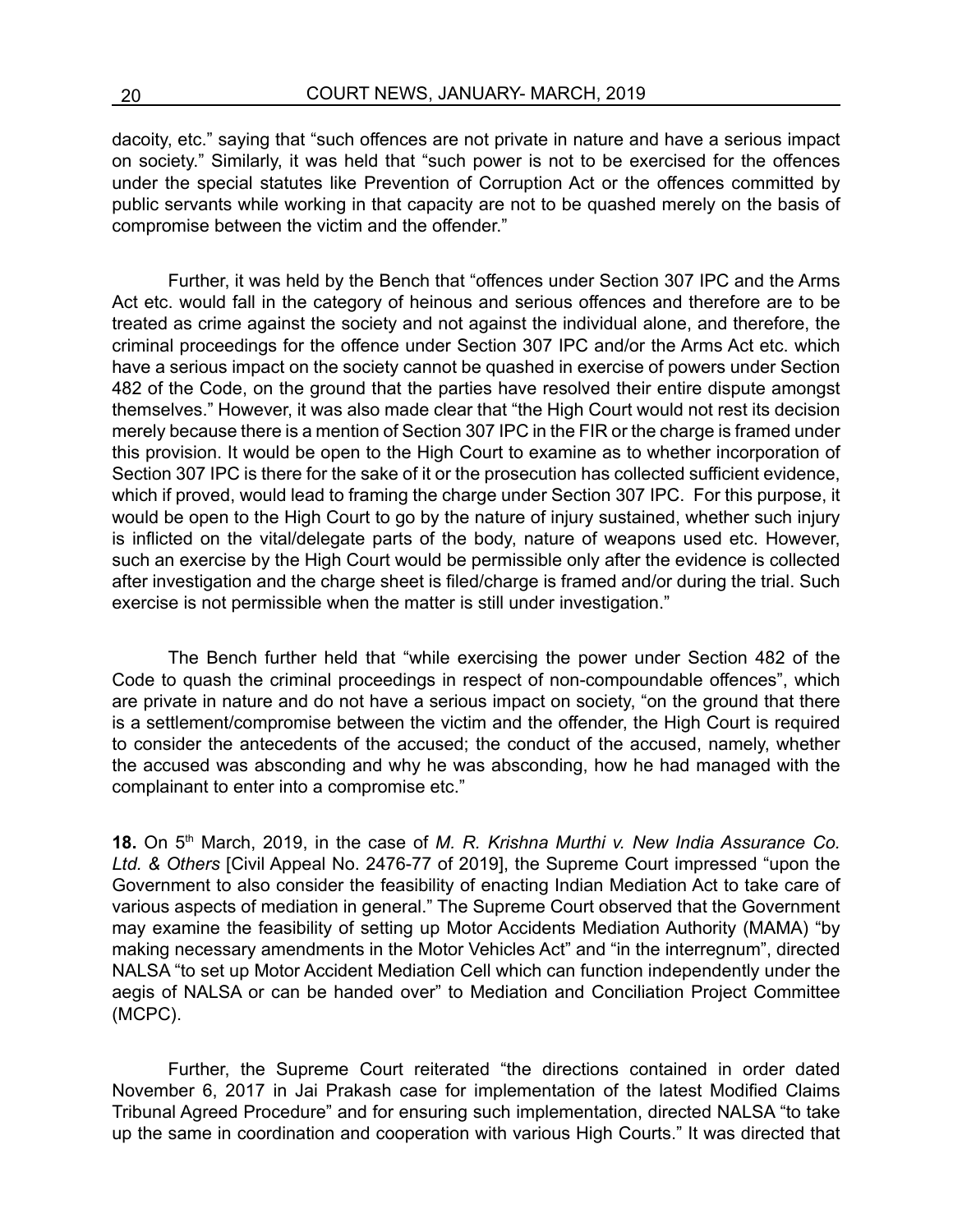Motor Accident Claims Annuity Deposit Scheme (MACAD) Scheme "shall be implemented by all Claim Tribunals on All India basis" and that "21 Banks, Members of Indian Banks Assocation, who had taken decision to implement MACAD Scheme would do the same on All India basis."

The Supreme Court impressed "upon the Government to look into the feasibility of framing necessary schemes and for the availability of annuity certificates" and likewise, it was directed "that there should be programmes from time to time, in all State Judicial Academies", to sensitize "the Presiding Officers of the Claims Tribunals, Senior Police Officers of the State Police as well as Insurance Company for the implementation of the said Procedure."

**19.** On 7th March, 2019, in the case of *M/s Anjaneya Jewellery v. New India Assurance Co Ltd. & Ors.* [Civil Appeal No.6878 of 2018], the Supreme Court held that the National Consumer Disputes Redressal Commission "does have the jurisdiction to dismiss the complaint *in limine* and decline its admission without notice to the opposite party." However, it was also held that "such jurisdiction to dismiss the complaint in *limine* has to be exercised by the Commission having regard to facts of each case, i.e., in appropriate case."

**20.** On 7<sup>th</sup> March, 2019, in the case of *Babu Ram v. Santokh Singh (deceased) through his LRs and others* [Civil Appeal No.2553 of 2019], the Supreme Court examined questions regarding "scope and applicability of Section 22 of the Hindu Succession Act, 1956", "and particularly, whether preferential right given to an heir of a Hindu under said Section 22 will be inapplicable if the property in question is an agricultural land." It was held that "the preferential right given to an heir of a Hindu under Section 22 of the Act is applicable even if the property in question is an agricultural land."

The Supreme Court observed that "when the Parliament thought of conferring the rights of succession in respect of various properties including agricultural holdings, it put a qualification on the right to transfer to an outsider and gave preferential rights to the other heirs with a designed object. Under the Shastrik Law, the interest of a coparcener would devolve by principles of survivorship to which an exception was made by virtue of Section 6 of the Act. If the conditions stipulated in Section 6 were satisfied, the devolution of such interest of the deceased would not go by survivorship but in accordance with the provisions of the Act. Since the right itself in certain cases was created for the first time by the provisions of the Act, it was thought fit to put a qualification so that the properties belonging to the family would be held within the family, to the extent possible and no outsider would easily be planted in the family properties." In the considered view of the Court, "it is with this objective that a preferential right was conferred upon the remaining heirs, in case any of the heirs was desirous of transferring his interest in the property that he received by way of succession under the Act."

21. On 15<sup>th</sup> March, 2019, in the case of *Rohitbhai Jivanlal Patel v. State of Gujarat & Anr.* [Criminal Appeal No.508 of 2019], while considering criminal cases pertaining to offence under Section 138 of the Negotiable Instruments Act, 1881 for dishonour of cheques, allegedly drawn by accused-appellant in favour of the complainant-respondent no.2, the Supreme Court held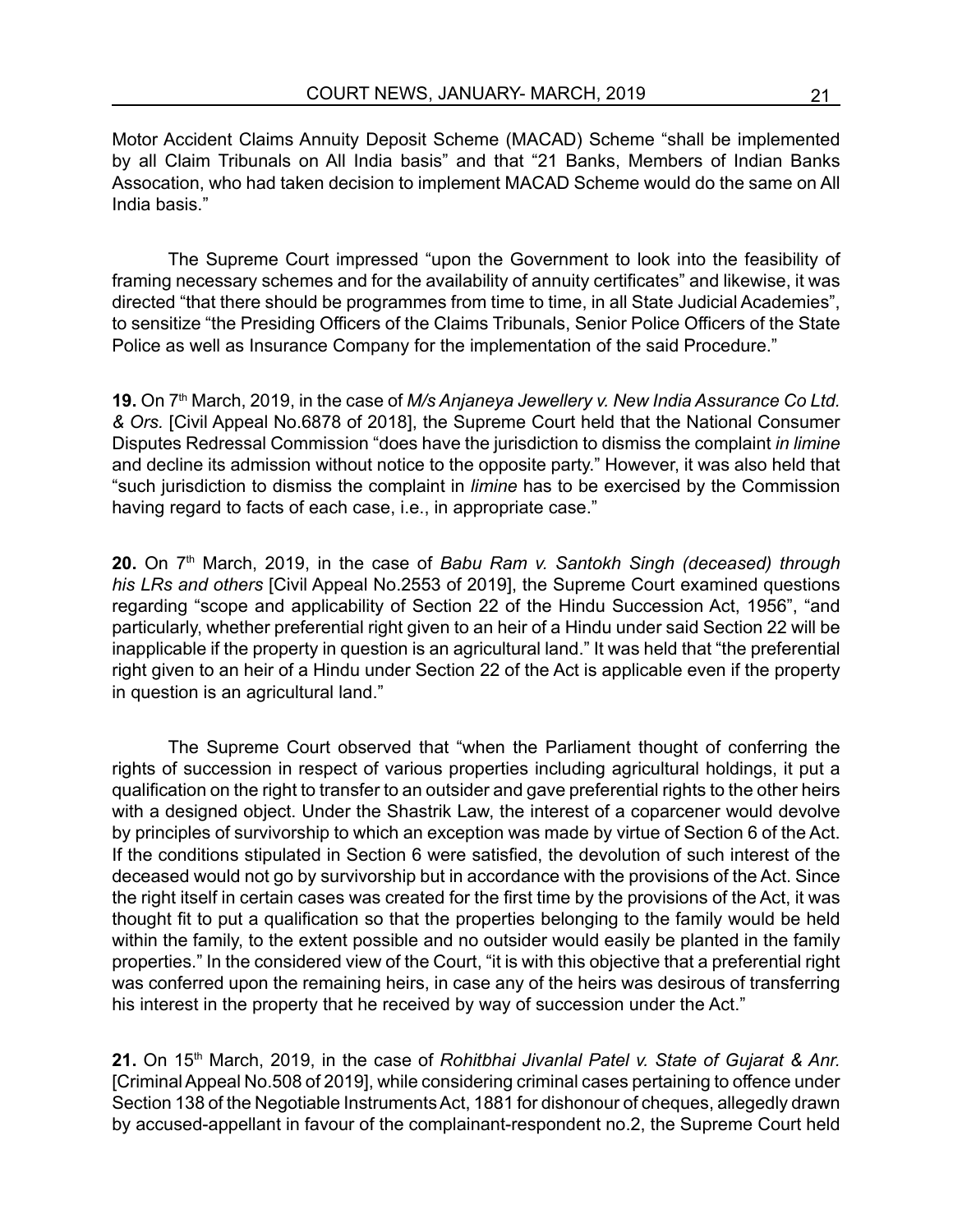that "existence of a legally enforceable debt is to be presumed in favour of the complainant" and "when such a presumption is drawn, the factors relating to the want of documentary evidence in the form of receipts or accounts or want of evidence as regards source of funds were not of relevant consideration while examining if the accused has been able to rebut the presumption or not."

It was held that "in the scheme of the NI Act, mere creation of doubt is not sufficient." On facts, noticing that "the Trial Court proceeded to pass the order of acquittal on the mere ground of 'creation of doubt'", the Supreme Court observed that "the Trial Court appears to have proceeded on a misplaced assumption that by mere denial or mere creation of doubt, the appellant had successfully rebutted the presumption as envisaged by Section 139 of the NI Act."

The Supreme Court held that "the major considerations on which the Trial Court chose to proceed clearly show its fundamental error of approach where, even after drawing the presumption, it had proceeded as if the complainant was to prove his case beyond reasonable doubt. Such being the fundamental flaw on the part of the Trial Court, the High Court cannot be said to have acted illegally or having exceeded its jurisdiction in reversing the judgment of acquittal."

**22.** On 15th March, 2019, in the case of *S. Sreesanth v. The Board of Control for Cricket in India & Ors.* [Civil Appeal No.2424 of 2019], where proceedings were drawn by the Board of Control for Cricket in India (BCCI) against the appellant-cricketer for indulging in spot-fixing during matches of IPL (a professional Twenty20 cricket league), and life ban was imposed upon the appellant for offences under Article 2.1.1, 2.1.2, 2.1.3 and 2.1.4 of Anti-Corruption Code of BCCI, the Supreme Court held that in the disciplinary proceedings so held "the principles of natural justice were not violated" and the conclusions drawn by the disciplinary committee of the BCCI "cannot be said to be suffering from any infirmity which may warrant judicial review by the constitutional courts."

However, the Supreme Court also held that "in cases where offences under Article 2.1.1, 2.1.2, 2.1.3 and 2.1.4 are proved, the disciplinary committee is not obliged to award a life time ban in all cases where such offences are proved" and discretion "has to be exercised on relevant facts and circumstances." It was further held that the order of disciplinary committee did "not advert to the aggravating and mitigating factors as enumerated in Articles 6.1.1 and 6.1.2" and "without considering the relevant provisions of Anti-Corruption Code, the disciplinary committee" had "imposed a life time ban on the appellant which sanction cannot be held to be in accordance with the Anti-Corruption Code itself."

Accordingly, the Supreme Court set aside the order of "the disciplinary committee only to the extent of imposing sanction of life time ban" with direction that "the disciplinary committee of the BCCI may reconsider the quantum of punishment/sanction which may be imposed on the appellant as per Article 6 of the Anti-Corruption Code."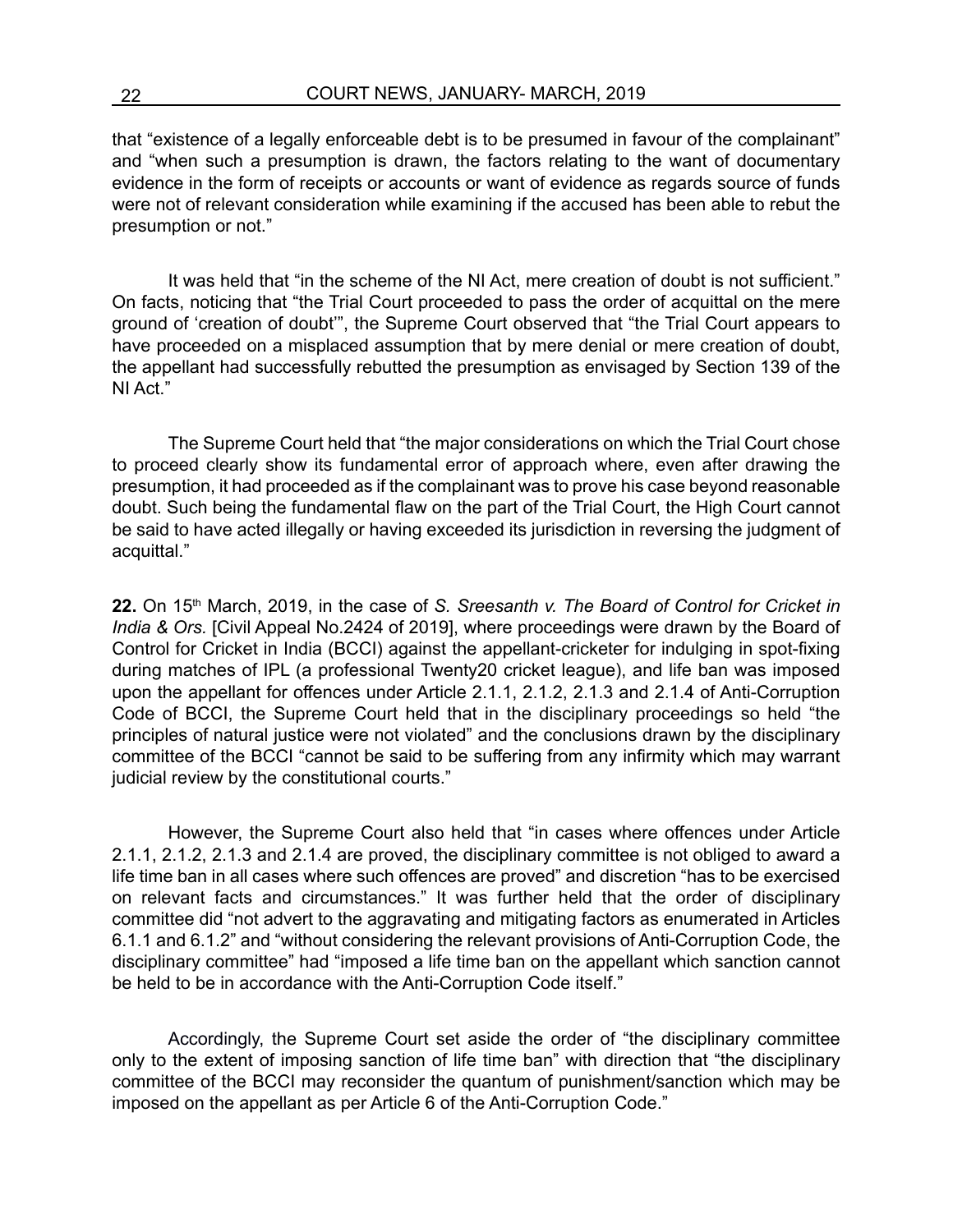**23.** On 26th March, 2019, in the case of *The Branch Manager National Insurance Co. Ltd. v. Smt. Mousumi Bhattacharjee & Ors.* [Civil Appeal No. 2614 of 2019], while interpreting an insurance policy envisaging an accident cover, the Supreme Court was tasked with determining whether death of the insured due to encephalitis malaria occasioned by a mosquito bite in Mozambique, constituted a death due to accident.

The Supreme Court observed that "where a disease is caused or transmitted in the natural course of events, it would not be covered by the definition of an accident." It was held that "in a policy of insurance which covers death due to accident, the peril insured against is an accident: an untoward happening or occurrence which is unforeseen and unexpected in the normal course of human events", and thus the submission that "being bitten by a mosquito is an unforeseen eventuality and should be regarded as an accident" was not accepted by the Supreme Court.

The Supreme Court observed that the "insured was based in Mozambique" and Mozambique "accounts for 5% of cases of malaria globally" and "it is also on record that one out of three people in Mozambique is afflicted with malaria." In light of these statistics, it was held that "the illness of encephalitis malaria through a mosquito bite cannot be considered as an accident" since it "was neither unexpected nor unforeseen" and "it was not a peril insured against in the policy of accident insurance."

However, on being "informed during the course of the hearing that the claim under the insurance policy has been paid by the insurer", the Supreme Court, in exercise of its' jurisdiction under Article 142 of the Constitution, directed "that no recoveries shall be made."

24. On 27<sup>th</sup> March, 2019, in the case of *Serious Fraud Investigation Office v. Rahul Modi and Another. Etc.* [Criminal Appeal Nos. 538-539 of 2019], the Supreme Court primarily examined the "scope, extent and the purpose of Section 212 of the Companies Act, 2013" and, "in particular, whether the compliance of sub-section (3) of Section 212 of the Act is mandatory or directory."

Having regard to the scheme of the Act underlined in Chapter XIV (Sections 206 to 229 of the Act) dealing with the matters relating to inspection, inquiry and investigation of the companies in juxtaposition with Chapter XXIX which prescribes the punishment/penalties for commission of various offences specified under the Act, the Supreme Court held that the compliance of sub-section (3) of Section 212 of the Act is essentially directory.

The Supreme Court observed that "it cannot be said that the prescription of period within which a report is to be submitted by SFIO under sub-Section (3) of Section 212 is for completion of period of investigation and on the expiry of that period the mandate in favour of SFIO must come to an end. If it was to come to an end, the legislation would have contemplated certain results including re-transfer of investigation back to the original Investigating Agencies which were directed to transfer the entire record under sub-Section (2)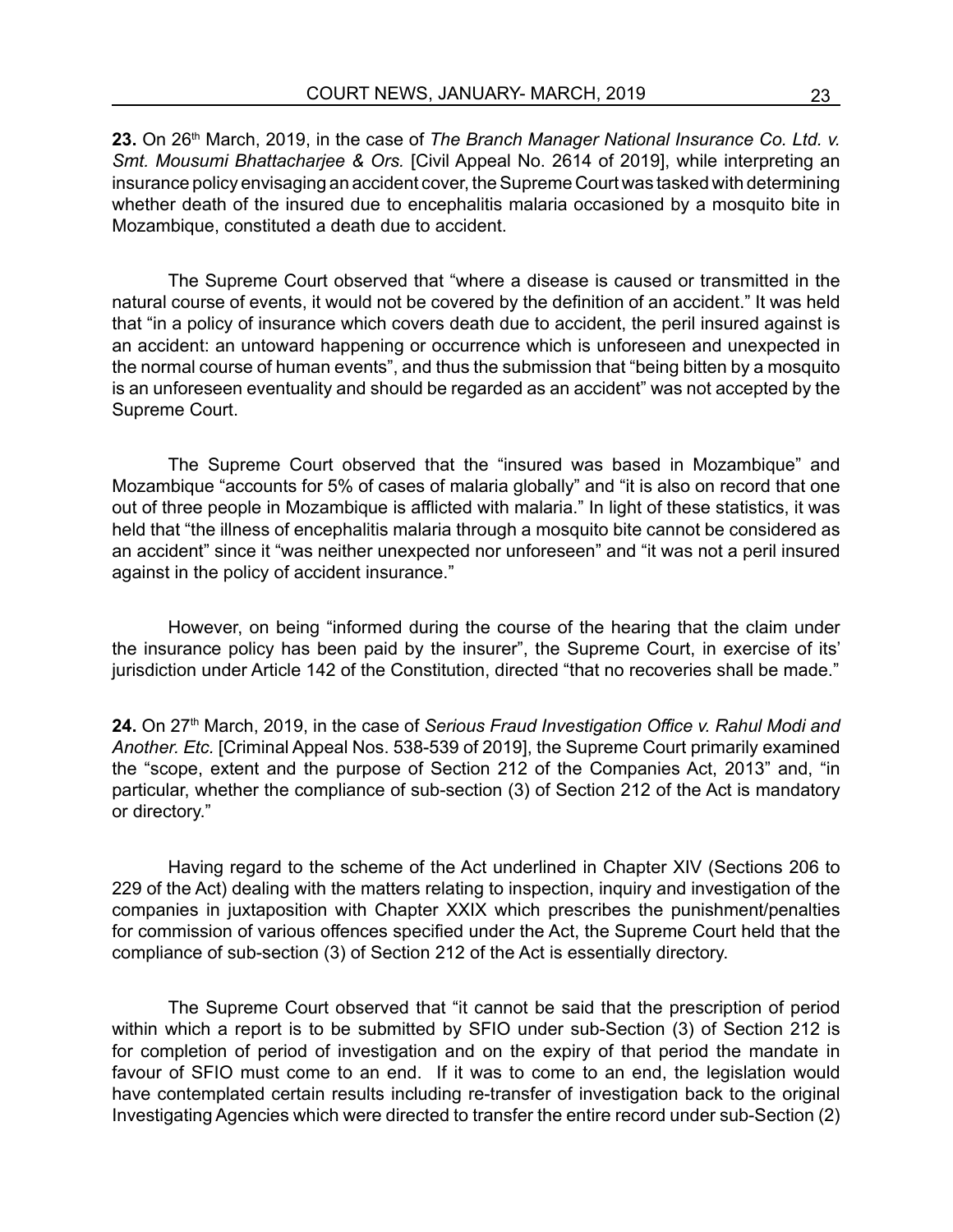of Section 212."

In the absence of any clear stipulation, the Supreme Court was of the view that, "an interpretation that with the expiry of the period, the mandate in favour of SFIO must come to an end, will cause great violence to the scheme of legislation. If such interpretation is accepted, with the transfer of investigation in terms of sub Section (2) of Section 212 the original Investigating Agencies would be denuded of power to investigate and with the expiry of mandate SFIO would also be powerless which would lead to an incongruous situation that serious frauds would remain beyond investigation. That could never have been the idea. The only construction which is, possible therefore, is that the prescription of period within which a report has to be submitted to the Central Government under sub-Section (3) of Section 212 is purely directory."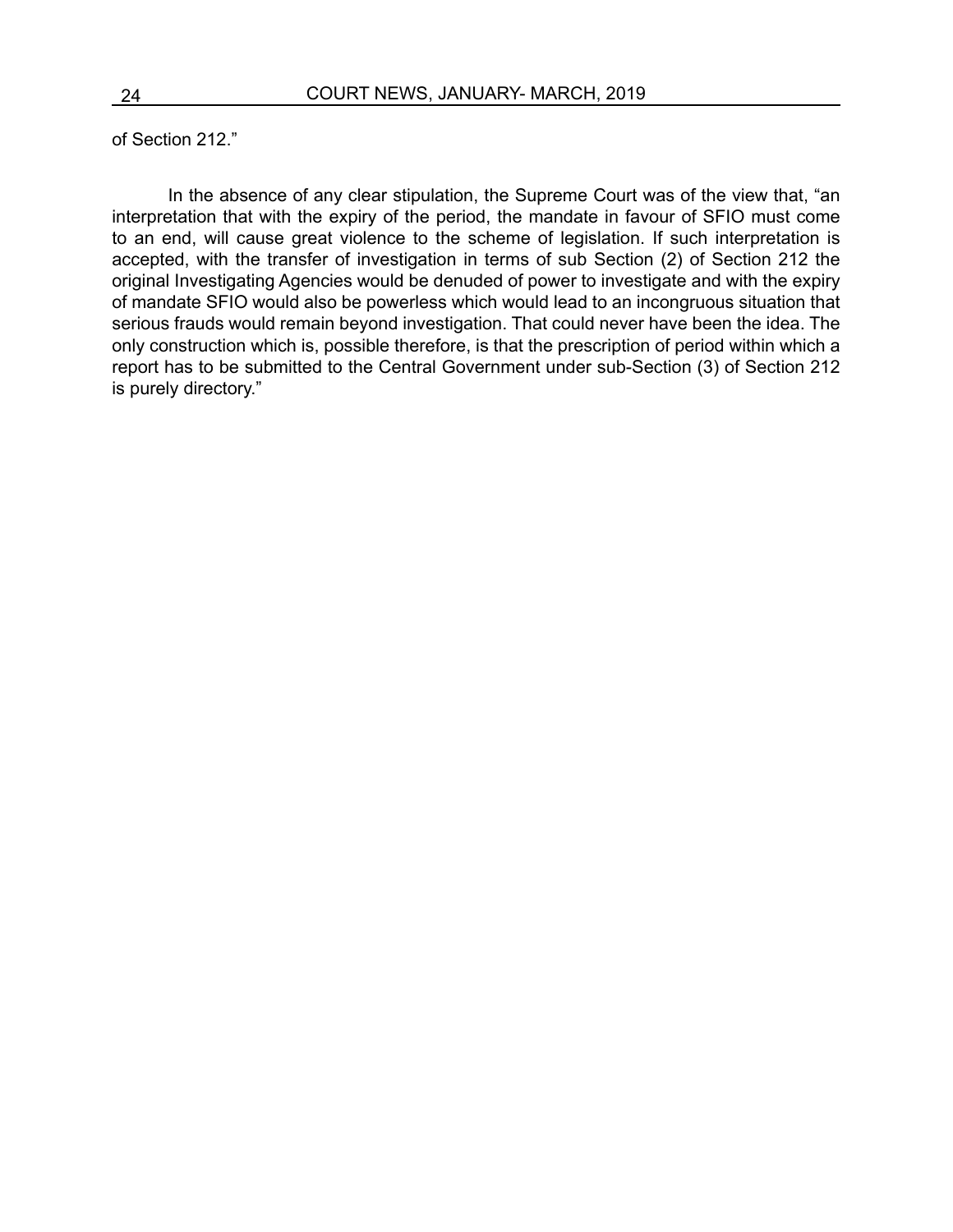#### **MAJOR ACTIVITIES OF NATIONAL JUDICIAL ACADEMY (NJA) (FROM 01-01-2019 TO 31-03-2019)**

**Conference for High Court Justices:** During the period from 1<sup>st</sup> January, 2019 to 31<sup>st</sup> March, 2019, NJA organized 4 conferences for High Court Justices.

The first conference on *'Direct Taxes'* facilitated deliberations among participant justices on contemporary issues and developments in direct taxation in India and global perspectives. Discussions were undertaken on normative issues pertaining to the evolution of direct taxes, interpretation in tax statutes and treaty law, major dispute areas and the role of the High Court. The conference sought to create expertise at the High Court level in order to address the backlog and increase competencies to serve as a fair arbiter both in the domestic and international aspects.

The second conference sensitized judges on Intellectual Property Rights, national and international perspectives of the Intellectual Property regime and helped identify solutions for effective adjudication of IPR disputes. The discussions focused on the genesis, benefits and importance of IPR, India's IP related treaty obligations, role of the judiciary, challenges to IPR in the digital age and resolution of IPR disputes via commercial Courts & ADR.

The third conference provided insights into the GST Act, 2017 and facilitated discussions on normative issues relevant to the evolution of indirect taxes. The conference enabled the participant justices to explore and comprehend the constitutional evolution in the area, potential areas of conflict and litigation consequent to this legislative shift and the adjudicative and socio-judicial inferences that may arise thereby.

The fourth conference on *'Commercial Division and Commercial Appellate Division'* facilitated deliberations among participant justices on contemporary issues and recent developments in commercial disputes. The discussions threw light on the genesis, importance, benefits of commercial courts, the interplay between Commercial Courts Act, 2015 and the Arbitration and Conciliation Act, 1996 and the challenges in implementation of the Commercial Courts Act, 2015. The participants were acquainted with the nuanced issues in disputes relating to interpretation of distribution & licensing agreements, intellectual property rights, joint venture agreements and construction and infrastructure contracts. The conference sought to create expertise in this area of law at the High Court level for effective and speedy adjudication of commercial disputes and to address backlog.

**Regional Conferences of the Academy:** NJA organized three Regional Conferences on the theme "*Enhancing Excellence of the Judicial Institutions: Challenges & Opportunities*" during the period from 1<sup>st</sup> January, 2019 to 31<sup>st</sup> March, 2019, to achieve wider outreach to the judicial fraternity, to facilitate judicial officers in understanding challenges faced by subordinate judicial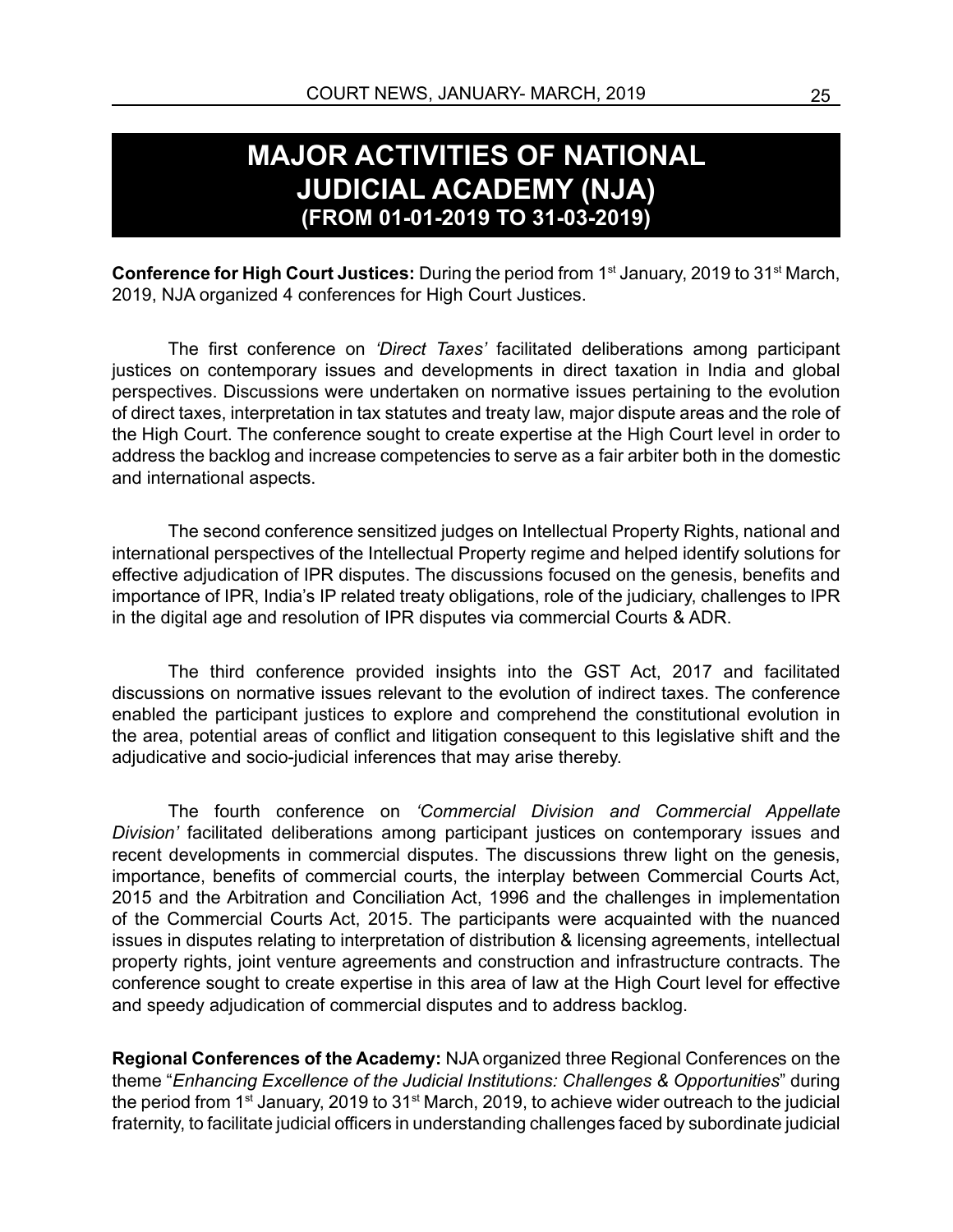officers in a particular region, to develop consensus on how to address those challenges at regional levels and to accentuate the experience of familial community between High Court and Subordinate Court judicial officers.

The conferences provided a forum for re-visiting established and imperative norms of the constitutional vision of justice and norms for appellate review, to assess the consequences of frequent and excessive appellate interference. The conference sought to build a cohesive vision of justice in keeping with the constitutional principles and also stress on the relevance of Information and Communication Technology in the judicial process and its contribution to effective court management and achieving access to justice.

The South Zone-II Regional Conference was held at Chennai in collaboration with the Madras High Court and the Tamil Nadu State Judicial Academy. The North Zone Regional Conference was held at Ahmedabad in collaboration with the Gujarat High Court and the Gujarat State Judicial Academy. The North Zone-II Regional Conference was held at Ranchi in collaboration with the High Court of Uttarakhand and the Uttarakhand Judicial and Legal Academy.

**Workshop for Additional District Judges:** During the period from 1<sup>st</sup> January, 2019 to 31<sup>st</sup> March, 2019, NJA organized a workshop for Additional District Judges to discuss critical issues in adjudication at the district level. Challenges in implementation of the ADR system, issues in evolving a uniform sentencing policy, court and case management at the district level, electronic evidence and cybercrime and challenges in ensuring fair sessions trial were discussed at length in the workshop. The focus was on the appellate and revision jurisdiction of District Judges in criminal and civil justice administration.

**Orientation Programme for Junior Division Judges:** NJA organized two orientation programmes during the period from 1st January, 2019 to 31st March, 2019, for Junior Division judges with the objective of capacity building of judicial officers at the primary tier. The workshop fostered comity and fraternity between the judges from across India through discussions and sharing of experiences and views between judges from across India. The orientation sought to evolve a uniform vision of justice and enable the participants to comprehend and appreciate the judicial role. Emphasis was placed on the responsibility of judicial officers in a constitutional democracy and the participants were acquainted with recent developments in juridical thinking, relevant technological advances to enhance performance standards and accrete knowledge of aspects of law and practice relevant to enhancing the quality of performance.

**Refresher Courses for Special Courts:** NJA organized two refresher courses of three days duration for special courts i.e. Commercial Courts and PMLA Courts during the period from  $1<sup>st</sup>$  January, 2019 to  $31<sup>st</sup>$  March, 2019.

The *Refresher Course for Commercial Courts* sought to accrete the knowledge base of judges in the sphere of Intellectual Property Rights, Construction and Infrastructure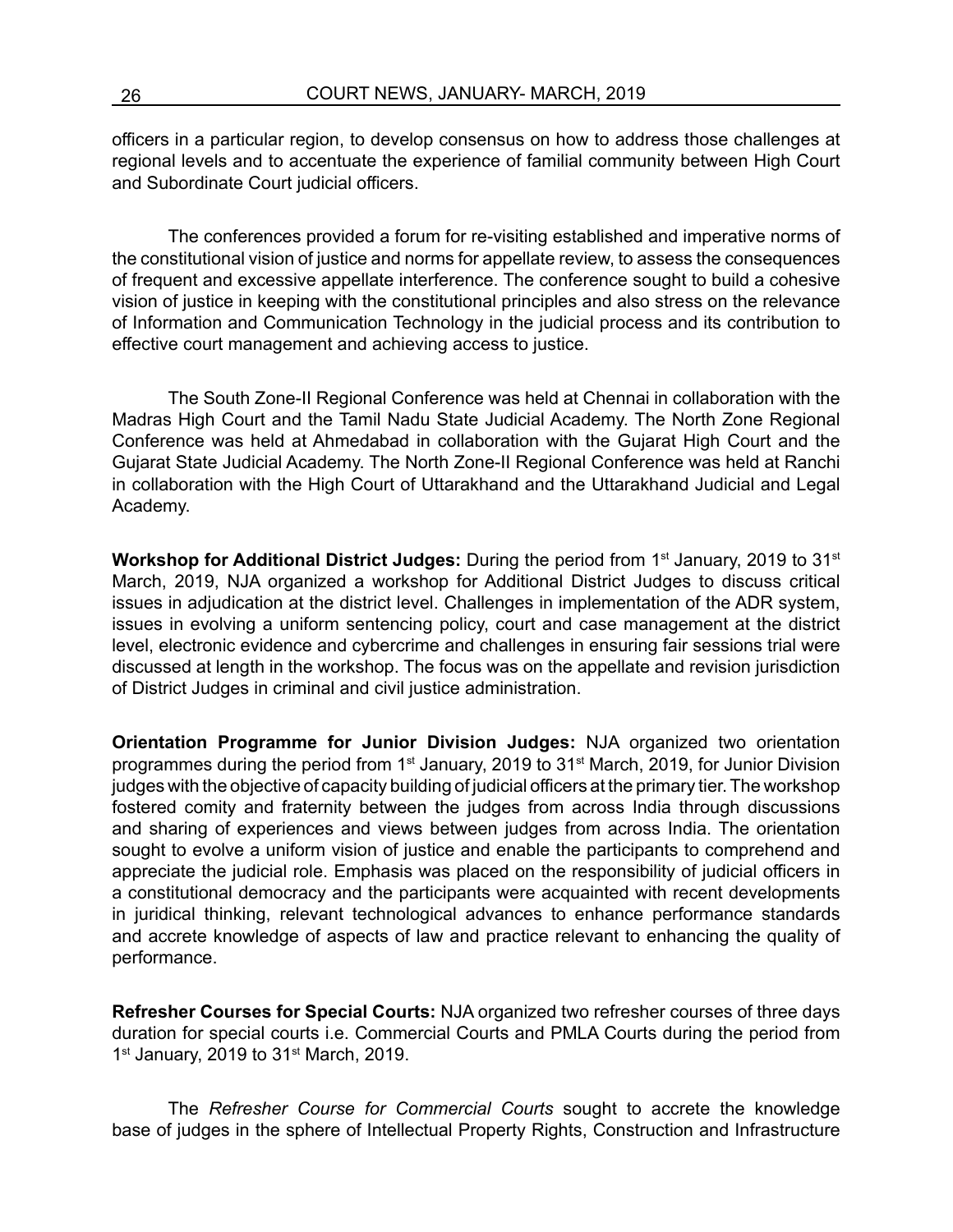agreements and Joint Venture Agreements. The course facilitated discussion on issues and problems arising during adjudication of commercial disputes with a view to identify measures to resolve such issues. Discussions on the jurisdiction of commercial courts and strategies for speedy disposal of cases were undertaken in this course.

The *Refresher Course on Prevention of Money Laundering Act* was designed to assess and audit working of PMLA Courts within the framework of the Act and to identify and evolve strategies for meeting the challenges and bottlenecks encountered while adjudicating cases. Efforts were made to identify appropriate measures to assist presiding officers of Special Courts under this Act to dispose of cases speedily and consistent with the spirit and object of the Act.

**Special Events:** During the period from 1<sup>st</sup> January, 2019 to 31<sup>st</sup> March, 2019, NJA organized five programmes as special events.

A three day seminar for members of the *Income Tax Appellate Tribunal* was organized at the NJA in January 2019. The seminar engaged the participants in discussion on statutory basis of taxation, evidence in taxation law, burden of proof in tax law, defects in assessment proceedings and constitutional concerns of equality and due process in taxation. The participants were acquainted with the emerging issues in transfer pricing, international tax treaties and double tax avoidance agreements. The seminar focused on the adjudicatory challenges faced by the ITATs and solutions overcoming bottlenecks in the effective functioning of the ITATs.

The Academy organized a seminar for members of *Railway Claims Tribunal* as a special event. The seminar provided an overview of the charter of Railway Claims Tribunals and the social welfare scheme under the Railways Act, 1989. The seminar was organized to review the past performance of the Railway Claims Tribunals and to address the institutional bottlenecks affecting the optimum performance of Railway Claims Tribunals. Discussions were undertaken on technical areas such as interpretation of key concepts under the statute and the basis of liability under the Act; in addition to discussions on components of decision making, best practices and proactive approach by the members of the Railway Claims Tribunals. The seminar attempted to bring consonance and balance in functioning of the member judicial and member technical of the tribunal through dialogue among the participants, managing difference of opinions in the bench and improving relation with the bar by adopting best practices. Emphasis was placed on the uses and impact of information technology and Lok Adalats within the scheme of the legislation.

NJA organized a workshop for *Senior IRS (C&IT) Officers* for capacity building in 'Adjudication Skills'. The workshop was designed to help participants explore and understand the role of civil services in a democracy. The workshop provided an overview of the allocation of fields of legislation in our federal context and familiarized participants with the law of precedents and the nuances in identification of ratio. The participants were acquainted with the fundamentals of interpretation of fiscal statutes, elements of ethics, professionalism and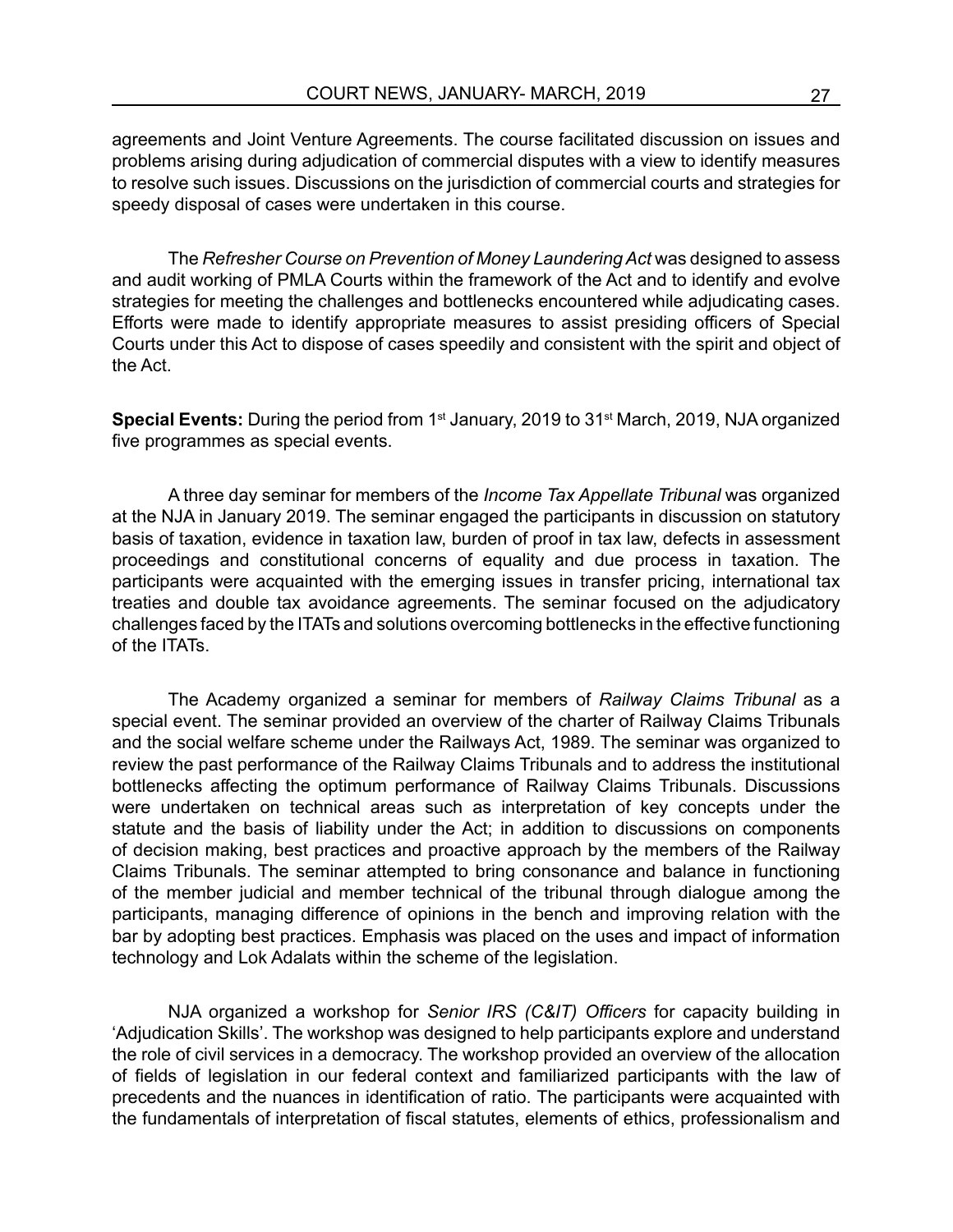neutrality in process of adjudication and the art, craft and science of drafting judgments.

The Academy organized a seminar for *Members of the Customs, Excise and Service Tax Appellate Tribunal*. The seminar facilitated deliberations on the constitutional and statutory mandate of the tax statutes including scope for equitable construction, generic pathologies in assessment proceedings / departmental adjudication, appreciation of evidence including electronic evidence in taxation proceedings. The participants were also acquainted with issues impacting judicial ethics and objectivity in decision making. The seminar aimed to develop the skills of judging and judgment writing in the participants.

The Academy also organized a seminar for Presidents of *District Consumer Forums*. The seminar aimed at capacity building of the participants to achieve fair, speedy and effective disposal of cases by the consumer forums. Deliberations in the seminar focused on the jurisprudential charter of the consumer forums and threw light on the critical issues in adjudication at the forum level and the role of district consumer forum in enhancing consumer's access to justice. The rights and responsibilities of consumers and service providers in the context of the accelerating free market environment were emphasized upon in the discussions.

**Seminars for Foreign Judges:** NJA organized an eight day training programme for judges from Bangladesh and Fiji in January 2019. The programme involved deliberations on the emerging issues in the field of constitutional law of India, the structure and jurisdiction of the Indian judiciary, the constitutional vision of justice, elements of judicial behavior, the art, craft and science of drafting judgments, principles of evidence and human rights.

Further, NJA organized a seminar for judges from Bangladesh in February 2019. The programme acquainted the participants with constitutional, civil, criminal and human rights laws, and correlative jurisprudence. The conference engaged the participants in discussion on elements of judicial behaviour- ethics, neutrality and professionalism, skills of judging and judgment writing. The programme also facilitated discussions on court & case management and use of ICT in administration of justice.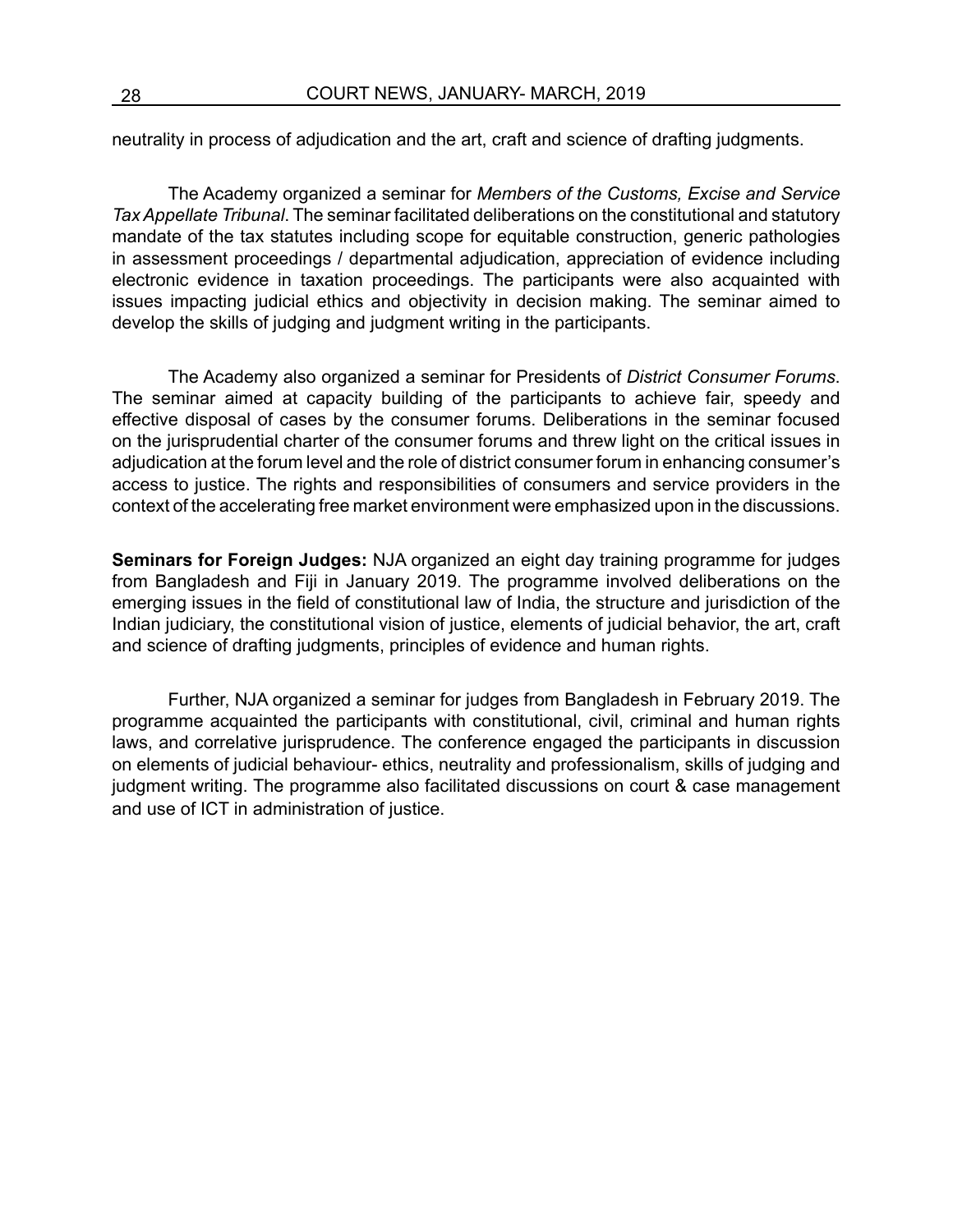#### **SOME IMPORTANT VISITS AND CONFERENCES (From 01-01-2019 to 31-03-2019)**

**1.** Hon'ble Shri Ranjan Gogoi, Chief Justice of India visited Amaravati to Inaugurate the High Court Building of Andhra Pradesh on 3rd February, 2019.

**2.** Hon'ble Mr. Justice Arjan Kumar Sikri visited (i) Bengaluru to attend the Executive Council Meeting of the National Law School of India University on 12<sup>th</sup> January, 2019; (ii) Nagercoil to attend the 6<sup>th</sup> Anniversary Celebrations of Kumari Mahasabha at Mar Ephraem Engineering College, Elavuvilai on 19<sup>th</sup> January, 2019; (iii) Ahmedabad to attend the 9<sup>th</sup> Convocation Ceremony of Gujarat National Law University on 27<sup>th</sup> January, 2019; and (iv) Kolkata to attend the 13<sup>th</sup> Convocation of the West Bengal National University of Juridical Sciences on 3rd February, 2019.

**3.** Hon'ble Mr. Justice N.V. Ramana visited (i) Amaravati to Inaugurate the High Court Building of Andhra Pradesh on 3rd February, 2019; and (ii) Visakhapatnam to participate in the 125 years celebration of Visakhapatnam District Court Bar Association on 31st March, 2019.

**4.** Hon'ble Mr. Justice Arun Mishra visited (i) Greater Noida to attend a programme at Llyod Law College on 16<sup>th</sup> February, 2019; (ii) Jabalpur to attend the Golden Jubilee Celebrations of the M.P. State Bar Council on 2<sup>nd</sup> March, 2019; and (iii) Kolkata to attend Meetings of the Executive Council and the Search Committee, W.B. National University of Juridical Sciences on 16th March, 2019.

**5.** Hon'ble Mr. Justice Abhay Manohar Sapre visited (i) Mumbai to attend Meeting of Selection Committee for selection of Judicial & Technical Members of National Company & Law Tribunal on 12<sup>th</sup> January, 2019; (ii) Lucknow to attend Meeting of Selection Committee for selection of Judicial & Technical Members of National Company & Law Tribunal on 9th February, 2019; (iii) Chandigarh to attend Meeting of Selection Committee for selection of Judicial & Technical Members of National Company & Law Tribunal on 13<sup>th</sup> February, 2019; and (iv) Ahmedabad to attend Regional Conference (West Zone-II) on Enhancing the Excellence of Judicial Institutions: Challenges & Opportunities on 23rd February, 2019.

**6.** Hon'ble Mrs. Justice R. Banumathi visited Aurangabad to inaugurate National Seminar on Law at Maharashtra National Law University, Aurangabad on 2<sup>nd</sup>/3<sup>rd</sup> March, 2019.

**7.** Hon'ble Mr. Justice Uday Umesh Lalit visited (i) Bengaluru to attend the 87<sup>th</sup> Executive Council Meeting of National Law School of India University, Bengaluru on 12<sup>th</sup> January, 2019; and (ii) Ahmedabad to attend the "West Zone-II Regional Conference on Enhancing Excellence of the Judicial Institutions: Challenges & Opportunities held by National Judicial Academy, Bhopal on 23rd February, 2019.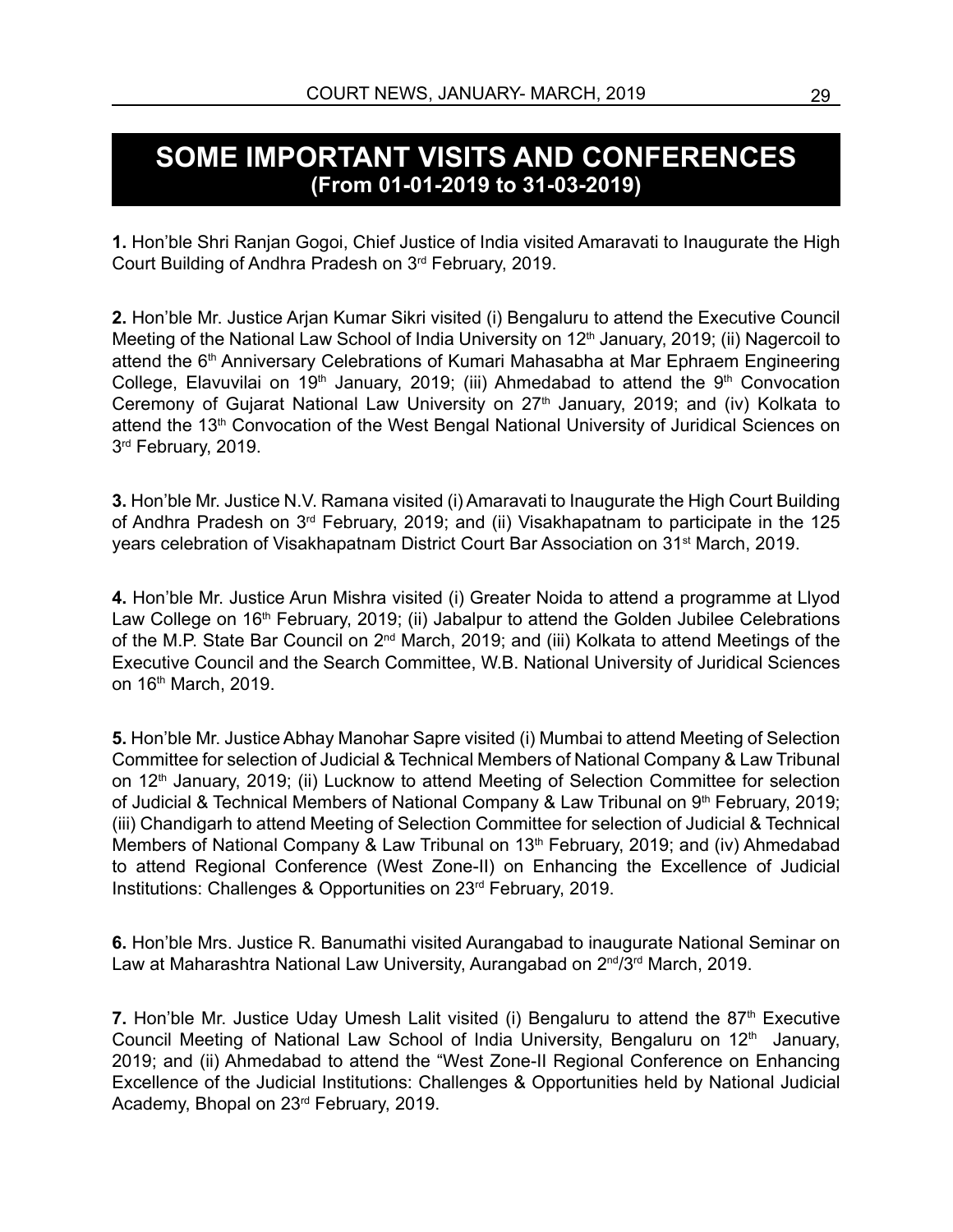8. Hon'ble Dr. Justice D.Y. Chandrachud (i) presided over the XI<sup>th</sup> Convocation of Gujarat National Law University in Ahmedabad as the Chief Guest on 27 January 2019 and delivered the Convocation address; (ii) attended a session on 'Gender, Sexuality and Human Rights' as a panelist at the 1<sup>st</sup> LAWASIA Human Rights Conference hosted by the Bar Association of India on 9 February 2019; (iii) delivered the keynote address at the Kala Ghoda Arts Festival in Mumbai on 9 February 2019; (iv) delivered the Sixth M K Nambyar Endowment Lecture on 'Inventing and Reinventing Constitutional Identity' organized by the West Bengal National University of Juridical Sciences on 2 March 2019; (v) delivered the WWF Green Law Lecture on 'Environmental Justice and the Rule of Law: Role of the Judiciary and the Judges' organized by the World Wildlife Fund along with O P Jindal Global Law School on 27 March 2019; and (vi) delivered the Nani Palkhivala Birth Centenary Celebrations Lecture on 'A Borrowed Constitution : fact or myth?' organized by Lex Consilium Foundation at ISIL Auditorium, New Delhi on 29 March 2019.

**9.** Hon'ble Mr. Justice Ashok Bhushan visited Pune to attend Inaugural programme of "Justice P.B. Sawant Sixth National Moot Court Competition-2019" at Shankar Rao Chavan Law College, Kale Hall, Gokhle Institute of Politics & Economics on 2nd February, 2019.

**10.** Hon'ble Mr. Justice L. Nageswara Rao visited (i) Visakhapatnam to participate as "Chief Guest" and "Guest of Honour" at the presentation of Lok Nayak Foundation Literary Award" under the aegis of Loknayak Foundation, Visakhapatnam on 19th January, 2019; (ii) Tanuku, West Godavari District, A.P. to preside as Chief Guest at the "1st Graduation Day (Convocation) of S.K.S.D Mahila Kalasala Degree & P.G." Tanuku on 2nd February, 2019; (iii) Vijayawada to Preside as Chief Guest at the "36<sup>th</sup> College Day Celebration of Sri Durga Malleswara Siddhartha Mahila Kalasala" on 2<sup>nd</sup> February, 2019; (iv) Amravati to attend the inauguration of newly constructed Andhra Pradesh High Court building on 3rd February, 2019; (v) Hyderabad to preside over as 'Chief Guest' at Rotary Vocational Excellence Awards function at Dr. Marri Chenna Reddy HRD Institute, Jubilee Hills on 9th February, 2019; (vi) Bengaluru to preside over as Chief Guest at the Valedictory Ceremony of the 9<sup>th</sup> SLCU NMCC, 2019 organized by the School of Law, CHRIST, Bengaluru on 10<sup>th</sup> February, 2019; and (vii) Chennai to preside over as 'Chief Guest' for the Final Competition of the Moot Court organized by the N. Natarajan Trust on 3rd March, 2019.

**11.** Hon'ble Mr. Justice Sanjay Kishan Kaul visited Bhopal to attend the Conference for High Court Justices on Intellectual Property Rights (IPRs) organized by the National Judicial Academy and Chair Session No.7 scheduled on the theme "Resolving Intellectual Property Disputes via Commercial Courts and ADRs" on 10<sup>th</sup> February, 2019.

**12.** Hon'ble Mr. Justice Mohan M. Shantanagoudar visited (i) Bengaluru to attend meeting of 87<sup>th</sup> Executive Council of National Law School of India University at Conference Hall, NLSIU Training Centre on 12<sup>th</sup> January, 2019; (ii) Dharwad to attend function at District Court, Dharwad on 19<sup>th</sup> January, 2019; (iii) Kochi to deliver Convocation Address at the National University of Advanced Legal Studies at NUALS Campus, Kalamassery on 2<sup>nd</sup> February, 2019; and (iv) Bengaluru (a) for inauguration of 8<sup>th</sup> All India Notaries Conference hosted by Karnataka State Notaries Association held on 10<sup>th</sup> February, 2019; and (b) to attend Valedictory function on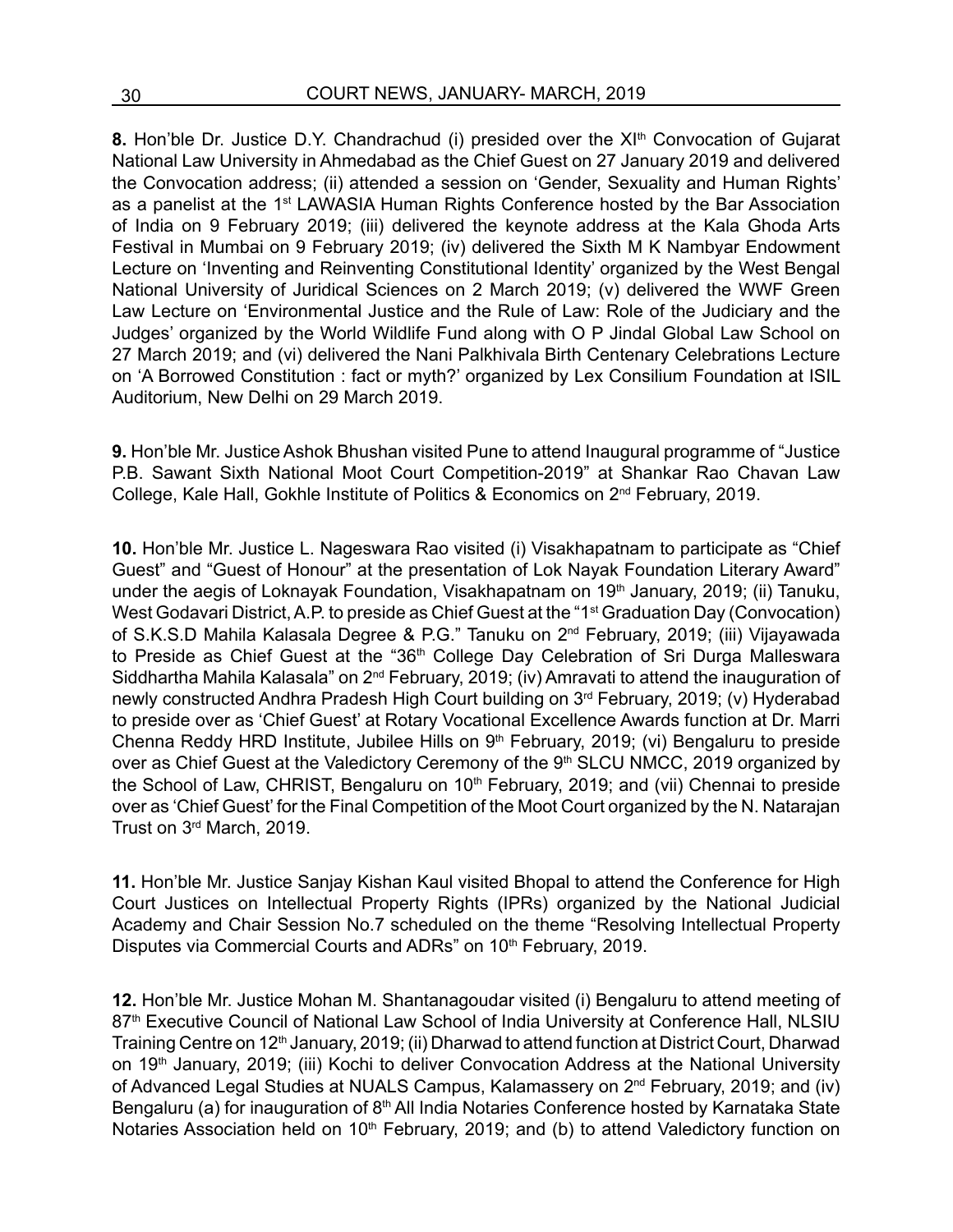completion of one-year training period of 92 Civil Judges in High Court of Karnataka on 23rd March, 2019.

**13.** Hon'ble Mr. Justice Navin Sinha visited (i) Chennai to inaugurate and preside over Inaugural Session of Annual Conference on International Taxation, organized at Chennai by International Fiscal Association, Indian Branch on 2<sup>nd</sup> February, 2019; and (ii) Ahmedabad to address the gathering and guide deliberations in West Zone-II "Regional Conference on Enhancing Excellence of the Judicial Institutions: Challenges & Opportunities" organized by National Judicial Academy in collaboration with the Gujarat High Court and the Gujarat State Judicial Academy, at Ahmedabad (Gujarat) on 23rd February, 2019.

**14.** Hon'ble Mr. Justice Deepak Gupta visited (i) Bengaluru to attend Meeting of the 87<sup>th</sup> Executive Council of National Law School of India University on 12<sup>th</sup> January, 2019; (ii) Noida to attend International Conference on Comparative Constitutional Law on "Comparing and Contrasting the Constitutional Models of India and Australia" at Amity University on 15<sup>th</sup> February, 2019; (iii) Tripura to inaugurate and attend the Conference of Judicial Officers at High Court of Tripura on 17<sup>th</sup> February, 2019; (iv) Bhopal to attend Orientation Programme for Junior Division Judges at National Judicial Academy on 2nd March, 2019; and (v) Pune to attend International Criminal Trial Advocacy Competition 2019 at Symbiosis Law School on 30<sup>th</sup> March, 2019. Also, His Lordship attended as Chief Guest in the Inaugural Session of two days training programme for Prison Officials on "Human Rights: Issues and Challenges" in collaboration with NHRC at Indian Law Institute on 19<sup>th</sup> January, 2019; attended Conference on "Strengthening Arbitration in India: The Way Forward" at Federation House, Tansen Marg, New Delhi on 2<sup>nd</sup> February, 2019; attended 1<sup>st</sup> LAWASIA Human Rights Conference at Hyatt Regency, New Delhi on Climate Change, Water Conflicts & Human Rights from 9th to 10th February, 2019; and delivered the Presidential Address at the 'Green Law Lecture' jointly organized by the O.P. Jindal University & WWF India at WWF India Office on 27<sup>th</sup> March, 2019.

**15.** Hon'ble Ms. Justice Indira Banerjee (i) inaugurated the "South Zone-II Regional Conference on Enhancing Excellence of the Judicial Institutions: Challenges & Opportunities" organised by National Judicial Academy, Bhopal in collaboration with the Madras High Court and the Tamil Nadu State Judicial Academy, at Chennai on January 19, 2019; (ii) was Chief Guest at the "concluding ceremony and award distribution of Sattakadir Silver Jubilee Conference on Law and Justice" on January 19, 2019 at Chennai; (iii) was Chief Guest at Inaugural function of "Tamil Nadu Dr. Ambedkar Law University (TNDLU) – AIR Education Support Suite and AIR Law Café" organised by TNDLU and AIR Law Academy & Research Centre, Nagpur on February 2, 2019 at Chennai; (iv) chaired Sessions 4, 5 and 6 of "Conference for High Court Justices on Intellectual Property Rights" organised by National Judicial Academy, Bhopal on February 9, 2019 at NJA, Bhopal; (v) inaugurated "National Conference on Economic Offences: Emerging dynamics and Dimensions" organised by High Court of Madras and Tamil Nadu State Judicial Academy on February 16, 2019 at Coimbatore; (vi) delivered lecture at Bombay High Court on "Judicial Activism v. Judicial Restraint" organised by Bombay Bar Association on March 19, 2019; and (vii) delivered "Dr. P.B. Gajendragadkar Memorial Endowment Lecture" organised by Department of Law, University of Mumbai on March 20,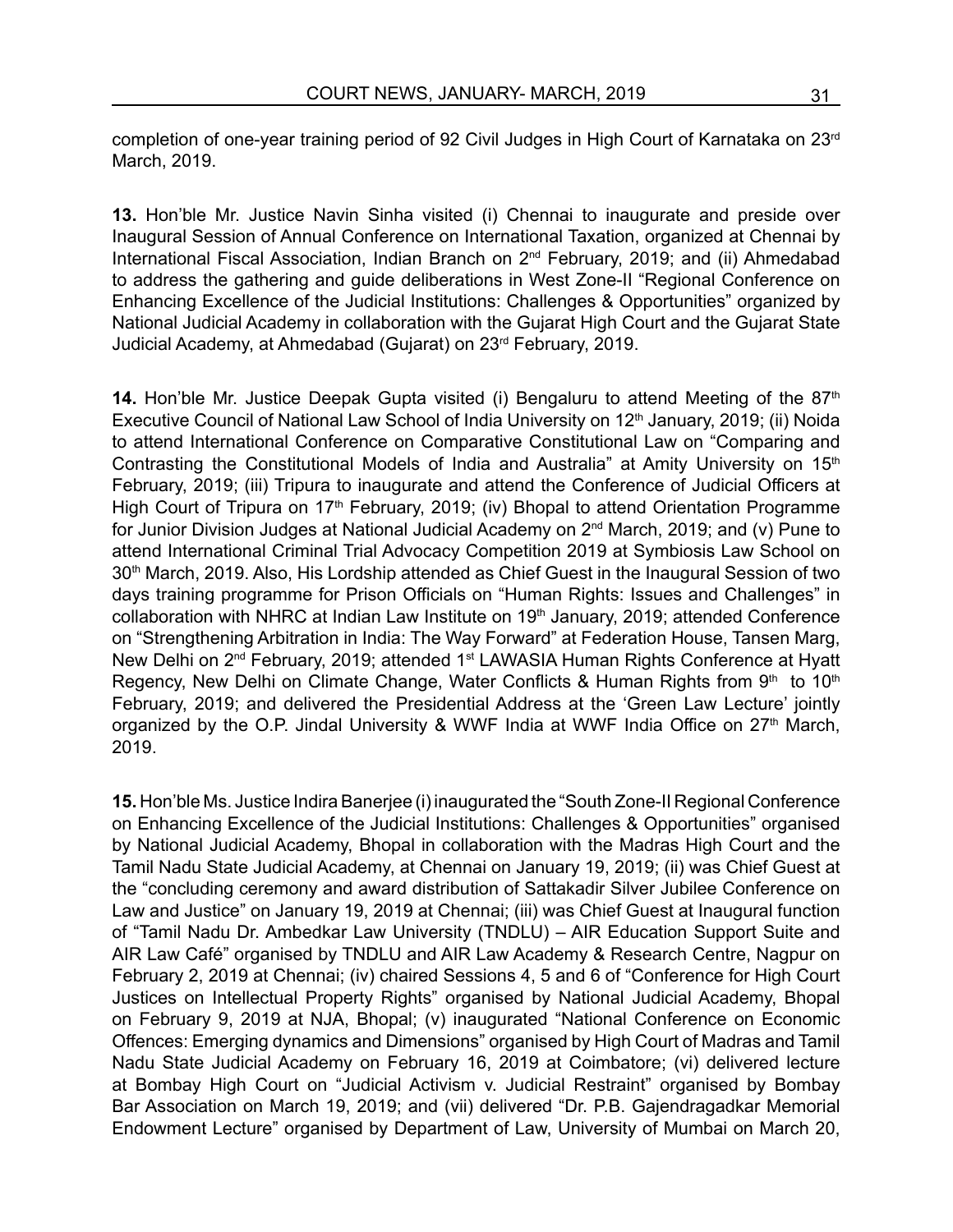2019 at Mumbai.

**16.** Hon'ble Mr. Justice K. M. Joseph visited Jodhpur to attend the "Twelfth Convocation" at National Law University from 19<sup>th</sup> to 20<sup>th</sup> January, 2019.

**17.** Hon'ble Mr. Justice Hemant Gupta visited Sunam (Punjab) to attend felicitation by the District Bar Association on 2nd March, 2019.

**18.** Hon'ble Mr. Justice R. Subhash Reddy visited Amaravati to attend the Inauguration of newly constructed building of High Court of Andhra Pradesh on 3rd February, 2019.

**19.** Hon'ble Mr. Justice M. R. Shah visited (i) Ahmedabad (a) to attend the International Conference for CA Students held on  $5<sup>th</sup>$  January, 2019; (b) to attend "Shri I.M. Nanavati Memorial National Moot Court Competition 2018-19 organized by the GLS Law College on 19<sup>th</sup> January, 2019; and (c) to attend the West Zone-II Regional Conference on Enhancing Excellence of the Judicial Institutions: Challenges & Opportunities organized by the National Judicial Academy in association with High Court of Gujarat and Gujarat State Judicial Academy from 23<sup>rd</sup> to 24<sup>th</sup> February, 2019; and (ii) Noida to chair/attend Asia Pacific Rounds of the prestigious Manfred Lachs Space Law Moot Court Competition, 2019 organized by the International Institute of Space Law (IISL) at Amity University on 31st March, 2019.

**20.** Hon'ble Mr. Justice Sanjiv Khanna visited Bhopal to attend the National Seminar for Senior IRS (C & IT) Officers on "Adjudication Skills" organized by National Judicial Academy on  $15<sup>th</sup>$  and  $16<sup>th</sup>$  March, 2019.

#### **FOREIGN DELEGATION IN THE SUPREME COURT (From 01-01-2019 to 31-03-2019)**

Hon'ble Shri Ranjan Gogoi, Chief Justice of India had meeting with Hon'ble Mr. Takashi Yamashita, Minister of Justice, Japan on 10th January, 2019 in the Chamber of His Lordship.